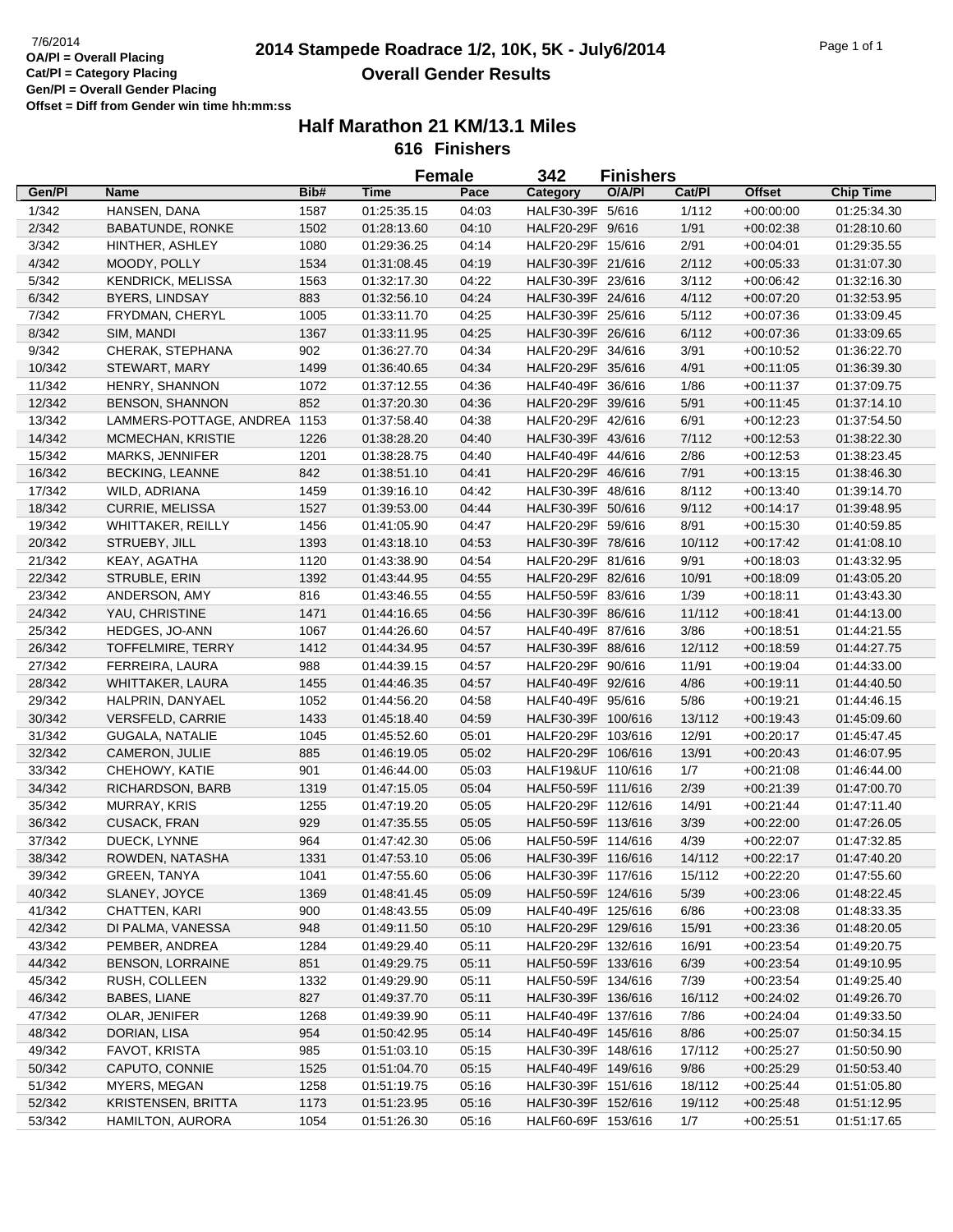## **2014 Stampede Roadrace 1/2, 10K, 5K - July6/2014** 7/6/2014 Page 2 of 2 **Overall Gender Results**

|         |                             |      |             | Female | 342                | <b>Finishers</b> |        |               |                  |  |
|---------|-----------------------------|------|-------------|--------|--------------------|------------------|--------|---------------|------------------|--|
| Gen/Pl  | <b>Name</b>                 | Bib# | Time        | Pace   | Category           | O/A/PI           | Cat/Pl | <b>Offset</b> | <b>Chip Time</b> |  |
| 54/342  | LANGLOIS, ISABEL            | 1154 | 01:51:32.50 | 05:17  | HALF20-29F 155/616 |                  | 17/91  | $+00:25:57$   | 01:51:14.45      |  |
| 55/342  | TARDI, LISA                 | 1401 | 01:51:38.45 | 05:17  | HALF20-29F 156/616 |                  | 18/91  | $+00:26:03$   | 01:51:32.85      |  |
| 56/342  | MURPHY, KELLY               | 1515 | 01:51:49.30 | 05:18  | HALF50-59F 158/616 |                  | 8/39   | $+00:26:14$   | 01:51:40.95      |  |
| 57/342  | GOUDIE, ALICE               | 1035 | 01:51:53.70 | 05:18  | HALF40-49F 159/616 |                  | 10/86  | $+00:26:18$   | 01:51:28.90      |  |
| 58/342  | DRAG, CHANTEL               | 957  | 01:52:15.40 | 05:19  | HALF20-29F 163/616 |                  | 19/91  | $+00:26:40$   | 01:51:50.10      |  |
| 59/342  | MATAS, PERVEEN              | 1208 | 01:53:04.40 | 05:21  | HALF40-49F 168/616 |                  | 11/86  | $+00:27:29$   | 01:52:52.20      |  |
| 60/342  | RYAN, EMILY                 | 1336 | 01:53:10.55 | 05:21  | HALF20-29F 170/616 |                  | 20/91  | $+00:27:35$   | 01:52:59.15      |  |
| 61/342  | GERBER, INGEMAUD            | 1018 | 01:53:35.80 | 05:23  | HALF30-39F 172/616 |                  | 20/112 | $+00:28:00$   | 01:53:30.90      |  |
| 62/342  | MACRAE, CASSIE              | 1193 | 01:53:43.00 | 05:23  | HALF20-29F 173/616 |                  | 21/91  | $+00:28:07$   | 01:53:28.85      |  |
| 63/342  | DAVIS, HEATHER              | 939  | 01:53:46.25 | 05:23  | HALF30-39F 175/616 |                  | 21/112 | $+00:28:11$   | 01:53:25.40      |  |
| 64/342  | <b>BAILEY, ERIN</b>         | 829  | 01:53:50.75 | 05:23  | HALF30-39F 179/616 |                  | 22/112 | $+00:28:15$   | 01:53:38.35      |  |
| 65/342  | <b>EBERHART, KRISSIE</b>    | 970  | 01:54:03.45 | 05:24  | HALF20-29F 182/616 |                  | 22/91  | $+00:28:28$   | 01:53:48.30      |  |
| 66/342  | SHANNON, BRIA               | 1358 | 01:54:32.50 | 05:25  | HALF19&UF 187/616  |                  | 2/7    | $+00:28:57$   | 01:54:12.75      |  |
| 67/342  | HETT, REBECCA               | 1074 | 01:55:24.25 | 05:28  | HALF30-39F 196/616 |                  | 23/112 | $+00:29:49$   | 01:55:20.20      |  |
| 68/342  | FRERE SCHMIDT, RINKY        | 1002 | 01:55:46.40 | 05:29  | HALF50-59F 198/616 |                  | 9/39   | $+00:30:11$   | 01:54:45.90      |  |
| 69/342  | CAHILL, GEMMA               | 1504 | 01:55:50.30 | 05:29  | HALF20-29F 199/616 |                  | 23/91  | $+00:30:15$   | 01:55:37.90      |  |
| 70/342  | SCHUETZ, SONJA              | 1350 | 01:56:18.80 | 05:30  | HALF20-29F 204/616 |                  | 24/91  | $+00:30:43$   | 01:55:53.85      |  |
|         |                             |      |             |        | HALF30-39F 206/616 |                  |        |               |                  |  |
| 71/342  | SMIDDY, GEMMA               | 1371 | 01:56:39.70 | 05:31  |                    |                  | 24/112 | $+00:31:04$   | 01:56:22.70      |  |
| 72/342  | <b>IWASKIW, TAMMY</b>       | 1488 | 01:56:51.30 | 05:32  | HALF30-39F 208/616 |                  | 25/112 | $+00:31:16$   | 01:56:27.70      |  |
| 73/342  | TADDEO, AMY                 | 1399 | 01:56:51.45 | 05:32  | HALF30-39F 209/616 |                  | 26/112 | $+00:31:16$   | 01:56:33.85      |  |
| 74/342  | BOUCHARD, MC                | 1579 | 01:56:53.35 | 05:32  | HALF40-49F 210/616 |                  | 12/86  | $+00:31:18$   | 01:56:38.30      |  |
| 75/342  | LEITCH, MARGARET            | 1165 | 01:56:55.05 | 05:32  | HALF30-39F 211/616 |                  | 27/112 | $+00:31:19$   | 01:53:14.85      |  |
| 76/342  | KIEWNING, GABRIELLE         | 1127 | 01:57:16.05 | 05:33  | HALF20-29F 214/616 |                  | 25/91  | $+00:31:40$   | 01:56:52.80      |  |
| 77/342  | DESROCHES, BEV              | 944  | 01:57:17.90 | 05:33  | HALF40-49F 215/616 |                  | 13/86  | $+00:31:42$   | 01:57:00.70      |  |
| 78/342  | VREDENBURG, VANESSA         | 1435 | 01:57:31.20 | 05:34  | HALF20-29F 219/616 |                  | 26/91  | $+00:31:56$   | 01:57:08.05      |  |
| 79/342  | SMITH, MEREDITH             | 1376 | 01:57:38.10 | 05:34  | HALF30-39F 221/616 |                  | 28/112 | $+00:32:02$   | 01:57:22.55      |  |
| 80/342  | MCINNES, BRENDA             | 1217 | 01:57:45.65 | 05:34  | HALF40-49F 224/616 |                  | 14/86  | $+00:32:10$   | 01:57:35.95      |  |
| 81/342  | MORESHEAD, AMY              | 1241 | 01:58:09.00 | 05:35  | HALF30-39F 228/616 |                  | 29/112 | $+00:32:33$   | 01:57:50.30      |  |
| 82/342  | <b>CURRIE, CARMEN</b>       | 928  | 01:58:12.75 | 05:36  | HALF20-29F 230/616 |                  | 27/91  | $+00:32:37$   | 01:57:53.55      |  |
| 83/342  | LAW, SONIA                  | 1160 | 01:58:15.05 | 05:36  | HALF30-39F 231/616 |                  | 30/112 | $+00:32:39$   | 01:57:55.20      |  |
| 84/342  | LAURIN, MADISON             | 1156 | 01:58:48.25 | 05:37  | HALF19&UF 234/616  |                  | 3/7    | $+00:33:13$   | 01:55:11.30      |  |
| 85/342  | LAW, LACEY                  | 1159 | 01:58:51.35 | 05:38  | HALF30-39F 236/616 |                  | 31/112 | $+00:33:16$   | 01:57:37.35      |  |
| 86/342  | TWERDUN, MICHELE            | 1421 | 01:58:54.65 | 05:38  | HALF20-29F 237/616 |                  | 28/91  | $+00:33:19$   | 01:58:38.70      |  |
| 87/342  | <b>WICHERS, STACEY</b>      | 1457 | 01:58:55.35 | 05:38  | HALF40-49F 238/616 |                  | 15/86  | $+00:33:20$   | 01:58:40.85      |  |
| 88/342  | JUDD, JANE                  | 1115 | 01:59:00.10 | 05:38  | HALF40-49F 242/616 |                  | 16/86  | $+00:33:24$   | 01:58:35.70      |  |
| 89/342  | YAWORSKI, MADISON           | 1472 | 01:59:04.65 | 05:38  | HALF20-29F 244/616 |                  | 29/91  | $+00:33:29$   | 01:58:41.70      |  |
| 90/342  | MACLEAN, LINDSAY            | 1190 | 01:59:07.65 | 05:38  | HALF30-39F 246/616 |                  | 32/112 | $+00:33:32$   | 01:58:50.30      |  |
| 91/342  | HACKENBROOK, BRENDA         | 1049 | 01:59:29.65 | 05:39  | HALF60-69F 248/616 |                  | 2/7    | $+00:33:54$   | 01:59:13.15      |  |
| 92/342  | FERREIRA, MELISA            | 989  | 01:59:33.80 | 05:39  | HALF20-29F 249/616 |                  | 30/91  | $+00:33:58$   | 01:59:25.95      |  |
| 93/342  | DELISLE, TINA               | 1583 | 01:59:39.85 | 05:40  | HALF30-39F 250/616 |                  | 33/112 | $+00:34:04$   | 01:59:24.60      |  |
| 94/342  | DRYER, BRENDA               | 1529 | 01:59:41.30 | 05:40  | HALF30-39F 251/616 |                  | 34/112 | $+00:34:06$   | 01:59:23.10      |  |
| 95/342  | FUNG, LYNDA                 | 1006 | 01:59:44.90 | 05:40  | HALF40-49F 254/616 |                  | 17/86  | $+00:34:09$   | 01:59:31.65      |  |
| 96/342  | WARNER, SANDY               | 1445 | 02:00:45.45 | 05:43  | HALF40-49F 263/616 |                  | 18/86  | $+00:35:10$   | 02:00:35.50      |  |
| 97/342  | TINGLEY, DANIELLE           | 1410 | 02:00:56.50 | 05:43  | HALF20-29F 266/616 |                  | 31/91  | $+00:35:21$   | 02:00:41.35      |  |
| 98/342  | LEAMY, NADIA                | 1162 | 02:01:14.85 | 05:44  | HALF40-49F 268/616 |                  | 19/86  | $+00:35:39$   | 02:00:54.75      |  |
| 99/342  | HARAGA, AMANDA              | 1060 | 02:01:22.75 | 05:45  | HALF20-29F 269/616 |                  | 32/91  | $+00.35:47$   | 02:01:06.90      |  |
| 100/342 | DARGIE, CRYSTAL             | 936  | 02:01:30.15 | 05:45  | HALF30-39F 270/616 |                  | 35/112 | $+00:35:55$   | 02:01:13.70      |  |
| 101/342 | <b>BUTLER GRETTON, MARY</b> | 882  | 02:01:36.35 | 05:45  | HALF50-59F 271/616 |                  | 10/39  | $+00:36:01$   | 02:01:18.50      |  |
| 102/342 | LOKANC, SABINA              | 1176 | 02:01:51.30 | 05:46  | HALF40-49F 272/616 |                  | 20/86  | $+00:36:16$   | 02:01:35.70      |  |
| 103/342 | NICHOLS, LEAH               | 1516 | 02:01:57.15 | 05:46  | HALF50-59F 273/616 |                  | 11/39  | $+00.36:22$   | 02:01:39.00      |  |
| 104/342 | KIM, ELINA                  | 1129 | 02:02:09.65 | 05:47  | HALF30-39F 274/616 |                  | 36/112 | $+00.36.34$   | 02:02:09.65      |  |
| 105/342 | VERBONAC, MARIA             | 1432 | 02:02:14.90 | 05:47  | HALF40-49F 275/616 |                  | 21/86  | $+00:36:39$   | 02:01:59.65      |  |
| 106/342 | DOUSETT, TRACEY             | 956  | 02:02:29.85 | 05:48  | HALF40-49F 276/616 |                  | 22/86  | $+00:36:54$   | 02:02:10.25      |  |
|         |                             |      |             |        |                    |                  |        |               |                  |  |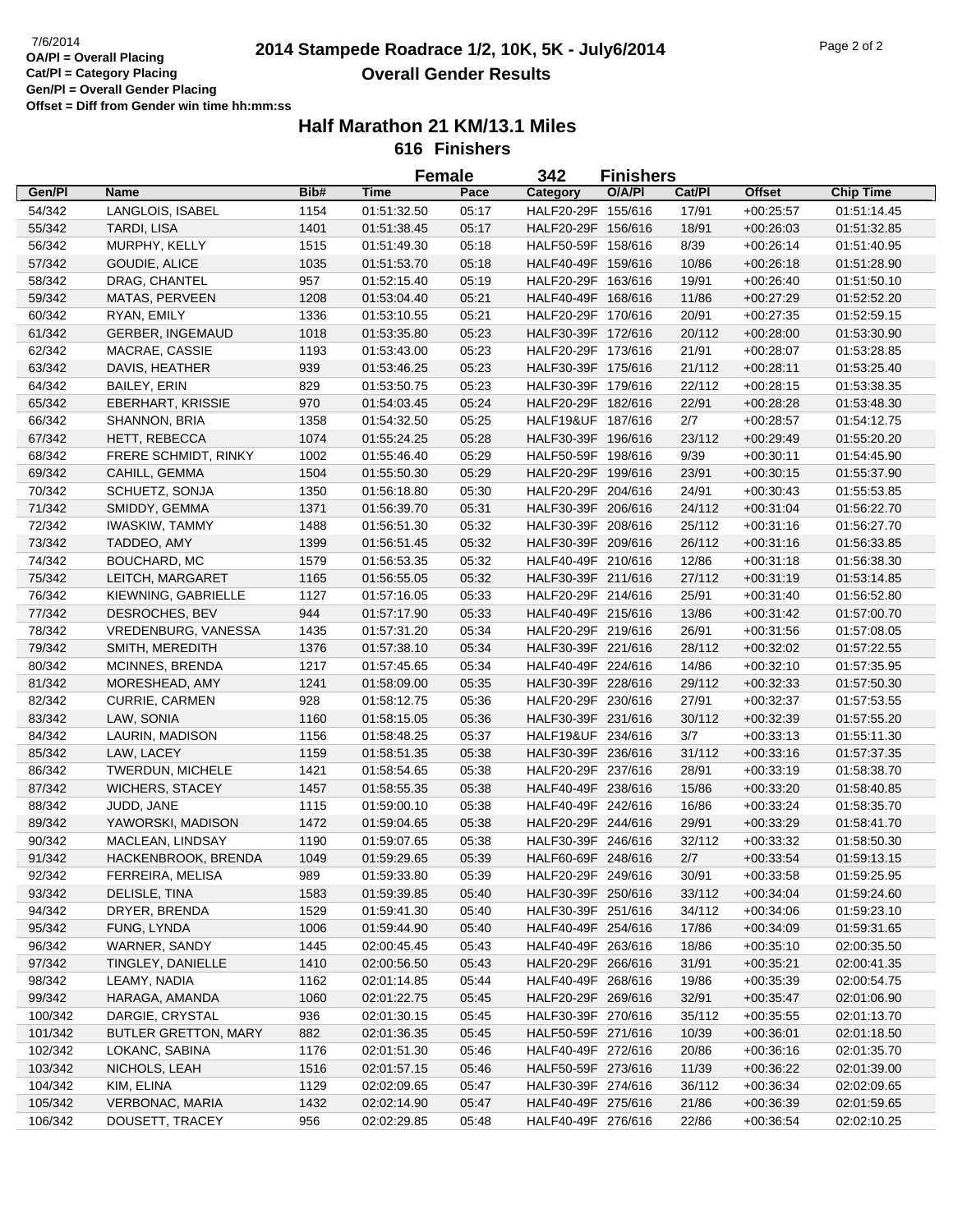## **2014 Stampede Roadrace 1/2, 10K, 5K - July6/2014** 7/6/2014 Page 3 of 3 **Overall Gender Results**

| Cat/Pl<br>Gen/Pl<br>Bib#<br><b>Time</b><br>Pace<br>O/A/PI<br><b>Chip Time</b><br><b>Name</b><br>Category<br>HALF40-49F 277/616<br>107/342<br><b>GAMACHE, JENNIFER</b><br>1010<br>02:02:30.15<br>05:48<br>23/86<br>$+00:36:55$<br>02:02:14.70<br>HALF30-39F 279/616<br>37/112<br>108/342<br>JOHNSON, SHEENA<br>1110<br>02:02:48.05<br>05:49<br>$+00:37:12$<br>02:02:22.85<br>HALF30-39F 281/616<br>109/342<br>DYSON, TERRY<br>969<br>02:03:04.95<br>05:50<br>38/112<br>$+00:37:29$<br>02:02:21.85<br>110/342<br>933<br>HALF40-49F 282/616<br>24/86<br>DABISZA, JANELLE<br>02:03:06.10<br>05:50<br>$+00:37:30$<br>02:02:23.10<br>HALF20-29F 286/616<br>33/91<br>111/342<br>HEAL, ANDREA<br>1066<br>02:03:37.90<br>05:51<br>$+00:38:02$<br>02:03:23.60<br>112/342<br>876<br>HALF40-49F 287/616<br>BUCHANAN, KATHY<br>02:03:41.20<br>05:51<br>25/86<br>$+00:38:06$<br>02:03:20.25<br>HALF40-49F 288/616<br>113/342<br>JOHNSTON, CINDY<br>1111<br>02:03:42.70<br>05:51<br>26/86<br>$+00:38:07$<br>02:03:25.55<br>114/342<br>05:51<br>HALF40-49F 289/616<br>27/86<br>COSENTINO, LEITHA<br>916<br>02:03:43.40<br>$+00:38:08$<br>02:03:18.70<br>05:51<br>HALF20-29F 290/616<br>34/91<br>115/342<br>LOGEL, BRITTNEY<br>1175<br>02:03:44.15<br>$+00:38:09$<br>02:03:23.75<br>116/342<br>1224<br>05:52<br>HALF20-29F 292/616<br>35/91<br>02:03:49.55<br>$+00:38:14$<br>02:03:46.50<br>MCLEAN, HEATHER<br>1439<br>HALF50-59F 294/616<br>12/39<br>117/342<br>WAITE, ERIN<br>02:03:52.00<br>05:52<br>$+00:38:16$<br>02:03:29.50<br>118/342<br>953<br>05:53<br>HALF30-39F 296/616<br>39/112<br>DORE, JENNIFER<br>02:04:15.70<br>$+00:38:40$<br>02:03:55.00<br>119/342<br>05:54<br>HALF40-49F 300/616<br>28/86<br>SIQUEIRA, ANDREA<br>1368<br>02:04:38.40<br>$+00:39:03$<br>02:04:24.00<br>120/342<br>HALF30-39F 307/616<br>WOOLCOTT-SEMLER, LARA<br>1558<br>02:05:27.00<br>05:56<br>40/112<br>$+00:39:51$<br>02:05:04.50<br>HALF40-49F 308/616<br>121/342<br>LAUSEN, BRENDA<br>1490<br>02:05:34.55<br>05:57<br>29/86<br>$+00:39:59$<br>02:05:05.60<br>HALF30-39F 311/616<br>122/342<br>VIOLICH, DELORIA<br>1581<br>02:05:42.35<br>05:57<br>41/112<br>$+00:40:07$<br>02:02:04.90<br>05:57<br>36/91<br>123/342<br>HARTWICK, SARAH<br>1063<br>02:05:47.00<br>HALF20-29F 312/616<br>$+00:40:11$<br>02:05:11.90<br>05:57<br>HALF20-29F 314/616<br>37/91<br>124/342<br>REVITT, CARLY<br>1317<br>02:05:51.25<br>$+00:40:16$<br>02:03:49.35<br>HALF20-29F 316/616<br>38/91<br>125/342<br>ZINK, NATALIE<br>1477<br>02:05:51.55<br>05:57<br>$+00:40:16$<br>02:05:19.75<br>HALF30-39F 317/616<br>126/342<br><b>HAMILTON, GELA</b><br>02:06:09.40<br>05:58<br>42/112<br>$+00:40:34$<br>02:05:52.90<br>1056<br>05:59<br>HALF30-39F 318/616<br>127/342<br>BASSETT-KEIL, RACHELLE<br>1480<br>02:06:16.80<br>43/112<br>$+00:40:41$<br>02:06:12.15<br>HALF40-49F 322/616<br>128/342<br>VIRAG, JUDITH<br>1553<br>06:00<br>30/86<br>$+00:41:21$<br>02:06:56.70<br>02:06:36.30<br>HALF20-29F 323/616<br>129/342<br>HINTHER, JENNY<br>1081<br>02:07:17.55<br>06:01<br>39/91<br>$+00:41:42$<br>02:07:06.75<br>130/342<br><b>WARTERS, KELBY</b><br>02:07:18.00<br>06:01<br>HALF20-29F 324/616<br>40/91<br>$+00.41:42$<br>1446<br>02:06:37.45<br>131/342<br>HALF30-39F 325/616<br>44/112<br>LOPEZ, JULIE<br>1177<br>02:07:21.65<br>06:02<br>$+00:41:46$<br>02:07:02.15<br>HALF20-29F 326/616<br>132/342<br>EVANGELOPOULOS, DIMITRA<br>02:07:22.00<br>06:02<br>41/91<br>$+00:41:46$<br>978<br>02:05:12.75<br>HALF50-59F 328/616<br>133/342<br><b>BAPTIE, SUZANNE</b><br>1479<br>02:07:26.90<br>06:02<br>13/39<br>$+00:41:51$<br>02:07:05.50<br>134/342<br>HALF40-49F 329/616<br>DEPENCIER, SHERRI<br>942<br>02:07:27.40<br>06:02<br>31/86<br>$+00:41:52$<br>02:07:03.05<br>932<br>HALF20-29F 330/616<br>42/91<br>135/342<br>D'ANGELO, JESSICA<br>02:07:34.50<br>06:02<br>$+00:41:59$<br>02:06:51.75<br>HALF20-29F 331/616<br>136/342<br>WHIBBS, COURTNEY<br>1500<br>02:07:59.05<br>06:03<br>43/91<br>$+00:42:23$<br>02:07:40.25<br>HALF30-39F 332/616<br>137/342<br>MARTINKA, TRACY<br>1206<br>02:08:35.95<br>06:05<br>45/112<br>$+00:43:00$<br>02:08:08.60<br>HALF30-39F 334/616<br>138/342<br><b>WATSON, MISTY</b><br>1447<br>02:08:42.00<br>06:05<br>46/112<br>$+00:43:06$<br>02:08:11.90<br>805<br>HALF50-59F 335/616<br>14/39<br>139/342<br>AHENDA, LADONA<br>02:08:42.85<br>06:06<br>$+00:43:07$<br>02:08:08.40<br>HALF20-29F 336/616<br>44/91<br>140/342<br>GALLANT, MOLLY<br>02:08:47.90<br>06:06<br>$+00:43:12$<br>1008<br>02:08:19.30<br>HALF30-39F 338/616<br>141/342<br>CARR, GILLIAN<br>894<br>02:08:51.05<br>06:06<br>47/112<br>$+00:43:15$<br>02:08:19.45<br>HALF30-39F 339/616<br>142/342<br>JOHNSON, DANA<br>48/112<br>$+00:43:18$<br>02:08:25.20<br>1109<br>02:08:53.55<br>06:06<br>HALF20-29F 342/616<br>143/342<br>MAURICE, KATELYNN<br>1213<br>02:09:01.65<br>06:06<br>45/91<br>$+00.43:26$<br>02:08:46.40<br>144/342<br>ZATORSKI, JEZELLE<br>1475<br>06:07<br>HALF30-39F 343/616<br>49/112<br>02:09:06.90<br>$+00:43:31$<br>02:08:44.15<br>145/342<br>RAVENHILL, LEANNE<br>1308<br>HALF40-49F 345/616<br>32/86<br>$+00:43:50$<br>02:09:26.05<br>06:08<br>02:09:05.10<br>146/342<br>LAW, CAROLINE<br>1158<br>02:09:26.20<br>06:08<br>HALF30-39F 346/616<br>50/112<br>$+00:43:51$<br>02:09:18.75<br>147/342<br><b>GENTLES, ROSELYNN</b><br>1017<br>06:08<br>HALF30-39F 347/616<br>51/112<br>$+00:43:53$<br>02:09:28.25<br>02:08:51.50<br>148/342<br>FEENEY, JEANETTE<br>06:08<br>HALF40-49F 349/616<br>33/86<br>986<br>02:09:34.25<br>$+00:43:59$<br>02:09:13.50<br>149/342<br>VAN'T HOF, ALYSSA<br>1424<br>06:08<br>HALF20-29F 350/616<br>46/91<br>$+00:44:00$<br>02:09:35.15<br>02:09:05.00<br>150/342<br>FRENCH, NICOLE<br>HALF40-49F 351/616<br>34/86<br>1001<br>02:09:45.05<br>06:08<br>$+00:44:09$<br>02:09:24.50<br>151/342<br>DIENER, TANIA<br>950<br>06:09<br>HALF50-59F 352/616<br>15/39<br>$+00.44:13$<br>02:09:49.05<br>02:09:36.90<br>152/342<br>ROSS, ROXANNE<br>HALF40-49F 353/616<br>35/86<br>1330<br>02:09:56.85<br>06:09<br>$+00:44:21$<br>02:09:24.15<br>153/342<br>KERSHAW, DEBORAH<br>1126<br>06:09<br>HALF30-39F 354/616<br>52/112<br>02:09:57.45<br>$+00:44:22$<br>02:09:33.10<br>154/342<br>PETURSSON, CHRISTINE<br>HALF20-29F 355/616<br>1291<br>02:09:57.90<br>06:09<br>47/91<br>$+00:44:22$<br>02:09:29.90<br>155/342<br>PETURSSON, TANNIS<br>1292<br>02:09:59.40<br>06:09<br>HALF50-59F 356/616<br>16/39<br>$+00:44:24$<br>02:09:30.35<br>156/342<br>MOULT, PHILLIPA<br>06:10<br>HALF50-59F 357/616<br>17/39<br>1247<br>02:10:13.55<br>$+00:44:38$<br>02:09:41.20<br>157/342<br>CROCKER, RACHEL<br>924<br>06:10<br>HALF50-59F 360/616<br>18/39<br>02:10:24.60<br>$+00:44:49$<br>02:10:02.05<br>158/342<br>LEWIS, MEREDITH<br>06:12<br>HALF30-39F 361/616<br>53/112<br>1166<br>02:10:51.30<br>$+00:45:16$<br>02:10:11.35<br>159/342<br>WAGNER, TESS<br>1438<br>02:11:02.45<br>06:12<br>HALF20-29F 363/616<br>48/91<br>$+00:45:27$<br>02:10:31.80 |  |  | <b>Female</b> | 342 | <b>Finishers</b> |               |  |
|---------------------------------------------------------------------------------------------------------------------------------------------------------------------------------------------------------------------------------------------------------------------------------------------------------------------------------------------------------------------------------------------------------------------------------------------------------------------------------------------------------------------------------------------------------------------------------------------------------------------------------------------------------------------------------------------------------------------------------------------------------------------------------------------------------------------------------------------------------------------------------------------------------------------------------------------------------------------------------------------------------------------------------------------------------------------------------------------------------------------------------------------------------------------------------------------------------------------------------------------------------------------------------------------------------------------------------------------------------------------------------------------------------------------------------------------------------------------------------------------------------------------------------------------------------------------------------------------------------------------------------------------------------------------------------------------------------------------------------------------------------------------------------------------------------------------------------------------------------------------------------------------------------------------------------------------------------------------------------------------------------------------------------------------------------------------------------------------------------------------------------------------------------------------------------------------------------------------------------------------------------------------------------------------------------------------------------------------------------------------------------------------------------------------------------------------------------------------------------------------------------------------------------------------------------------------------------------------------------------------------------------------------------------------------------------------------------------------------------------------------------------------------------------------------------------------------------------------------------------------------------------------------------------------------------------------------------------------------------------------------------------------------------------------------------------------------------------------------------------------------------------------------------------------------------------------------------------------------------------------------------------------------------------------------------------------------------------------------------------------------------------------------------------------------------------------------------------------------------------------------------------------------------------------------------------------------------------------------------------------------------------------------------------------------------------------------------------------------------------------------------------------------------------------------------------------------------------------------------------------------------------------------------------------------------------------------------------------------------------------------------------------------------------------------------------------------------------------------------------------------------------------------------------------------------------------------------------------------------------------------------------------------------------------------------------------------------------------------------------------------------------------------------------------------------------------------------------------------------------------------------------------------------------------------------------------------------------------------------------------------------------------------------------------------------------------------------------------------------------------------------------------------------------------------------------------------------------------------------------------------------------------------------------------------------------------------------------------------------------------------------------------------------------------------------------------------------------------------------------------------------------------------------------------------------------------------------------------------------------------------------------------------------------------------------------------------------------------------------------------------------------------------------------------------------------------------------------------------------------------------------------------------------------------------------------------------------------------------------------------------------------------------------------------------------------------------------------------------------------------------------------------------------------------------------------------------------------------------------------------------------------------------------------------------------------------------------------------------------------------------------------------------------------------------------------------------------------------------------------------------------------------------------------------------------------------------------------------------------------------------------------------------------------------------------------------------------------------------------------------------------------------------------------------------------------------------------------------------------------------------------------------------------------------------------------------------------------------------------------------------------------------------------------------------------------------------------------------------------------------------------------------------------------------------------------------------------------------------------------------------------------------------------------------------------------------------------|--|--|---------------|-----|------------------|---------------|--|
|                                                                                                                                                                                                                                                                                                                                                                                                                                                                                                                                                                                                                                                                                                                                                                                                                                                                                                                                                                                                                                                                                                                                                                                                                                                                                                                                                                                                                                                                                                                                                                                                                                                                                                                                                                                                                                                                                                                                                                                                                                                                                                                                                                                                                                                                                                                                                                                                                                                                                                                                                                                                                                                                                                                                                                                                                                                                                                                                                                                                                                                                                                                                                                                                                                                                                                                                                                                                                                                                                                                                                                                                                                                                                                                                                                                                                                                                                                                                                                                                                                                                                                                                                                                                                                                                                                                                                                                                                                                                                                                                                                                                                                                                                                                                                                                                                                                                                                                                                                                                                                                                                                                                                                                                                                                                                                                                                                                                                                                                                                                                                                                                                                                                                                                                                                                                                                                                                                                                                                                                                                                                                                                                                                                                                                                                                                                                                                                                                                                                                                                                                                                                                                                                                                                                                                                                                                                                                                                                                         |  |  |               |     |                  | <b>Offset</b> |  |
|                                                                                                                                                                                                                                                                                                                                                                                                                                                                                                                                                                                                                                                                                                                                                                                                                                                                                                                                                                                                                                                                                                                                                                                                                                                                                                                                                                                                                                                                                                                                                                                                                                                                                                                                                                                                                                                                                                                                                                                                                                                                                                                                                                                                                                                                                                                                                                                                                                                                                                                                                                                                                                                                                                                                                                                                                                                                                                                                                                                                                                                                                                                                                                                                                                                                                                                                                                                                                                                                                                                                                                                                                                                                                                                                                                                                                                                                                                                                                                                                                                                                                                                                                                                                                                                                                                                                                                                                                                                                                                                                                                                                                                                                                                                                                                                                                                                                                                                                                                                                                                                                                                                                                                                                                                                                                                                                                                                                                                                                                                                                                                                                                                                                                                                                                                                                                                                                                                                                                                                                                                                                                                                                                                                                                                                                                                                                                                                                                                                                                                                                                                                                                                                                                                                                                                                                                                                                                                                                                         |  |  |               |     |                  |               |  |
|                                                                                                                                                                                                                                                                                                                                                                                                                                                                                                                                                                                                                                                                                                                                                                                                                                                                                                                                                                                                                                                                                                                                                                                                                                                                                                                                                                                                                                                                                                                                                                                                                                                                                                                                                                                                                                                                                                                                                                                                                                                                                                                                                                                                                                                                                                                                                                                                                                                                                                                                                                                                                                                                                                                                                                                                                                                                                                                                                                                                                                                                                                                                                                                                                                                                                                                                                                                                                                                                                                                                                                                                                                                                                                                                                                                                                                                                                                                                                                                                                                                                                                                                                                                                                                                                                                                                                                                                                                                                                                                                                                                                                                                                                                                                                                                                                                                                                                                                                                                                                                                                                                                                                                                                                                                                                                                                                                                                                                                                                                                                                                                                                                                                                                                                                                                                                                                                                                                                                                                                                                                                                                                                                                                                                                                                                                                                                                                                                                                                                                                                                                                                                                                                                                                                                                                                                                                                                                                                                         |  |  |               |     |                  |               |  |
|                                                                                                                                                                                                                                                                                                                                                                                                                                                                                                                                                                                                                                                                                                                                                                                                                                                                                                                                                                                                                                                                                                                                                                                                                                                                                                                                                                                                                                                                                                                                                                                                                                                                                                                                                                                                                                                                                                                                                                                                                                                                                                                                                                                                                                                                                                                                                                                                                                                                                                                                                                                                                                                                                                                                                                                                                                                                                                                                                                                                                                                                                                                                                                                                                                                                                                                                                                                                                                                                                                                                                                                                                                                                                                                                                                                                                                                                                                                                                                                                                                                                                                                                                                                                                                                                                                                                                                                                                                                                                                                                                                                                                                                                                                                                                                                                                                                                                                                                                                                                                                                                                                                                                                                                                                                                                                                                                                                                                                                                                                                                                                                                                                                                                                                                                                                                                                                                                                                                                                                                                                                                                                                                                                                                                                                                                                                                                                                                                                                                                                                                                                                                                                                                                                                                                                                                                                                                                                                                                         |  |  |               |     |                  |               |  |
|                                                                                                                                                                                                                                                                                                                                                                                                                                                                                                                                                                                                                                                                                                                                                                                                                                                                                                                                                                                                                                                                                                                                                                                                                                                                                                                                                                                                                                                                                                                                                                                                                                                                                                                                                                                                                                                                                                                                                                                                                                                                                                                                                                                                                                                                                                                                                                                                                                                                                                                                                                                                                                                                                                                                                                                                                                                                                                                                                                                                                                                                                                                                                                                                                                                                                                                                                                                                                                                                                                                                                                                                                                                                                                                                                                                                                                                                                                                                                                                                                                                                                                                                                                                                                                                                                                                                                                                                                                                                                                                                                                                                                                                                                                                                                                                                                                                                                                                                                                                                                                                                                                                                                                                                                                                                                                                                                                                                                                                                                                                                                                                                                                                                                                                                                                                                                                                                                                                                                                                                                                                                                                                                                                                                                                                                                                                                                                                                                                                                                                                                                                                                                                                                                                                                                                                                                                                                                                                                                         |  |  |               |     |                  |               |  |
|                                                                                                                                                                                                                                                                                                                                                                                                                                                                                                                                                                                                                                                                                                                                                                                                                                                                                                                                                                                                                                                                                                                                                                                                                                                                                                                                                                                                                                                                                                                                                                                                                                                                                                                                                                                                                                                                                                                                                                                                                                                                                                                                                                                                                                                                                                                                                                                                                                                                                                                                                                                                                                                                                                                                                                                                                                                                                                                                                                                                                                                                                                                                                                                                                                                                                                                                                                                                                                                                                                                                                                                                                                                                                                                                                                                                                                                                                                                                                                                                                                                                                                                                                                                                                                                                                                                                                                                                                                                                                                                                                                                                                                                                                                                                                                                                                                                                                                                                                                                                                                                                                                                                                                                                                                                                                                                                                                                                                                                                                                                                                                                                                                                                                                                                                                                                                                                                                                                                                                                                                                                                                                                                                                                                                                                                                                                                                                                                                                                                                                                                                                                                                                                                                                                                                                                                                                                                                                                                                         |  |  |               |     |                  |               |  |
|                                                                                                                                                                                                                                                                                                                                                                                                                                                                                                                                                                                                                                                                                                                                                                                                                                                                                                                                                                                                                                                                                                                                                                                                                                                                                                                                                                                                                                                                                                                                                                                                                                                                                                                                                                                                                                                                                                                                                                                                                                                                                                                                                                                                                                                                                                                                                                                                                                                                                                                                                                                                                                                                                                                                                                                                                                                                                                                                                                                                                                                                                                                                                                                                                                                                                                                                                                                                                                                                                                                                                                                                                                                                                                                                                                                                                                                                                                                                                                                                                                                                                                                                                                                                                                                                                                                                                                                                                                                                                                                                                                                                                                                                                                                                                                                                                                                                                                                                                                                                                                                                                                                                                                                                                                                                                                                                                                                                                                                                                                                                                                                                                                                                                                                                                                                                                                                                                                                                                                                                                                                                                                                                                                                                                                                                                                                                                                                                                                                                                                                                                                                                                                                                                                                                                                                                                                                                                                                                                         |  |  |               |     |                  |               |  |
|                                                                                                                                                                                                                                                                                                                                                                                                                                                                                                                                                                                                                                                                                                                                                                                                                                                                                                                                                                                                                                                                                                                                                                                                                                                                                                                                                                                                                                                                                                                                                                                                                                                                                                                                                                                                                                                                                                                                                                                                                                                                                                                                                                                                                                                                                                                                                                                                                                                                                                                                                                                                                                                                                                                                                                                                                                                                                                                                                                                                                                                                                                                                                                                                                                                                                                                                                                                                                                                                                                                                                                                                                                                                                                                                                                                                                                                                                                                                                                                                                                                                                                                                                                                                                                                                                                                                                                                                                                                                                                                                                                                                                                                                                                                                                                                                                                                                                                                                                                                                                                                                                                                                                                                                                                                                                                                                                                                                                                                                                                                                                                                                                                                                                                                                                                                                                                                                                                                                                                                                                                                                                                                                                                                                                                                                                                                                                                                                                                                                                                                                                                                                                                                                                                                                                                                                                                                                                                                                                         |  |  |               |     |                  |               |  |
|                                                                                                                                                                                                                                                                                                                                                                                                                                                                                                                                                                                                                                                                                                                                                                                                                                                                                                                                                                                                                                                                                                                                                                                                                                                                                                                                                                                                                                                                                                                                                                                                                                                                                                                                                                                                                                                                                                                                                                                                                                                                                                                                                                                                                                                                                                                                                                                                                                                                                                                                                                                                                                                                                                                                                                                                                                                                                                                                                                                                                                                                                                                                                                                                                                                                                                                                                                                                                                                                                                                                                                                                                                                                                                                                                                                                                                                                                                                                                                                                                                                                                                                                                                                                                                                                                                                                                                                                                                                                                                                                                                                                                                                                                                                                                                                                                                                                                                                                                                                                                                                                                                                                                                                                                                                                                                                                                                                                                                                                                                                                                                                                                                                                                                                                                                                                                                                                                                                                                                                                                                                                                                                                                                                                                                                                                                                                                                                                                                                                                                                                                                                                                                                                                                                                                                                                                                                                                                                                                         |  |  |               |     |                  |               |  |
|                                                                                                                                                                                                                                                                                                                                                                                                                                                                                                                                                                                                                                                                                                                                                                                                                                                                                                                                                                                                                                                                                                                                                                                                                                                                                                                                                                                                                                                                                                                                                                                                                                                                                                                                                                                                                                                                                                                                                                                                                                                                                                                                                                                                                                                                                                                                                                                                                                                                                                                                                                                                                                                                                                                                                                                                                                                                                                                                                                                                                                                                                                                                                                                                                                                                                                                                                                                                                                                                                                                                                                                                                                                                                                                                                                                                                                                                                                                                                                                                                                                                                                                                                                                                                                                                                                                                                                                                                                                                                                                                                                                                                                                                                                                                                                                                                                                                                                                                                                                                                                                                                                                                                                                                                                                                                                                                                                                                                                                                                                                                                                                                                                                                                                                                                                                                                                                                                                                                                                                                                                                                                                                                                                                                                                                                                                                                                                                                                                                                                                                                                                                                                                                                                                                                                                                                                                                                                                                                                         |  |  |               |     |                  |               |  |
|                                                                                                                                                                                                                                                                                                                                                                                                                                                                                                                                                                                                                                                                                                                                                                                                                                                                                                                                                                                                                                                                                                                                                                                                                                                                                                                                                                                                                                                                                                                                                                                                                                                                                                                                                                                                                                                                                                                                                                                                                                                                                                                                                                                                                                                                                                                                                                                                                                                                                                                                                                                                                                                                                                                                                                                                                                                                                                                                                                                                                                                                                                                                                                                                                                                                                                                                                                                                                                                                                                                                                                                                                                                                                                                                                                                                                                                                                                                                                                                                                                                                                                                                                                                                                                                                                                                                                                                                                                                                                                                                                                                                                                                                                                                                                                                                                                                                                                                                                                                                                                                                                                                                                                                                                                                                                                                                                                                                                                                                                                                                                                                                                                                                                                                                                                                                                                                                                                                                                                                                                                                                                                                                                                                                                                                                                                                                                                                                                                                                                                                                                                                                                                                                                                                                                                                                                                                                                                                                                         |  |  |               |     |                  |               |  |
|                                                                                                                                                                                                                                                                                                                                                                                                                                                                                                                                                                                                                                                                                                                                                                                                                                                                                                                                                                                                                                                                                                                                                                                                                                                                                                                                                                                                                                                                                                                                                                                                                                                                                                                                                                                                                                                                                                                                                                                                                                                                                                                                                                                                                                                                                                                                                                                                                                                                                                                                                                                                                                                                                                                                                                                                                                                                                                                                                                                                                                                                                                                                                                                                                                                                                                                                                                                                                                                                                                                                                                                                                                                                                                                                                                                                                                                                                                                                                                                                                                                                                                                                                                                                                                                                                                                                                                                                                                                                                                                                                                                                                                                                                                                                                                                                                                                                                                                                                                                                                                                                                                                                                                                                                                                                                                                                                                                                                                                                                                                                                                                                                                                                                                                                                                                                                                                                                                                                                                                                                                                                                                                                                                                                                                                                                                                                                                                                                                                                                                                                                                                                                                                                                                                                                                                                                                                                                                                                                         |  |  |               |     |                  |               |  |
|                                                                                                                                                                                                                                                                                                                                                                                                                                                                                                                                                                                                                                                                                                                                                                                                                                                                                                                                                                                                                                                                                                                                                                                                                                                                                                                                                                                                                                                                                                                                                                                                                                                                                                                                                                                                                                                                                                                                                                                                                                                                                                                                                                                                                                                                                                                                                                                                                                                                                                                                                                                                                                                                                                                                                                                                                                                                                                                                                                                                                                                                                                                                                                                                                                                                                                                                                                                                                                                                                                                                                                                                                                                                                                                                                                                                                                                                                                                                                                                                                                                                                                                                                                                                                                                                                                                                                                                                                                                                                                                                                                                                                                                                                                                                                                                                                                                                                                                                                                                                                                                                                                                                                                                                                                                                                                                                                                                                                                                                                                                                                                                                                                                                                                                                                                                                                                                                                                                                                                                                                                                                                                                                                                                                                                                                                                                                                                                                                                                                                                                                                                                                                                                                                                                                                                                                                                                                                                                                                         |  |  |               |     |                  |               |  |
|                                                                                                                                                                                                                                                                                                                                                                                                                                                                                                                                                                                                                                                                                                                                                                                                                                                                                                                                                                                                                                                                                                                                                                                                                                                                                                                                                                                                                                                                                                                                                                                                                                                                                                                                                                                                                                                                                                                                                                                                                                                                                                                                                                                                                                                                                                                                                                                                                                                                                                                                                                                                                                                                                                                                                                                                                                                                                                                                                                                                                                                                                                                                                                                                                                                                                                                                                                                                                                                                                                                                                                                                                                                                                                                                                                                                                                                                                                                                                                                                                                                                                                                                                                                                                                                                                                                                                                                                                                                                                                                                                                                                                                                                                                                                                                                                                                                                                                                                                                                                                                                                                                                                                                                                                                                                                                                                                                                                                                                                                                                                                                                                                                                                                                                                                                                                                                                                                                                                                                                                                                                                                                                                                                                                                                                                                                                                                                                                                                                                                                                                                                                                                                                                                                                                                                                                                                                                                                                                                         |  |  |               |     |                  |               |  |
|                                                                                                                                                                                                                                                                                                                                                                                                                                                                                                                                                                                                                                                                                                                                                                                                                                                                                                                                                                                                                                                                                                                                                                                                                                                                                                                                                                                                                                                                                                                                                                                                                                                                                                                                                                                                                                                                                                                                                                                                                                                                                                                                                                                                                                                                                                                                                                                                                                                                                                                                                                                                                                                                                                                                                                                                                                                                                                                                                                                                                                                                                                                                                                                                                                                                                                                                                                                                                                                                                                                                                                                                                                                                                                                                                                                                                                                                                                                                                                                                                                                                                                                                                                                                                                                                                                                                                                                                                                                                                                                                                                                                                                                                                                                                                                                                                                                                                                                                                                                                                                                                                                                                                                                                                                                                                                                                                                                                                                                                                                                                                                                                                                                                                                                                                                                                                                                                                                                                                                                                                                                                                                                                                                                                                                                                                                                                                                                                                                                                                                                                                                                                                                                                                                                                                                                                                                                                                                                                                         |  |  |               |     |                  |               |  |
|                                                                                                                                                                                                                                                                                                                                                                                                                                                                                                                                                                                                                                                                                                                                                                                                                                                                                                                                                                                                                                                                                                                                                                                                                                                                                                                                                                                                                                                                                                                                                                                                                                                                                                                                                                                                                                                                                                                                                                                                                                                                                                                                                                                                                                                                                                                                                                                                                                                                                                                                                                                                                                                                                                                                                                                                                                                                                                                                                                                                                                                                                                                                                                                                                                                                                                                                                                                                                                                                                                                                                                                                                                                                                                                                                                                                                                                                                                                                                                                                                                                                                                                                                                                                                                                                                                                                                                                                                                                                                                                                                                                                                                                                                                                                                                                                                                                                                                                                                                                                                                                                                                                                                                                                                                                                                                                                                                                                                                                                                                                                                                                                                                                                                                                                                                                                                                                                                                                                                                                                                                                                                                                                                                                                                                                                                                                                                                                                                                                                                                                                                                                                                                                                                                                                                                                                                                                                                                                                                         |  |  |               |     |                  |               |  |
|                                                                                                                                                                                                                                                                                                                                                                                                                                                                                                                                                                                                                                                                                                                                                                                                                                                                                                                                                                                                                                                                                                                                                                                                                                                                                                                                                                                                                                                                                                                                                                                                                                                                                                                                                                                                                                                                                                                                                                                                                                                                                                                                                                                                                                                                                                                                                                                                                                                                                                                                                                                                                                                                                                                                                                                                                                                                                                                                                                                                                                                                                                                                                                                                                                                                                                                                                                                                                                                                                                                                                                                                                                                                                                                                                                                                                                                                                                                                                                                                                                                                                                                                                                                                                                                                                                                                                                                                                                                                                                                                                                                                                                                                                                                                                                                                                                                                                                                                                                                                                                                                                                                                                                                                                                                                                                                                                                                                                                                                                                                                                                                                                                                                                                                                                                                                                                                                                                                                                                                                                                                                                                                                                                                                                                                                                                                                                                                                                                                                                                                                                                                                                                                                                                                                                                                                                                                                                                                                                         |  |  |               |     |                  |               |  |
|                                                                                                                                                                                                                                                                                                                                                                                                                                                                                                                                                                                                                                                                                                                                                                                                                                                                                                                                                                                                                                                                                                                                                                                                                                                                                                                                                                                                                                                                                                                                                                                                                                                                                                                                                                                                                                                                                                                                                                                                                                                                                                                                                                                                                                                                                                                                                                                                                                                                                                                                                                                                                                                                                                                                                                                                                                                                                                                                                                                                                                                                                                                                                                                                                                                                                                                                                                                                                                                                                                                                                                                                                                                                                                                                                                                                                                                                                                                                                                                                                                                                                                                                                                                                                                                                                                                                                                                                                                                                                                                                                                                                                                                                                                                                                                                                                                                                                                                                                                                                                                                                                                                                                                                                                                                                                                                                                                                                                                                                                                                                                                                                                                                                                                                                                                                                                                                                                                                                                                                                                                                                                                                                                                                                                                                                                                                                                                                                                                                                                                                                                                                                                                                                                                                                                                                                                                                                                                                                                         |  |  |               |     |                  |               |  |
|                                                                                                                                                                                                                                                                                                                                                                                                                                                                                                                                                                                                                                                                                                                                                                                                                                                                                                                                                                                                                                                                                                                                                                                                                                                                                                                                                                                                                                                                                                                                                                                                                                                                                                                                                                                                                                                                                                                                                                                                                                                                                                                                                                                                                                                                                                                                                                                                                                                                                                                                                                                                                                                                                                                                                                                                                                                                                                                                                                                                                                                                                                                                                                                                                                                                                                                                                                                                                                                                                                                                                                                                                                                                                                                                                                                                                                                                                                                                                                                                                                                                                                                                                                                                                                                                                                                                                                                                                                                                                                                                                                                                                                                                                                                                                                                                                                                                                                                                                                                                                                                                                                                                                                                                                                                                                                                                                                                                                                                                                                                                                                                                                                                                                                                                                                                                                                                                                                                                                                                                                                                                                                                                                                                                                                                                                                                                                                                                                                                                                                                                                                                                                                                                                                                                                                                                                                                                                                                                                         |  |  |               |     |                  |               |  |
|                                                                                                                                                                                                                                                                                                                                                                                                                                                                                                                                                                                                                                                                                                                                                                                                                                                                                                                                                                                                                                                                                                                                                                                                                                                                                                                                                                                                                                                                                                                                                                                                                                                                                                                                                                                                                                                                                                                                                                                                                                                                                                                                                                                                                                                                                                                                                                                                                                                                                                                                                                                                                                                                                                                                                                                                                                                                                                                                                                                                                                                                                                                                                                                                                                                                                                                                                                                                                                                                                                                                                                                                                                                                                                                                                                                                                                                                                                                                                                                                                                                                                                                                                                                                                                                                                                                                                                                                                                                                                                                                                                                                                                                                                                                                                                                                                                                                                                                                                                                                                                                                                                                                                                                                                                                                                                                                                                                                                                                                                                                                                                                                                                                                                                                                                                                                                                                                                                                                                                                                                                                                                                                                                                                                                                                                                                                                                                                                                                                                                                                                                                                                                                                                                                                                                                                                                                                                                                                                                         |  |  |               |     |                  |               |  |
|                                                                                                                                                                                                                                                                                                                                                                                                                                                                                                                                                                                                                                                                                                                                                                                                                                                                                                                                                                                                                                                                                                                                                                                                                                                                                                                                                                                                                                                                                                                                                                                                                                                                                                                                                                                                                                                                                                                                                                                                                                                                                                                                                                                                                                                                                                                                                                                                                                                                                                                                                                                                                                                                                                                                                                                                                                                                                                                                                                                                                                                                                                                                                                                                                                                                                                                                                                                                                                                                                                                                                                                                                                                                                                                                                                                                                                                                                                                                                                                                                                                                                                                                                                                                                                                                                                                                                                                                                                                                                                                                                                                                                                                                                                                                                                                                                                                                                                                                                                                                                                                                                                                                                                                                                                                                                                                                                                                                                                                                                                                                                                                                                                                                                                                                                                                                                                                                                                                                                                                                                                                                                                                                                                                                                                                                                                                                                                                                                                                                                                                                                                                                                                                                                                                                                                                                                                                                                                                                                         |  |  |               |     |                  |               |  |
|                                                                                                                                                                                                                                                                                                                                                                                                                                                                                                                                                                                                                                                                                                                                                                                                                                                                                                                                                                                                                                                                                                                                                                                                                                                                                                                                                                                                                                                                                                                                                                                                                                                                                                                                                                                                                                                                                                                                                                                                                                                                                                                                                                                                                                                                                                                                                                                                                                                                                                                                                                                                                                                                                                                                                                                                                                                                                                                                                                                                                                                                                                                                                                                                                                                                                                                                                                                                                                                                                                                                                                                                                                                                                                                                                                                                                                                                                                                                                                                                                                                                                                                                                                                                                                                                                                                                                                                                                                                                                                                                                                                                                                                                                                                                                                                                                                                                                                                                                                                                                                                                                                                                                                                                                                                                                                                                                                                                                                                                                                                                                                                                                                                                                                                                                                                                                                                                                                                                                                                                                                                                                                                                                                                                                                                                                                                                                                                                                                                                                                                                                                                                                                                                                                                                                                                                                                                                                                                                                         |  |  |               |     |                  |               |  |
|                                                                                                                                                                                                                                                                                                                                                                                                                                                                                                                                                                                                                                                                                                                                                                                                                                                                                                                                                                                                                                                                                                                                                                                                                                                                                                                                                                                                                                                                                                                                                                                                                                                                                                                                                                                                                                                                                                                                                                                                                                                                                                                                                                                                                                                                                                                                                                                                                                                                                                                                                                                                                                                                                                                                                                                                                                                                                                                                                                                                                                                                                                                                                                                                                                                                                                                                                                                                                                                                                                                                                                                                                                                                                                                                                                                                                                                                                                                                                                                                                                                                                                                                                                                                                                                                                                                                                                                                                                                                                                                                                                                                                                                                                                                                                                                                                                                                                                                                                                                                                                                                                                                                                                                                                                                                                                                                                                                                                                                                                                                                                                                                                                                                                                                                                                                                                                                                                                                                                                                                                                                                                                                                                                                                                                                                                                                                                                                                                                                                                                                                                                                                                                                                                                                                                                                                                                                                                                                                                         |  |  |               |     |                  |               |  |
|                                                                                                                                                                                                                                                                                                                                                                                                                                                                                                                                                                                                                                                                                                                                                                                                                                                                                                                                                                                                                                                                                                                                                                                                                                                                                                                                                                                                                                                                                                                                                                                                                                                                                                                                                                                                                                                                                                                                                                                                                                                                                                                                                                                                                                                                                                                                                                                                                                                                                                                                                                                                                                                                                                                                                                                                                                                                                                                                                                                                                                                                                                                                                                                                                                                                                                                                                                                                                                                                                                                                                                                                                                                                                                                                                                                                                                                                                                                                                                                                                                                                                                                                                                                                                                                                                                                                                                                                                                                                                                                                                                                                                                                                                                                                                                                                                                                                                                                                                                                                                                                                                                                                                                                                                                                                                                                                                                                                                                                                                                                                                                                                                                                                                                                                                                                                                                                                                                                                                                                                                                                                                                                                                                                                                                                                                                                                                                                                                                                                                                                                                                                                                                                                                                                                                                                                                                                                                                                                                         |  |  |               |     |                  |               |  |
|                                                                                                                                                                                                                                                                                                                                                                                                                                                                                                                                                                                                                                                                                                                                                                                                                                                                                                                                                                                                                                                                                                                                                                                                                                                                                                                                                                                                                                                                                                                                                                                                                                                                                                                                                                                                                                                                                                                                                                                                                                                                                                                                                                                                                                                                                                                                                                                                                                                                                                                                                                                                                                                                                                                                                                                                                                                                                                                                                                                                                                                                                                                                                                                                                                                                                                                                                                                                                                                                                                                                                                                                                                                                                                                                                                                                                                                                                                                                                                                                                                                                                                                                                                                                                                                                                                                                                                                                                                                                                                                                                                                                                                                                                                                                                                                                                                                                                                                                                                                                                                                                                                                                                                                                                                                                                                                                                                                                                                                                                                                                                                                                                                                                                                                                                                                                                                                                                                                                                                                                                                                                                                                                                                                                                                                                                                                                                                                                                                                                                                                                                                                                                                                                                                                                                                                                                                                                                                                                                         |  |  |               |     |                  |               |  |
|                                                                                                                                                                                                                                                                                                                                                                                                                                                                                                                                                                                                                                                                                                                                                                                                                                                                                                                                                                                                                                                                                                                                                                                                                                                                                                                                                                                                                                                                                                                                                                                                                                                                                                                                                                                                                                                                                                                                                                                                                                                                                                                                                                                                                                                                                                                                                                                                                                                                                                                                                                                                                                                                                                                                                                                                                                                                                                                                                                                                                                                                                                                                                                                                                                                                                                                                                                                                                                                                                                                                                                                                                                                                                                                                                                                                                                                                                                                                                                                                                                                                                                                                                                                                                                                                                                                                                                                                                                                                                                                                                                                                                                                                                                                                                                                                                                                                                                                                                                                                                                                                                                                                                                                                                                                                                                                                                                                                                                                                                                                                                                                                                                                                                                                                                                                                                                                                                                                                                                                                                                                                                                                                                                                                                                                                                                                                                                                                                                                                                                                                                                                                                                                                                                                                                                                                                                                                                                                                                         |  |  |               |     |                  |               |  |
|                                                                                                                                                                                                                                                                                                                                                                                                                                                                                                                                                                                                                                                                                                                                                                                                                                                                                                                                                                                                                                                                                                                                                                                                                                                                                                                                                                                                                                                                                                                                                                                                                                                                                                                                                                                                                                                                                                                                                                                                                                                                                                                                                                                                                                                                                                                                                                                                                                                                                                                                                                                                                                                                                                                                                                                                                                                                                                                                                                                                                                                                                                                                                                                                                                                                                                                                                                                                                                                                                                                                                                                                                                                                                                                                                                                                                                                                                                                                                                                                                                                                                                                                                                                                                                                                                                                                                                                                                                                                                                                                                                                                                                                                                                                                                                                                                                                                                                                                                                                                                                                                                                                                                                                                                                                                                                                                                                                                                                                                                                                                                                                                                                                                                                                                                                                                                                                                                                                                                                                                                                                                                                                                                                                                                                                                                                                                                                                                                                                                                                                                                                                                                                                                                                                                                                                                                                                                                                                                                         |  |  |               |     |                  |               |  |
|                                                                                                                                                                                                                                                                                                                                                                                                                                                                                                                                                                                                                                                                                                                                                                                                                                                                                                                                                                                                                                                                                                                                                                                                                                                                                                                                                                                                                                                                                                                                                                                                                                                                                                                                                                                                                                                                                                                                                                                                                                                                                                                                                                                                                                                                                                                                                                                                                                                                                                                                                                                                                                                                                                                                                                                                                                                                                                                                                                                                                                                                                                                                                                                                                                                                                                                                                                                                                                                                                                                                                                                                                                                                                                                                                                                                                                                                                                                                                                                                                                                                                                                                                                                                                                                                                                                                                                                                                                                                                                                                                                                                                                                                                                                                                                                                                                                                                                                                                                                                                                                                                                                                                                                                                                                                                                                                                                                                                                                                                                                                                                                                                                                                                                                                                                                                                                                                                                                                                                                                                                                                                                                                                                                                                                                                                                                                                                                                                                                                                                                                                                                                                                                                                                                                                                                                                                                                                                                                                         |  |  |               |     |                  |               |  |
|                                                                                                                                                                                                                                                                                                                                                                                                                                                                                                                                                                                                                                                                                                                                                                                                                                                                                                                                                                                                                                                                                                                                                                                                                                                                                                                                                                                                                                                                                                                                                                                                                                                                                                                                                                                                                                                                                                                                                                                                                                                                                                                                                                                                                                                                                                                                                                                                                                                                                                                                                                                                                                                                                                                                                                                                                                                                                                                                                                                                                                                                                                                                                                                                                                                                                                                                                                                                                                                                                                                                                                                                                                                                                                                                                                                                                                                                                                                                                                                                                                                                                                                                                                                                                                                                                                                                                                                                                                                                                                                                                                                                                                                                                                                                                                                                                                                                                                                                                                                                                                                                                                                                                                                                                                                                                                                                                                                                                                                                                                                                                                                                                                                                                                                                                                                                                                                                                                                                                                                                                                                                                                                                                                                                                                                                                                                                                                                                                                                                                                                                                                                                                                                                                                                                                                                                                                                                                                                                                         |  |  |               |     |                  |               |  |
|                                                                                                                                                                                                                                                                                                                                                                                                                                                                                                                                                                                                                                                                                                                                                                                                                                                                                                                                                                                                                                                                                                                                                                                                                                                                                                                                                                                                                                                                                                                                                                                                                                                                                                                                                                                                                                                                                                                                                                                                                                                                                                                                                                                                                                                                                                                                                                                                                                                                                                                                                                                                                                                                                                                                                                                                                                                                                                                                                                                                                                                                                                                                                                                                                                                                                                                                                                                                                                                                                                                                                                                                                                                                                                                                                                                                                                                                                                                                                                                                                                                                                                                                                                                                                                                                                                                                                                                                                                                                                                                                                                                                                                                                                                                                                                                                                                                                                                                                                                                                                                                                                                                                                                                                                                                                                                                                                                                                                                                                                                                                                                                                                                                                                                                                                                                                                                                                                                                                                                                                                                                                                                                                                                                                                                                                                                                                                                                                                                                                                                                                                                                                                                                                                                                                                                                                                                                                                                                                                         |  |  |               |     |                  |               |  |
|                                                                                                                                                                                                                                                                                                                                                                                                                                                                                                                                                                                                                                                                                                                                                                                                                                                                                                                                                                                                                                                                                                                                                                                                                                                                                                                                                                                                                                                                                                                                                                                                                                                                                                                                                                                                                                                                                                                                                                                                                                                                                                                                                                                                                                                                                                                                                                                                                                                                                                                                                                                                                                                                                                                                                                                                                                                                                                                                                                                                                                                                                                                                                                                                                                                                                                                                                                                                                                                                                                                                                                                                                                                                                                                                                                                                                                                                                                                                                                                                                                                                                                                                                                                                                                                                                                                                                                                                                                                                                                                                                                                                                                                                                                                                                                                                                                                                                                                                                                                                                                                                                                                                                                                                                                                                                                                                                                                                                                                                                                                                                                                                                                                                                                                                                                                                                                                                                                                                                                                                                                                                                                                                                                                                                                                                                                                                                                                                                                                                                                                                                                                                                                                                                                                                                                                                                                                                                                                                                         |  |  |               |     |                  |               |  |
|                                                                                                                                                                                                                                                                                                                                                                                                                                                                                                                                                                                                                                                                                                                                                                                                                                                                                                                                                                                                                                                                                                                                                                                                                                                                                                                                                                                                                                                                                                                                                                                                                                                                                                                                                                                                                                                                                                                                                                                                                                                                                                                                                                                                                                                                                                                                                                                                                                                                                                                                                                                                                                                                                                                                                                                                                                                                                                                                                                                                                                                                                                                                                                                                                                                                                                                                                                                                                                                                                                                                                                                                                                                                                                                                                                                                                                                                                                                                                                                                                                                                                                                                                                                                                                                                                                                                                                                                                                                                                                                                                                                                                                                                                                                                                                                                                                                                                                                                                                                                                                                                                                                                                                                                                                                                                                                                                                                                                                                                                                                                                                                                                                                                                                                                                                                                                                                                                                                                                                                                                                                                                                                                                                                                                                                                                                                                                                                                                                                                                                                                                                                                                                                                                                                                                                                                                                                                                                                                                         |  |  |               |     |                  |               |  |
|                                                                                                                                                                                                                                                                                                                                                                                                                                                                                                                                                                                                                                                                                                                                                                                                                                                                                                                                                                                                                                                                                                                                                                                                                                                                                                                                                                                                                                                                                                                                                                                                                                                                                                                                                                                                                                                                                                                                                                                                                                                                                                                                                                                                                                                                                                                                                                                                                                                                                                                                                                                                                                                                                                                                                                                                                                                                                                                                                                                                                                                                                                                                                                                                                                                                                                                                                                                                                                                                                                                                                                                                                                                                                                                                                                                                                                                                                                                                                                                                                                                                                                                                                                                                                                                                                                                                                                                                                                                                                                                                                                                                                                                                                                                                                                                                                                                                                                                                                                                                                                                                                                                                                                                                                                                                                                                                                                                                                                                                                                                                                                                                                                                                                                                                                                                                                                                                                                                                                                                                                                                                                                                                                                                                                                                                                                                                                                                                                                                                                                                                                                                                                                                                                                                                                                                                                                                                                                                                                         |  |  |               |     |                  |               |  |
|                                                                                                                                                                                                                                                                                                                                                                                                                                                                                                                                                                                                                                                                                                                                                                                                                                                                                                                                                                                                                                                                                                                                                                                                                                                                                                                                                                                                                                                                                                                                                                                                                                                                                                                                                                                                                                                                                                                                                                                                                                                                                                                                                                                                                                                                                                                                                                                                                                                                                                                                                                                                                                                                                                                                                                                                                                                                                                                                                                                                                                                                                                                                                                                                                                                                                                                                                                                                                                                                                                                                                                                                                                                                                                                                                                                                                                                                                                                                                                                                                                                                                                                                                                                                                                                                                                                                                                                                                                                                                                                                                                                                                                                                                                                                                                                                                                                                                                                                                                                                                                                                                                                                                                                                                                                                                                                                                                                                                                                                                                                                                                                                                                                                                                                                                                                                                                                                                                                                                                                                                                                                                                                                                                                                                                                                                                                                                                                                                                                                                                                                                                                                                                                                                                                                                                                                                                                                                                                                                         |  |  |               |     |                  |               |  |
|                                                                                                                                                                                                                                                                                                                                                                                                                                                                                                                                                                                                                                                                                                                                                                                                                                                                                                                                                                                                                                                                                                                                                                                                                                                                                                                                                                                                                                                                                                                                                                                                                                                                                                                                                                                                                                                                                                                                                                                                                                                                                                                                                                                                                                                                                                                                                                                                                                                                                                                                                                                                                                                                                                                                                                                                                                                                                                                                                                                                                                                                                                                                                                                                                                                                                                                                                                                                                                                                                                                                                                                                                                                                                                                                                                                                                                                                                                                                                                                                                                                                                                                                                                                                                                                                                                                                                                                                                                                                                                                                                                                                                                                                                                                                                                                                                                                                                                                                                                                                                                                                                                                                                                                                                                                                                                                                                                                                                                                                                                                                                                                                                                                                                                                                                                                                                                                                                                                                                                                                                                                                                                                                                                                                                                                                                                                                                                                                                                                                                                                                                                                                                                                                                                                                                                                                                                                                                                                                                         |  |  |               |     |                  |               |  |
|                                                                                                                                                                                                                                                                                                                                                                                                                                                                                                                                                                                                                                                                                                                                                                                                                                                                                                                                                                                                                                                                                                                                                                                                                                                                                                                                                                                                                                                                                                                                                                                                                                                                                                                                                                                                                                                                                                                                                                                                                                                                                                                                                                                                                                                                                                                                                                                                                                                                                                                                                                                                                                                                                                                                                                                                                                                                                                                                                                                                                                                                                                                                                                                                                                                                                                                                                                                                                                                                                                                                                                                                                                                                                                                                                                                                                                                                                                                                                                                                                                                                                                                                                                                                                                                                                                                                                                                                                                                                                                                                                                                                                                                                                                                                                                                                                                                                                                                                                                                                                                                                                                                                                                                                                                                                                                                                                                                                                                                                                                                                                                                                                                                                                                                                                                                                                                                                                                                                                                                                                                                                                                                                                                                                                                                                                                                                                                                                                                                                                                                                                                                                                                                                                                                                                                                                                                                                                                                                                         |  |  |               |     |                  |               |  |
|                                                                                                                                                                                                                                                                                                                                                                                                                                                                                                                                                                                                                                                                                                                                                                                                                                                                                                                                                                                                                                                                                                                                                                                                                                                                                                                                                                                                                                                                                                                                                                                                                                                                                                                                                                                                                                                                                                                                                                                                                                                                                                                                                                                                                                                                                                                                                                                                                                                                                                                                                                                                                                                                                                                                                                                                                                                                                                                                                                                                                                                                                                                                                                                                                                                                                                                                                                                                                                                                                                                                                                                                                                                                                                                                                                                                                                                                                                                                                                                                                                                                                                                                                                                                                                                                                                                                                                                                                                                                                                                                                                                                                                                                                                                                                                                                                                                                                                                                                                                                                                                                                                                                                                                                                                                                                                                                                                                                                                                                                                                                                                                                                                                                                                                                                                                                                                                                                                                                                                                                                                                                                                                                                                                                                                                                                                                                                                                                                                                                                                                                                                                                                                                                                                                                                                                                                                                                                                                                                         |  |  |               |     |                  |               |  |
|                                                                                                                                                                                                                                                                                                                                                                                                                                                                                                                                                                                                                                                                                                                                                                                                                                                                                                                                                                                                                                                                                                                                                                                                                                                                                                                                                                                                                                                                                                                                                                                                                                                                                                                                                                                                                                                                                                                                                                                                                                                                                                                                                                                                                                                                                                                                                                                                                                                                                                                                                                                                                                                                                                                                                                                                                                                                                                                                                                                                                                                                                                                                                                                                                                                                                                                                                                                                                                                                                                                                                                                                                                                                                                                                                                                                                                                                                                                                                                                                                                                                                                                                                                                                                                                                                                                                                                                                                                                                                                                                                                                                                                                                                                                                                                                                                                                                                                                                                                                                                                                                                                                                                                                                                                                                                                                                                                                                                                                                                                                                                                                                                                                                                                                                                                                                                                                                                                                                                                                                                                                                                                                                                                                                                                                                                                                                                                                                                                                                                                                                                                                                                                                                                                                                                                                                                                                                                                                                                         |  |  |               |     |                  |               |  |
|                                                                                                                                                                                                                                                                                                                                                                                                                                                                                                                                                                                                                                                                                                                                                                                                                                                                                                                                                                                                                                                                                                                                                                                                                                                                                                                                                                                                                                                                                                                                                                                                                                                                                                                                                                                                                                                                                                                                                                                                                                                                                                                                                                                                                                                                                                                                                                                                                                                                                                                                                                                                                                                                                                                                                                                                                                                                                                                                                                                                                                                                                                                                                                                                                                                                                                                                                                                                                                                                                                                                                                                                                                                                                                                                                                                                                                                                                                                                                                                                                                                                                                                                                                                                                                                                                                                                                                                                                                                                                                                                                                                                                                                                                                                                                                                                                                                                                                                                                                                                                                                                                                                                                                                                                                                                                                                                                                                                                                                                                                                                                                                                                                                                                                                                                                                                                                                                                                                                                                                                                                                                                                                                                                                                                                                                                                                                                                                                                                                                                                                                                                                                                                                                                                                                                                                                                                                                                                                                                         |  |  |               |     |                  |               |  |
|                                                                                                                                                                                                                                                                                                                                                                                                                                                                                                                                                                                                                                                                                                                                                                                                                                                                                                                                                                                                                                                                                                                                                                                                                                                                                                                                                                                                                                                                                                                                                                                                                                                                                                                                                                                                                                                                                                                                                                                                                                                                                                                                                                                                                                                                                                                                                                                                                                                                                                                                                                                                                                                                                                                                                                                                                                                                                                                                                                                                                                                                                                                                                                                                                                                                                                                                                                                                                                                                                                                                                                                                                                                                                                                                                                                                                                                                                                                                                                                                                                                                                                                                                                                                                                                                                                                                                                                                                                                                                                                                                                                                                                                                                                                                                                                                                                                                                                                                                                                                                                                                                                                                                                                                                                                                                                                                                                                                                                                                                                                                                                                                                                                                                                                                                                                                                                                                                                                                                                                                                                                                                                                                                                                                                                                                                                                                                                                                                                                                                                                                                                                                                                                                                                                                                                                                                                                                                                                                                         |  |  |               |     |                  |               |  |
|                                                                                                                                                                                                                                                                                                                                                                                                                                                                                                                                                                                                                                                                                                                                                                                                                                                                                                                                                                                                                                                                                                                                                                                                                                                                                                                                                                                                                                                                                                                                                                                                                                                                                                                                                                                                                                                                                                                                                                                                                                                                                                                                                                                                                                                                                                                                                                                                                                                                                                                                                                                                                                                                                                                                                                                                                                                                                                                                                                                                                                                                                                                                                                                                                                                                                                                                                                                                                                                                                                                                                                                                                                                                                                                                                                                                                                                                                                                                                                                                                                                                                                                                                                                                                                                                                                                                                                                                                                                                                                                                                                                                                                                                                                                                                                                                                                                                                                                                                                                                                                                                                                                                                                                                                                                                                                                                                                                                                                                                                                                                                                                                                                                                                                                                                                                                                                                                                                                                                                                                                                                                                                                                                                                                                                                                                                                                                                                                                                                                                                                                                                                                                                                                                                                                                                                                                                                                                                                                                         |  |  |               |     |                  |               |  |
|                                                                                                                                                                                                                                                                                                                                                                                                                                                                                                                                                                                                                                                                                                                                                                                                                                                                                                                                                                                                                                                                                                                                                                                                                                                                                                                                                                                                                                                                                                                                                                                                                                                                                                                                                                                                                                                                                                                                                                                                                                                                                                                                                                                                                                                                                                                                                                                                                                                                                                                                                                                                                                                                                                                                                                                                                                                                                                                                                                                                                                                                                                                                                                                                                                                                                                                                                                                                                                                                                                                                                                                                                                                                                                                                                                                                                                                                                                                                                                                                                                                                                                                                                                                                                                                                                                                                                                                                                                                                                                                                                                                                                                                                                                                                                                                                                                                                                                                                                                                                                                                                                                                                                                                                                                                                                                                                                                                                                                                                                                                                                                                                                                                                                                                                                                                                                                                                                                                                                                                                                                                                                                                                                                                                                                                                                                                                                                                                                                                                                                                                                                                                                                                                                                                                                                                                                                                                                                                                                         |  |  |               |     |                  |               |  |
|                                                                                                                                                                                                                                                                                                                                                                                                                                                                                                                                                                                                                                                                                                                                                                                                                                                                                                                                                                                                                                                                                                                                                                                                                                                                                                                                                                                                                                                                                                                                                                                                                                                                                                                                                                                                                                                                                                                                                                                                                                                                                                                                                                                                                                                                                                                                                                                                                                                                                                                                                                                                                                                                                                                                                                                                                                                                                                                                                                                                                                                                                                                                                                                                                                                                                                                                                                                                                                                                                                                                                                                                                                                                                                                                                                                                                                                                                                                                                                                                                                                                                                                                                                                                                                                                                                                                                                                                                                                                                                                                                                                                                                                                                                                                                                                                                                                                                                                                                                                                                                                                                                                                                                                                                                                                                                                                                                                                                                                                                                                                                                                                                                                                                                                                                                                                                                                                                                                                                                                                                                                                                                                                                                                                                                                                                                                                                                                                                                                                                                                                                                                                                                                                                                                                                                                                                                                                                                                                                         |  |  |               |     |                  |               |  |
|                                                                                                                                                                                                                                                                                                                                                                                                                                                                                                                                                                                                                                                                                                                                                                                                                                                                                                                                                                                                                                                                                                                                                                                                                                                                                                                                                                                                                                                                                                                                                                                                                                                                                                                                                                                                                                                                                                                                                                                                                                                                                                                                                                                                                                                                                                                                                                                                                                                                                                                                                                                                                                                                                                                                                                                                                                                                                                                                                                                                                                                                                                                                                                                                                                                                                                                                                                                                                                                                                                                                                                                                                                                                                                                                                                                                                                                                                                                                                                                                                                                                                                                                                                                                                                                                                                                                                                                                                                                                                                                                                                                                                                                                                                                                                                                                                                                                                                                                                                                                                                                                                                                                                                                                                                                                                                                                                                                                                                                                                                                                                                                                                                                                                                                                                                                                                                                                                                                                                                                                                                                                                                                                                                                                                                                                                                                                                                                                                                                                                                                                                                                                                                                                                                                                                                                                                                                                                                                                                         |  |  |               |     |                  |               |  |
|                                                                                                                                                                                                                                                                                                                                                                                                                                                                                                                                                                                                                                                                                                                                                                                                                                                                                                                                                                                                                                                                                                                                                                                                                                                                                                                                                                                                                                                                                                                                                                                                                                                                                                                                                                                                                                                                                                                                                                                                                                                                                                                                                                                                                                                                                                                                                                                                                                                                                                                                                                                                                                                                                                                                                                                                                                                                                                                                                                                                                                                                                                                                                                                                                                                                                                                                                                                                                                                                                                                                                                                                                                                                                                                                                                                                                                                                                                                                                                                                                                                                                                                                                                                                                                                                                                                                                                                                                                                                                                                                                                                                                                                                                                                                                                                                                                                                                                                                                                                                                                                                                                                                                                                                                                                                                                                                                                                                                                                                                                                                                                                                                                                                                                                                                                                                                                                                                                                                                                                                                                                                                                                                                                                                                                                                                                                                                                                                                                                                                                                                                                                                                                                                                                                                                                                                                                                                                                                                                         |  |  |               |     |                  |               |  |
|                                                                                                                                                                                                                                                                                                                                                                                                                                                                                                                                                                                                                                                                                                                                                                                                                                                                                                                                                                                                                                                                                                                                                                                                                                                                                                                                                                                                                                                                                                                                                                                                                                                                                                                                                                                                                                                                                                                                                                                                                                                                                                                                                                                                                                                                                                                                                                                                                                                                                                                                                                                                                                                                                                                                                                                                                                                                                                                                                                                                                                                                                                                                                                                                                                                                                                                                                                                                                                                                                                                                                                                                                                                                                                                                                                                                                                                                                                                                                                                                                                                                                                                                                                                                                                                                                                                                                                                                                                                                                                                                                                                                                                                                                                                                                                                                                                                                                                                                                                                                                                                                                                                                                                                                                                                                                                                                                                                                                                                                                                                                                                                                                                                                                                                                                                                                                                                                                                                                                                                                                                                                                                                                                                                                                                                                                                                                                                                                                                                                                                                                                                                                                                                                                                                                                                                                                                                                                                                                                         |  |  |               |     |                  |               |  |
|                                                                                                                                                                                                                                                                                                                                                                                                                                                                                                                                                                                                                                                                                                                                                                                                                                                                                                                                                                                                                                                                                                                                                                                                                                                                                                                                                                                                                                                                                                                                                                                                                                                                                                                                                                                                                                                                                                                                                                                                                                                                                                                                                                                                                                                                                                                                                                                                                                                                                                                                                                                                                                                                                                                                                                                                                                                                                                                                                                                                                                                                                                                                                                                                                                                                                                                                                                                                                                                                                                                                                                                                                                                                                                                                                                                                                                                                                                                                                                                                                                                                                                                                                                                                                                                                                                                                                                                                                                                                                                                                                                                                                                                                                                                                                                                                                                                                                                                                                                                                                                                                                                                                                                                                                                                                                                                                                                                                                                                                                                                                                                                                                                                                                                                                                                                                                                                                                                                                                                                                                                                                                                                                                                                                                                                                                                                                                                                                                                                                                                                                                                                                                                                                                                                                                                                                                                                                                                                                                         |  |  |               |     |                  |               |  |
|                                                                                                                                                                                                                                                                                                                                                                                                                                                                                                                                                                                                                                                                                                                                                                                                                                                                                                                                                                                                                                                                                                                                                                                                                                                                                                                                                                                                                                                                                                                                                                                                                                                                                                                                                                                                                                                                                                                                                                                                                                                                                                                                                                                                                                                                                                                                                                                                                                                                                                                                                                                                                                                                                                                                                                                                                                                                                                                                                                                                                                                                                                                                                                                                                                                                                                                                                                                                                                                                                                                                                                                                                                                                                                                                                                                                                                                                                                                                                                                                                                                                                                                                                                                                                                                                                                                                                                                                                                                                                                                                                                                                                                                                                                                                                                                                                                                                                                                                                                                                                                                                                                                                                                                                                                                                                                                                                                                                                                                                                                                                                                                                                                                                                                                                                                                                                                                                                                                                                                                                                                                                                                                                                                                                                                                                                                                                                                                                                                                                                                                                                                                                                                                                                                                                                                                                                                                                                                                                                         |  |  |               |     |                  |               |  |
|                                                                                                                                                                                                                                                                                                                                                                                                                                                                                                                                                                                                                                                                                                                                                                                                                                                                                                                                                                                                                                                                                                                                                                                                                                                                                                                                                                                                                                                                                                                                                                                                                                                                                                                                                                                                                                                                                                                                                                                                                                                                                                                                                                                                                                                                                                                                                                                                                                                                                                                                                                                                                                                                                                                                                                                                                                                                                                                                                                                                                                                                                                                                                                                                                                                                                                                                                                                                                                                                                                                                                                                                                                                                                                                                                                                                                                                                                                                                                                                                                                                                                                                                                                                                                                                                                                                                                                                                                                                                                                                                                                                                                                                                                                                                                                                                                                                                                                                                                                                                                                                                                                                                                                                                                                                                                                                                                                                                                                                                                                                                                                                                                                                                                                                                                                                                                                                                                                                                                                                                                                                                                                                                                                                                                                                                                                                                                                                                                                                                                                                                                                                                                                                                                                                                                                                                                                                                                                                                                         |  |  |               |     |                  |               |  |
|                                                                                                                                                                                                                                                                                                                                                                                                                                                                                                                                                                                                                                                                                                                                                                                                                                                                                                                                                                                                                                                                                                                                                                                                                                                                                                                                                                                                                                                                                                                                                                                                                                                                                                                                                                                                                                                                                                                                                                                                                                                                                                                                                                                                                                                                                                                                                                                                                                                                                                                                                                                                                                                                                                                                                                                                                                                                                                                                                                                                                                                                                                                                                                                                                                                                                                                                                                                                                                                                                                                                                                                                                                                                                                                                                                                                                                                                                                                                                                                                                                                                                                                                                                                                                                                                                                                                                                                                                                                                                                                                                                                                                                                                                                                                                                                                                                                                                                                                                                                                                                                                                                                                                                                                                                                                                                                                                                                                                                                                                                                                                                                                                                                                                                                                                                                                                                                                                                                                                                                                                                                                                                                                                                                                                                                                                                                                                                                                                                                                                                                                                                                                                                                                                                                                                                                                                                                                                                                                                         |  |  |               |     |                  |               |  |
|                                                                                                                                                                                                                                                                                                                                                                                                                                                                                                                                                                                                                                                                                                                                                                                                                                                                                                                                                                                                                                                                                                                                                                                                                                                                                                                                                                                                                                                                                                                                                                                                                                                                                                                                                                                                                                                                                                                                                                                                                                                                                                                                                                                                                                                                                                                                                                                                                                                                                                                                                                                                                                                                                                                                                                                                                                                                                                                                                                                                                                                                                                                                                                                                                                                                                                                                                                                                                                                                                                                                                                                                                                                                                                                                                                                                                                                                                                                                                                                                                                                                                                                                                                                                                                                                                                                                                                                                                                                                                                                                                                                                                                                                                                                                                                                                                                                                                                                                                                                                                                                                                                                                                                                                                                                                                                                                                                                                                                                                                                                                                                                                                                                                                                                                                                                                                                                                                                                                                                                                                                                                                                                                                                                                                                                                                                                                                                                                                                                                                                                                                                                                                                                                                                                                                                                                                                                                                                                                                         |  |  |               |     |                  |               |  |
|                                                                                                                                                                                                                                                                                                                                                                                                                                                                                                                                                                                                                                                                                                                                                                                                                                                                                                                                                                                                                                                                                                                                                                                                                                                                                                                                                                                                                                                                                                                                                                                                                                                                                                                                                                                                                                                                                                                                                                                                                                                                                                                                                                                                                                                                                                                                                                                                                                                                                                                                                                                                                                                                                                                                                                                                                                                                                                                                                                                                                                                                                                                                                                                                                                                                                                                                                                                                                                                                                                                                                                                                                                                                                                                                                                                                                                                                                                                                                                                                                                                                                                                                                                                                                                                                                                                                                                                                                                                                                                                                                                                                                                                                                                                                                                                                                                                                                                                                                                                                                                                                                                                                                                                                                                                                                                                                                                                                                                                                                                                                                                                                                                                                                                                                                                                                                                                                                                                                                                                                                                                                                                                                                                                                                                                                                                                                                                                                                                                                                                                                                                                                                                                                                                                                                                                                                                                                                                                                                         |  |  |               |     |                  |               |  |
|                                                                                                                                                                                                                                                                                                                                                                                                                                                                                                                                                                                                                                                                                                                                                                                                                                                                                                                                                                                                                                                                                                                                                                                                                                                                                                                                                                                                                                                                                                                                                                                                                                                                                                                                                                                                                                                                                                                                                                                                                                                                                                                                                                                                                                                                                                                                                                                                                                                                                                                                                                                                                                                                                                                                                                                                                                                                                                                                                                                                                                                                                                                                                                                                                                                                                                                                                                                                                                                                                                                                                                                                                                                                                                                                                                                                                                                                                                                                                                                                                                                                                                                                                                                                                                                                                                                                                                                                                                                                                                                                                                                                                                                                                                                                                                                                                                                                                                                                                                                                                                                                                                                                                                                                                                                                                                                                                                                                                                                                                                                                                                                                                                                                                                                                                                                                                                                                                                                                                                                                                                                                                                                                                                                                                                                                                                                                                                                                                                                                                                                                                                                                                                                                                                                                                                                                                                                                                                                                                         |  |  |               |     |                  |               |  |
|                                                                                                                                                                                                                                                                                                                                                                                                                                                                                                                                                                                                                                                                                                                                                                                                                                                                                                                                                                                                                                                                                                                                                                                                                                                                                                                                                                                                                                                                                                                                                                                                                                                                                                                                                                                                                                                                                                                                                                                                                                                                                                                                                                                                                                                                                                                                                                                                                                                                                                                                                                                                                                                                                                                                                                                                                                                                                                                                                                                                                                                                                                                                                                                                                                                                                                                                                                                                                                                                                                                                                                                                                                                                                                                                                                                                                                                                                                                                                                                                                                                                                                                                                                                                                                                                                                                                                                                                                                                                                                                                                                                                                                                                                                                                                                                                                                                                                                                                                                                                                                                                                                                                                                                                                                                                                                                                                                                                                                                                                                                                                                                                                                                                                                                                                                                                                                                                                                                                                                                                                                                                                                                                                                                                                                                                                                                                                                                                                                                                                                                                                                                                                                                                                                                                                                                                                                                                                                                                                         |  |  |               |     |                  |               |  |
|                                                                                                                                                                                                                                                                                                                                                                                                                                                                                                                                                                                                                                                                                                                                                                                                                                                                                                                                                                                                                                                                                                                                                                                                                                                                                                                                                                                                                                                                                                                                                                                                                                                                                                                                                                                                                                                                                                                                                                                                                                                                                                                                                                                                                                                                                                                                                                                                                                                                                                                                                                                                                                                                                                                                                                                                                                                                                                                                                                                                                                                                                                                                                                                                                                                                                                                                                                                                                                                                                                                                                                                                                                                                                                                                                                                                                                                                                                                                                                                                                                                                                                                                                                                                                                                                                                                                                                                                                                                                                                                                                                                                                                                                                                                                                                                                                                                                                                                                                                                                                                                                                                                                                                                                                                                                                                                                                                                                                                                                                                                                                                                                                                                                                                                                                                                                                                                                                                                                                                                                                                                                                                                                                                                                                                                                                                                                                                                                                                                                                                                                                                                                                                                                                                                                                                                                                                                                                                                                                         |  |  |               |     |                  |               |  |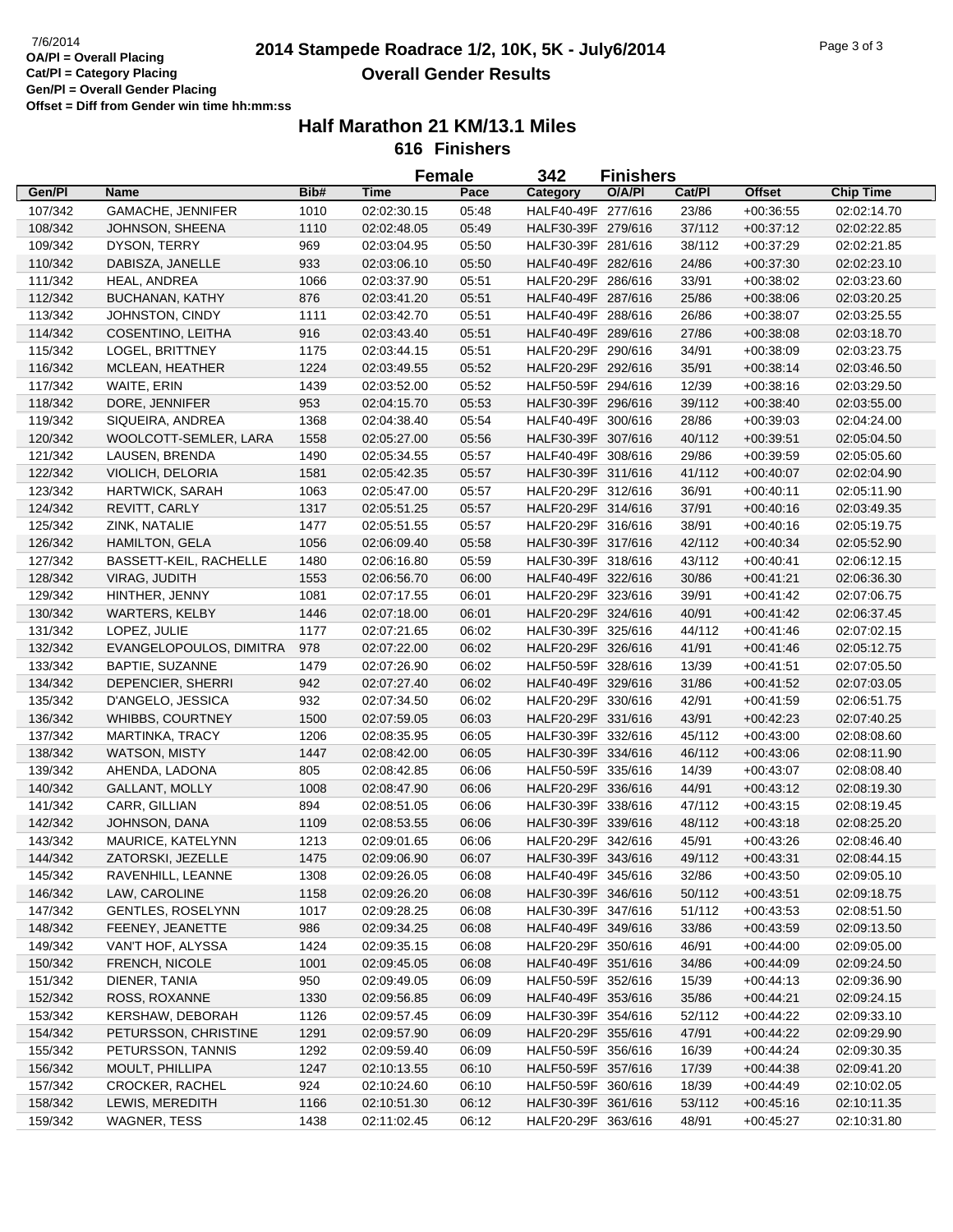## **2014 Stampede Roadrace 1/2, 10K, 5K - July6/2014** 7/6/2014 Page 4 of 4 **Overall Gender Results**

|         |                             |      |             | <b>Female</b> | 342                | <b>Finishers</b> |        |               |                  |
|---------|-----------------------------|------|-------------|---------------|--------------------|------------------|--------|---------------|------------------|
| Gen/Pl  | Name                        | Bib# | <b>Time</b> | Pace          | Category           | O/A/PI           | Cat/PI | <b>Offset</b> | <b>Chip Time</b> |
| 160/342 | JURIC, MARIJANA             | 1116 | 02:11:02.55 | 06:12         | HALF20-29F 364/616 |                  | 49/91  | $+00:45:27$   | 02:10:31.75      |
| 161/342 | <b>BUCKLEY, COLLEEN</b>     | 877  | 02:11:05.50 | 06:12         | HALF40-49F 365/616 |                  | 36/86  | $+00:45:30$   | 02:10:30.70      |
| 162/342 | <b>BAMS, RHIANA</b>         | 833  | 02:11:10.00 | 06:12         | HALF20-29F 366/616 |                  | 50/91  | $+00:45:34$   | 02:10:44.20      |
| 163/342 | CZAPANSKIY, KRISTINE        | 930  | 02:11:23.90 | 06:13         | HALF20-29F 370/616 |                  | 51/91  | $+00:45:48$   | 02:11:11.55      |
| 164/342 | CARPENTER, EMILY            | 891  | 02:11:24.90 | 06:13         | HALF20-29F 371/616 |                  | 52/91  | $+00:45:49$   | 02:10:57.45      |
| 165/342 | <b>WILKINS, LESLIE</b>      | 1501 | 02:11:28.45 | 06:13         | HALF20-29F 372/616 |                  | 53/91  | $+00:45:53$   | 02:10:45.60      |
| 166/342 | GIESBRECHT, JENN            | 1021 | 02:11:28.60 | 06:13         | HALF20-29F 373/616 |                  | 54/91  | $+00:45:53$   | 02:11:01.05      |
| 167/342 | DRYSDALE, CARMEN            | 963  | 02:11:29.10 | 06:13         | HALF30-39F 375/616 |                  | 54/112 | $+00:45:53$   | 02:11:04.25      |
| 168/342 | HARKER, HEATHER             | 1062 | 02:11:55.65 | 06:15         | HALF40-49F 379/616 |                  | 37/86  | $+00:46:20$   | 02:11:28.45      |
| 169/342 | ROSIE-PARON, DEBBIE         | 1326 | 02:12:25.25 | 06:16         | HALF40-49F 380/616 |                  | 38/86  | $+00:46:50$   | 02:06:05.15      |
| 170/342 | <b>MARTIN DUNN, LETICIA</b> | 1205 | 02:12:42.85 | 06:17         | HALF40-49F 382/616 |                  | 39/86  | $+00:47:07$   | 02:12:29.75      |
| 171/342 | JAZEBI, SAHAR               | 1107 | 02:12:53.80 | 06:17         | HALF20-29F 384/616 |                  | 55/91  | $+00.47:18$   | 02:12:20.10      |
| 172/342 | MOORE, SARAH                | 1239 | 02:13:05.00 | 06:18         | HALF20-29F 388/616 |                  | 56/91  | $+00:47:29$   | 02:12:44.10      |
| 173/342 | <b>BETTS, OLIVIA</b>        | 855  | 02:13:12.90 | 06:18         | HALF20-29F 391/616 |                  | 57/91  | $+00:47:37$   | 02:12:46.55      |
| 174/342 | MACRAE, TILLY               | 1195 | 02:13:14.20 | 06:18         | HALF20-29F 392/616 |                  | 58/91  | $+00:47:39$   | 02:12:42.15      |
| 175/342 | LYLE, DIANNE                | 1180 | 02:13:23.85 | 06:19         | HALF40-49F 393/616 |                  | 40/86  | $+00:47:48$   | 02:12:56.30      |
| 176/342 | SUKOVIEFF, DONNA            | 1394 | 02:13:26.40 | 06:19         | HALF60-69F 395/616 |                  | 3/7    | $+00:47:51$   | 02:12:55.60      |
| 177/342 | DE SOSA, MAUREEN            | 1482 | 02:13:31.85 | 06:19         | HALF30-39F 396/616 |                  | 55/112 | $+00:47:56$   | 02:13:27.15      |
| 178/342 | <b>BORGER, TAYLOR</b>       | 862  | 02:13:33.00 | 06:19         | HALF20-29F 397/616 |                  | 59/91  | $+00:47:57$   | 02:12:55.45      |
| 179/342 | MACPHERSON, BERKLY          | 1191 | 02:13:33.10 | 06:19         | HALF19&UF 398/616  |                  | 4/7    | $+00:47:57$   | 02:12:55.80      |
| 180/342 | SAIP, SUE                   | 1340 | 02:13:36.60 | 06:19         | HALF40-49F 400/616 |                  | 41/86  | $+00:48:01$   | 02:13:28.45      |
| 181/342 | WITTAL, BRANDI              | 1464 | 02:13:42.65 | 06:20         | HALF30-39F 401/616 |                  | 56/112 | $+00:48:07$   | 02:13:13.80      |
| 182/342 | MONTGOMERY, LISA            | 1238 | 02:13:44.10 | 06:20         | HALF40-49F 402/616 |                  | 42/86  | $+00:48:08$   | 02:13:17.50      |
| 183/342 | <b>BROWN, MEGHAN</b>        | 870  | 02:13:45.65 | 06:20         | HALF20-29F 403/616 |                  | 60/91  | $+00:48:10$   | 02:11:30.45      |
| 185/342 | HILL, TINA                  | 1079 | 02:13:47.40 | 06:20         | HALF40-49F 405/616 |                  | 43/86  | $+00:48:12$   | 02:13:37.85      |
| 184/342 | <b>BOND, MADDISON</b>       | 861  | 02:13:47.40 | 06:20         | HALF20-29F 404/616 |                  | 61/91  | $+00:48:12$   | 02:11:32.35      |
| 186/342 | <b>GURR, DANIELLE</b>       | 1048 | 02:13:57.35 | 06:20         | HALF20-29F 407/616 |                  | 62/91  | $+00:48:22$   | 02:13:52.00      |
| 187/342 | ROMANIUK, RICHELLE          | 1325 | 02:13:59.95 | 06:21         | HALF30-39F 408/616 |                  | 57/112 | $+00:48:24$   | 02:01:59.95      |
| 188/342 | SCHOFIELD, JESSIE           | 1348 | 02:14:17.10 | 06:21         | HALF20-29F 410/616 |                  | 63/91  | $+00:48:41$   | 02:14:00.80      |
| 189/342 | GNYRA, DIANA                | 1028 | 02:14:22.45 | 06:22         | HALF30-39F 411/616 |                  | 58/112 | $+00:48:47$   | 02:13:40.50      |
| 190/342 | <b>MORRIS, RACHAEL</b>      | 1243 | 02:14:27.00 | 06:22         | HALF40-49F 413/616 |                  | 44/86  | $+00:48:51$   | 02:14:22.00      |
| 191/342 | HUSTEJ, SAMANTHA            | 1098 | 02:14:35.20 | 06:22         | HALF20-29F 414/616 |                  | 64/91  | $+00:49:00$   | 02:14:08.50      |
| 192/342 | WIEBE, KAILA                | 1458 | 02:14:35.45 | 06:22         | HALF20-29F 415/616 |                  | 65/91  | $+00:49:00$   | 02:14:03.10      |
| 193/342 | KOWALCHUK, ASHLEY           | 1142 | 02:14:58.50 | 06:23         | HALF30-39F 417/616 |                  | 59/112 | $+00:49:23$   | 02:12:57.45      |
| 194/342 | <b>ATKINSON, MICHELLE</b>   | 822  | 02:15:08.80 | 06:24         | HALF30-39F 418/616 |                  | 60/112 | $+00:49:33$   | 02:15:08.20      |
| 195/342 | POWELL, MARIE               | 1300 | 02:15:30.40 | 06:25         | HALF40-49F 420/616 |                  | 45/86  | $+00:49:55$   | 02:14:55.00      |
| 196/342 | KIM, ALICE                  | 1128 | 02:15:33.05 | 06:25         | HALF30-39F 421/616 |                  | 61/112 | $+00:49:57$   | 02:13:24.65      |
| 197/342 | FENERTY, JENNIFER           | 1507 | 02:15:43.30 | 06:25         | HALF30-39F 423/616 |                  | 62/112 | $+00:50:08$   | 02:15:10.95      |
| 198/342 | LIBIN, THU                  | 1168 | 02:16:02.05 | 06:26         | HALF40-49F 427/616 |                  | 46/86  | $+00:50:26$   | 02:15:42.80      |
| 199/342 | COWEN, TRACEY               | 919  | 02:16:10.00 | 06:27         | HALF40-49F 428/616 |                  | 47/86  | $+00:50:34$   | 02:15:38.40      |
| 200/342 | <b>IWABUCHI, YUNO</b>       | 1102 | 02:16:17.35 | 06:27         | HALF20-29F 429/616 |                  | 66/91  | $+00:50:42$   | 02:15:48.85      |
| 201/342 | HANNA, PAULETTE             | 1057 | 02:16:18.30 | 06:27         | HALF60-69F 430/616 |                  | 4/7    | $+00:50:43$   | 02:15:17.70      |
| 202/342 | PURCHASE, KRISTA            | 1303 | 02:16:48.35 | 06:29         | HALF30-39F 431/616 |                  | 63/112 | $+00.51:13$   | 02:16:07.10      |
| 203/342 | HO, KRIS LAI CHING          | 1085 | 02:17:07.35 | 06:29         | HALF50-59F 433/616 |                  | 19/39  | $+00:51:32$   | 02:16:34.40      |
| 204/342 | NEWTON, KIMBERLEY           | 1262 | 02:17:11.30 | 06:30         | HALF30-39F 435/616 |                  | 64/112 | $+00.51:36$   | 02:16:32.65      |
| 205/342 | STOCKAN, DAWN               | 1391 | 02:17:12.10 | 06:30         | HALF30-39F 436/616 |                  | 65/112 | $+00.51:36$   | 02:16:34.25      |
| 206/342 | COTE MCKENNA, RACHEL        | 917  | 02:17:21.35 | 06:30         | HALF30-39F 437/616 |                  | 66/112 | $+00.51:46$   | 02:17:06.55      |
| 207/342 | <b>BROOKER, SHANNON</b>     | 869  | 02:18:08.85 | 06:32         | HALF40-49F 438/616 |                  | 48/86  | $+00:52:33$   | 02:17:38.40      |
| 208/342 | YENNY, CORINNE              | 1473 | 02:18:08.85 | 06:32         | HALF40-49F 439/616 |                  | 49/86  | $+00:52:33$   | 02:17:38.50      |
| 209/342 | ALLEN, MADISON              | 812  | 02:18:14.20 | 06:33         | HALF20-29F 440/616 |                  | 67/91  | $+00:52:39$   | 02:17:44.40      |
| 210/342 | BARRY, SIOBHAN              | 839  | 02:18:25.80 | 06:33         | HALF19&UF 441/616  |                  | 5/7    | $+00:52:50$   | 02:18:02.50      |
| 211/342 | REABURN, TARA               | 1309 | 02:18:36.90 | 06:34         | HALF40-49F 443/616 |                  | 50/86  | $+00:53:01$   | 02:18:04.15      |
| 212/342 | MATHIESON, STEPHANIE        | 1212 | 02:18:47.10 | 06:34         | HALF30-39F 444/616 |                  | 67/112 | $+00:53:11$   | 02:18:17.40      |
|         |                             |      |             |               |                    |                  |        |               |                  |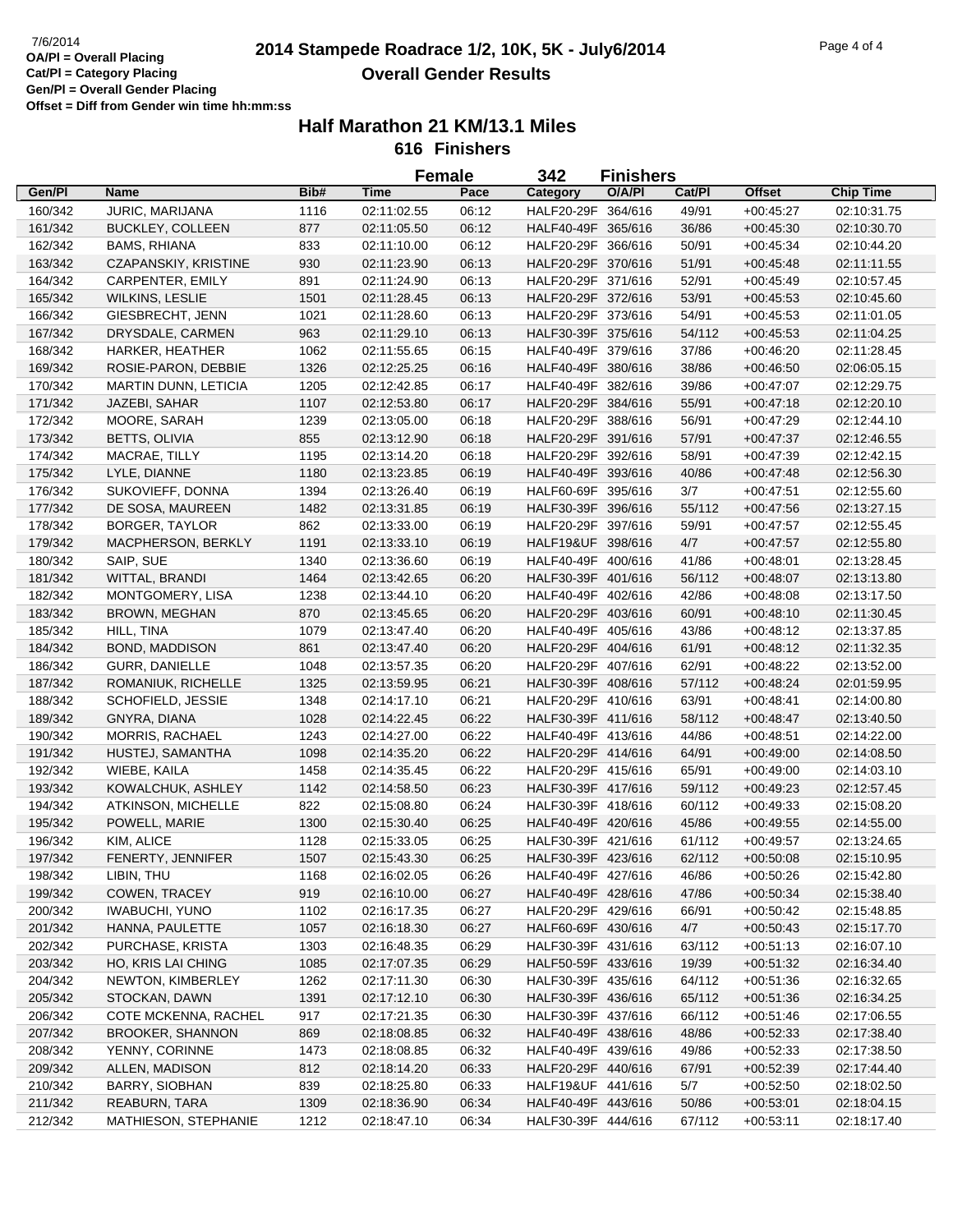# **2014 Stampede Roadrace 1/2, 10K, 5K - July6/2014** 7/6/2014 Page 5 of 5 **Overall Gender Results**

|         |                               |      |             | <b>Female</b> | 342                | <b>Finishers</b> |        |               |                  |
|---------|-------------------------------|------|-------------|---------------|--------------------|------------------|--------|---------------|------------------|
| Gen/Pl  | <b>Name</b>                   | Bib# | <b>Time</b> | Pace          | Category           | O/A/PI           | Cat/Pl | <b>Offset</b> | <b>Chip Time</b> |
| 213/342 | MATHIESON, CATHY              | 1210 | 02:18:47.10 | 06:34         | HALF50-59F 445/616 |                  | 20/39  | $+00:53:11$   | 02:18:17.45      |
| 214/342 | PAISH, JILL                   | 1273 | 02:18:47.20 | 06:34         | HALF40-49F 446/616 |                  | 51/86  | $+00:53:12$   | 02:18:46.50      |
| 215/342 | FARYNIUK, MELISSA             | 984  | 02:19:14.10 | 06:35         | HALF30-39F 449/616 |                  | 68/112 | $+00:53:38$   | 02:17:34.25      |
| 216/342 | CRAYNE, TAMMY                 | 922  | 02:19:16.60 | 06:36         | HALF30-39F 451/616 |                  | 69/112 | $+00:53:41$   | 02:16:51.80      |
| 217/342 | PETERSON, LISA                | 1287 | 02:19:26.45 | 06:36         | HALF40-49F 452/616 |                  | 52/86  | $+00:53:51$   | 02:18:56.80      |
| 218/342 | LINDSAY, CARLY                | 1171 | 02:19:39.55 | 06:37         | HALF30-39F 454/616 |                  | 70/112 | $+00.54:04$   | 02:19:18.55      |
| 219/342 | BRAY, ERIN                    | 866  | 02:20:29.70 | 06:39         | HALF30-39F 456/616 |                  | 71/112 | $+00.54:54$   | 02:20:16.65      |
| 220/342 | PERRIN, CHRISTIE              | 1285 | 02:20:30.15 | 06:39         | HALF30-39F 457/616 |                  | 72/112 | $+00:54:55$   | 02:19:47.60      |
| 221/342 | DESTA, BARBARA                | 946  | 02:20:45.45 | 06:40         | HALF30-39F 458/616 |                  | 73/112 | $+00:55:10$   | 02:20:19.80      |
| 222/342 | COLWELL, TENNILLE             | 912  | 02:20:51.00 | 06:40         | HALF30-39F 460/616 |                  | 74/112 | $+00:55:15$   | 02:20:22.25      |
| 223/342 | SAKUNDIAK, JUDY               | 1341 | 02:21:12.60 | 06:41         | HALF50-59F 461/616 |                  | 21/39  | $+00:55:37$   | 02:21:12.60      |
| 224/342 | GAMBLE, DEVON                 | 1011 | 02:21:20.60 | 06:41         | HALF30-39F 462/616 |                  | 75/112 | $+00:55:45$   | 02:21:15.50      |
| 225/342 | DICKIN, ELIZABETH             | 949  | 02:21:38.10 | 06:42         | HALF20-29F 463/616 |                  | 68/91  | $+00:56:02$   | 02:21:00.05      |
| 226/342 | SO, RAE                       | 1379 | 02:21:48.60 | 06:43         | HALF50-59F 465/616 |                  | 22/39  | $+00.56:13$   | 02:21:13.75      |
| 227/342 | LITVINCHUK, STACEY            | 1174 | 02:22:19.05 | 06:44         | HALF30-39F 467/616 |                  | 76/112 | $+00.56:43$   | 02:22:16.40      |
| 228/342 | PARSONS, KARI                 | 1279 | 02:22:33.40 | 06:45         | HALF20-29F 468/616 |                  | 69/91  | $+00:56:58$   | 02:22:07.10      |
| 229/342 | <b>VELTMAN, TIFFANY</b>       | 1430 | 02:22:35.45 | 06:45         | HALF20-29F 470/616 |                  | 70/91  | $+00:57:00$   | 02:22:13.80      |
| 230/342 | THORNE, WENDY                 | 1406 | 02:22:35.50 | 06:45         | HALF50-59F 471/616 |                  | 23/39  | $+00:57:00$   | 02:22:13.05      |
|         |                               |      |             |               |                    |                  |        |               |                  |
| 231/342 | MENDOZA, EILEEN               | 1230 | 02:22:42.90 | 06:45         | HALF20-29F 472/616 |                  | 71/91  | $+00:57:07$   | 02:22:21.30      |
| 232/342 | HILL, BARB                    | 1077 | 02:22:51.40 | 06:46         | HALF50-59F 473/616 |                  | 24/39  | $+00:57:16$   | 02:22:15.95      |
| 233/342 | GAQUI-ELEFANTE, ESMERALDA1508 |      | 02:22:53.25 | 06:46         | HALF30-39F 474/616 |                  | 77/112 | $+00:57:18$   | 02:22:21.20      |
| 234/342 | <b>VERBONAC, KIERA</b>        | 1431 | 02:23:07.15 | 06:47         | HALF20-29F 475/616 |                  | 72/91  | $+00.57:32$   | 02:22:52.30      |
| 235/342 | GIBSON, COLLETTE              | 1019 | 02:23:10.95 | 06:47         | HALF40-49F 476/616 |                  | 53/86  | $+00:57:35$   | 02:23:03.50      |
| 236/342 | CZUCZMAN, JEANNINE            | 931  | 02:23:11.15 | 06:47         | HALF40-49F 477/616 |                  | 54/86  | $+00.57:36$   | 02:23:04.20      |
| 237/342 | DROST, JAZMINE                | 960  | 02:23:22.00 | 06:47         | HALF20-29F 478/616 |                  | 73/91  | $+00:57:46$   | 02:22:45.00      |
| 238/342 | ROBINSON, HELEN               | 1324 | 02:23:28.00 | 06:47         | HALF40-49F 479/616 |                  | 55/86  | $+00:57:52$   | 02:22:56.35      |
| 239/342 | BRYAN, TAMMY                  | 873  | 02:23:29.45 | 06:48         | HALF30-39F 480/616 |                  | 78/112 | $+00:57:54$   | 02:23:02.70      |
| 240/342 | WHITE, TABETHA                | 1454 | 02:23:35.40 | 06:48         | HALF40-49F 481/616 |                  | 56/86  | $+00:58:00$   | 02:22:36.35      |
| 241/342 | MARSHALL, SUSAN               | 1202 | 02:23:43.25 | 06:48         | HALF40-49F 482/616 |                  | 57/86  | $+00:58:08$   | 02:23:11.80      |
| 242/342 | PARKER, NAOMI                 | 1277 | 02:23:49.95 | 06:49         | HALF30-39F 483/616 |                  | 79/112 | $+00.58:14$   | 02:23:20.05      |
| 243/342 | ROBBLEE, MAGGIE               | 1321 | 02:24:30.50 | 06:50         | HALF50-59F 485/616 |                  | 25/39  | $+00:58:55$   | 02:23:52.65      |
| 244/342 | CHRISTOFFERSEN, MICHELLE 905  |      | 02:24:38.00 | 06:51         | HALF40-49F 487/616 |                  | 58/86  | $+00:59:02$   | 02:23:57.45      |
| 245/342 | GRAJAUSKAS, MARINNA           | 1039 | 02:24:38.15 | 06:51         | HALF19&UF 488/616  |                  | 6/7    | $+00:59:03$   | 02:24:13.65      |
| 246/342 | MCCREA, JENNIFER              | 1574 | 02:24:38.45 | 06:51         | HALF30-39F 489/616 |                  | 80/112 | $+00:59:03$   | 02:23:57.95      |
| 247/342 | TOOTH, MARY                   | 1415 | 02:24:41.95 | 06:51         | HALF40-49F 491/616 |                  | 59/86  | $+00:59:06$   | 02:24:08.00      |
| 248/342 | TURMAINE, DANIELLE            | 1420 | 02:24:45.80 | 06:51         | HALF40-49F 492/616 |                  | 60/86  | $+00:59:10$   | 02:24:16.20      |
| 249/342 | PEYMAN, FAEZEH                | 1294 | 02:24:52.65 | 06:51         | HALF40-49F 493/616 |                  | 61/86  | $+00:59:17$   | 02:23:00.35      |
| 250/342 | HARDER, KATHERINE             | 1061 | 02:24:56.35 | 06:52         | HALF20-29F 494/616 |                  | 74/91  | $+00:59:21$   | 02:24:21.70      |
| 251/342 | DENHOLM, CAROL                | 1483 | 02:25:43.60 | 06:54         | HALF40-49F 497/616 |                  | 62/86  | $+01:00:08$   | 02:25:09.00      |
| 252/342 | FROST, AMANDA                 | 1004 | 02:25:53.45 | 06:54         | HALF30-39F 498/616 |                  | 81/112 | $+01:00:18$   | 02:25:45.70      |
| 253/342 | ANDRINGA, BRENDA              | 817  | 02:26:00.20 | 06:55         | HALF50-59F 499/616 |                  | 26/39  | $+01:00:25$   | 02:25:24.40      |
| 254/342 | SCOTT, SHARLENE               | 1355 | 02:26:39.35 | 06:57         | HALF40-49F 501/616 |                  | 63/86  | $+01:01:04$   | 02:26:20.20      |
| 255/342 | GREAVES, LISA                 | 1040 | 02:26:45.70 | 06:57         | HALF40-49F 502/616 |                  | 64/86  | $+01:01:10$   | 02:26:11.35      |
| 256/342 | <b>BAKER, THERESA</b>         | 831  | 02:26:51.45 | 06:57         | HALF50-59F 503/616 |                  | 27/39  | $+01:01:16$   | 02:26:41.40      |
| 257/342 | DALBY, NIKKI                  | 934  | 02:26:53.50 | 06:57         | HALF30-39F 504/616 |                  | 82/112 | $+01:01:18$   | 02:26:24.45      |
| 258/342 | CARLISLE, LAURA               | 888  | 02:26:53.80 | 06:57         | HALF50-59F 505/616 |                  | 28/39  | $+01:01:18$   | 02:26:43.55      |
| 259/342 | JAQUES, COURTNEY              | 1105 | 02:27:04.95 | 06:58         | HALF30-39F 507/616 |                  | 83/112 | $+01:01:29$   | 02:26:31.70      |
| 260/342 | ESCOBEDO, SANDRA              | 977  | 02:27:05.75 | 06:58         | HALF20-29F 508/616 |                  | 75/91  | $+01:01:30$   | 02:26:38.50      |
| 261/342 | HOPE, KATIE                   | 1089 | 02:27:06.70 | 06:58         | HALF30-39F 509/616 |                  | 84/112 | $+01:01:31$   | 02:26:38.05      |
| 262/342 | FREDREK, RUTH                 | 999  | 02:27:10.35 | 06:58         | HALF50-59F 510/616 |                  | 29/39  | $+01:01:35$   | 02:26:45.00      |
| 263/342 | KOT, JENNIFER                 | 1141 | 02:27:15.10 | 06:58         | HALF30-39F 511/616 |                  | 85/112 | $+01:01:39$   | 02:26:43.90      |
| 264/342 | MOLLO, ANNA                   | 1237 | 02:27:16.90 | 06:58         | HALF20-29F 512/616 |                  | 76/91  | $+01:01:41$   | 02:26:43.65      |
| 265/342 | ROBINSON, ANDREA              | 1323 | 02:27:25.30 | 06:59         | HALF30-39F 513/616 |                  | 86/112 | $+01:01:50$   | 02:26:51.80      |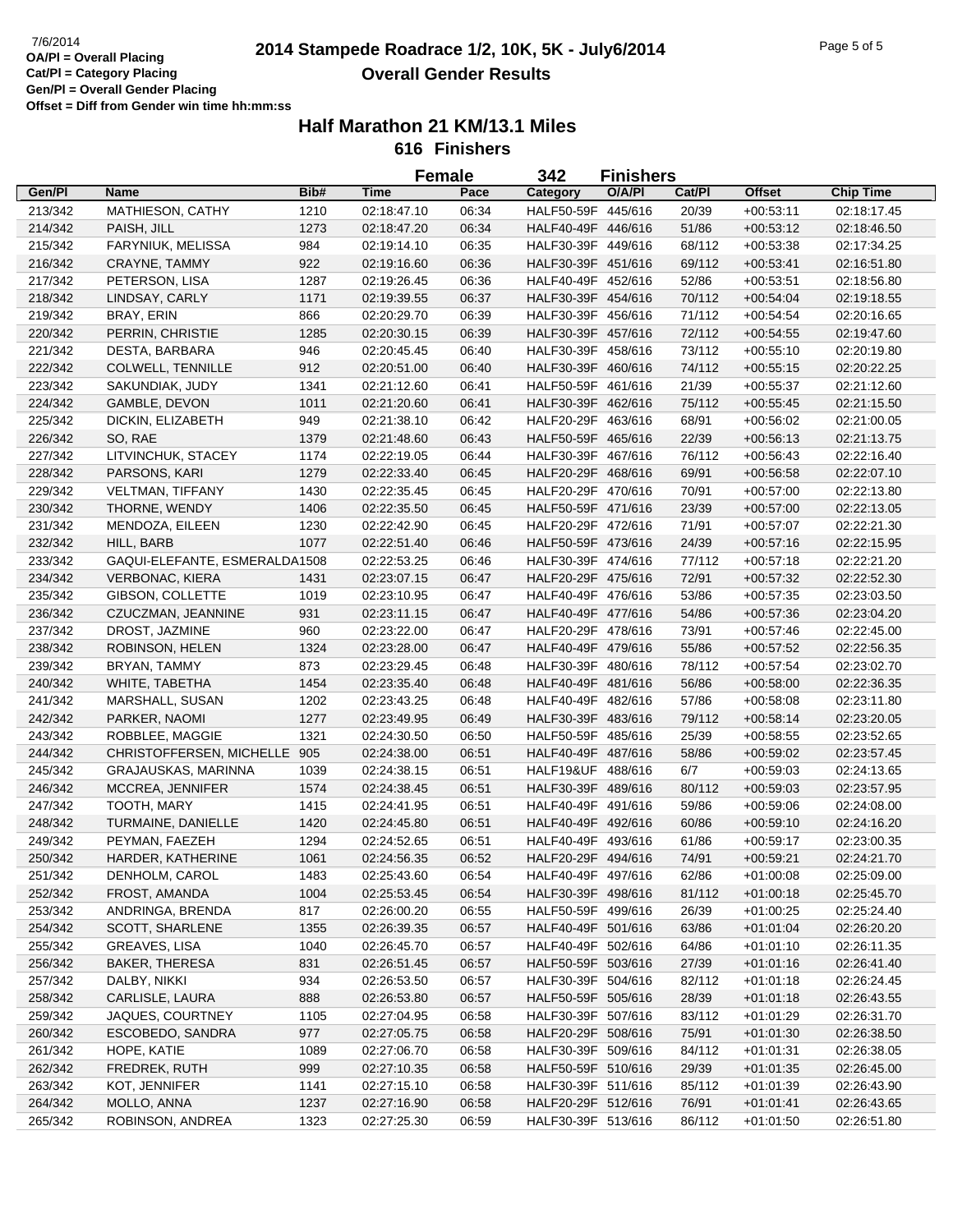# **2014 Stampede Roadrace 1/2, 10K, 5K - July6/2014** 7/6/2014 Page 6 of 6 **Overall Gender Results**

|         |                              |      |             | <b>Female</b> | 342                | <b>Finishers</b> |         |               |                  |
|---------|------------------------------|------|-------------|---------------|--------------------|------------------|---------|---------------|------------------|
| Gen/Pl  | <b>Name</b>                  | Bib# | <b>Time</b> | Pace          | Category           | O/A/PI           | Cat/Pl  | <b>Offset</b> | <b>Chip Time</b> |
| 266/342 | MADRYGA, CHELSEA             | 1196 | 02:27:30.70 | 06:59         | HALF20-29F 514/616 |                  | 77/91   | $+01:01:55$   | 02:26:58.55      |
| 267/342 | STEW, KELSEY                 | 1388 | 02:27:44.90 | 07:00         | HALF20-29F 516/616 |                  | 78/91   | $+01:02:09$   | 02:26:04.80      |
| 268/342 | <b>QUASCHNICK, SARAH</b>     | 1304 | 02:27:54.00 | 07:00         | HALF20-29F 517/616 |                  | 79/91   | $+01:02:18$   | 02:27:21.00      |
| 269/342 | EKEWENU, EBBY                | 971  | 02:27:58.10 | 07:00         | HALF30-39F 518/616 |                  | 87/112  | $+01:02:22$   | 02:27:22.10      |
| 270/342 | GOGOL, BRITTANY              | 1029 | 02:27:58.75 | 07:00         | HALF20-29F 519/616 |                  | 80/91   | $+01:02:23$   | 02:24:42.40      |
| 271/342 | MORRISH, ALICIA              | 1244 | 02:28:04.75 | 07:01         | HALF40-49F 521/616 |                  | 65/86   | $+01:02:29$   | 02:27:25.95      |
| 272/342 | CARLSON, GISELLE             | 890  | 02:28:35.45 | 07:02         | HALF40-49F 522/616 |                  | 66/86   | $+01:03:00$   | 02:28:31.90      |
| 273/342 | WATTERWORTH, ELIZABETH       | 1448 | 02:28:54.95 | 07:03         | HALF30-39F 523/616 |                  | 88/112  | $+01:03:19$   | 02:28:52.65      |
| 274/342 | DROST, MAUREEN               | 961  | 02:29:01.15 | 07:03         | HALF60-69F 524/616 |                  | 5/7     | $+01:03:26$   | 02:28:23.95      |
| 275/342 | MURSCHELL, AMY               | 1256 | 02:29:14.70 | 07:04         | HALF20-29F 525/616 |                  | 81/91   | $+01:03:39$   | 02:28:53.85      |
| 276/342 | MAKI, KRISTEN                | 1198 | 02:29:23.05 | 07:04         | HALF20-29F 526/616 |                  | 82/91   | $+01:03:47$   | 02:28:46.65      |
| 277/342 | CARLETON, NATALIE            | 887  | 02:29:24.15 | 07:04         | HALF30-39F 527/616 |                  | 89/112  | $+01:03:49$   | 02:28:50.70      |
| 278/342 | WALLACE, JAMIE               | 1441 | 02:29:26.35 | 07:04         | HALF30-39F 528/616 |                  | 90/112  | $+01:03:51$   | 02:28:50.65      |
| 279/342 | MACKENZIE, KRYSTA            | 1186 | 02:29:55.40 | 07:06         | HALF30-39F 530/616 |                  | 91/112  | $+01:04:20$   | 02:29:18.75      |
| 280/342 | MUIR, ALTHEA                 | 1249 | 02:29:55.80 | 07:06         | HALF30-39F 531/616 |                  | 92/112  | $+01:04:20$   | 02:29:19.00      |
| 281/342 | DENKLER, LARONDA             | 941  | 02:30:10.15 | 07:07         | HALF50-59F 532/616 |                  | 30/39   | $+01:04:35$   | 02:29:30.95      |
| 282/342 | FRIESEN, ERIN                | 1003 | 02:30:31.45 | 07:08         | HALF30-39F 534/616 |                  | 93/112  | $+01:04:56$   | 02:30:04.35      |
| 283/342 | SAWATZKY, DANA               | 1344 | 02:30:34.45 | 07:08         | HALF20-29F 536/616 |                  | 83/91   | $+01:04:59$   | 02:30:09.25      |
| 284/342 | BOLLMANN, BRIANNE            | 859  | 02:30:34.80 | 07:08         | HALF20-29F 537/616 |                  | 84/91   | $+01:04:59$   | 02:30:08.70      |
| 285/342 | <b>BENKE, AMANDA</b>         | 846  | 02:30:35.75 | 07:08         | HALF30-39F 538/616 |                  | 94/112  | $+01:05:00$   | 02:28:57.00      |
| 286/342 | <b>GERRITS, CATHERINE</b>    | 1530 | 02:30:39.50 | 07:08         | HALF30-39F 539/616 |                  | 95/112  | $+01:05:04$   | 02:29:59.70      |
| 287/342 | HIRSCHE, JULIE               | 1082 | 02:31:12.00 | 07:09         | HALF40-49F 541/616 |                  | 67/86   | $+01:05:36$   | 02:31:05.70      |
| 288/342 | STASZEWSKI, NIKKI            | 1384 | 02:31:23.00 | 07:10         | HALF30-39F 542/616 |                  | 96/112  | $+01:05:47$   | 02:31:03.00      |
| 289/342 | ALKALAY, KIM                 | 809  | 02:31:54.15 | 07:11         | HALF30-39F 543/616 |                  | 97/112  | $+01:06:19$   | 02:31:45.90      |
| 290/342 | MOSS DONSKY, MICHELE         | 1246 | 02:32:00.90 | 07:12         | HALF50-59F 544/616 |                  | 31/39   | $+01:06:25$   | 02:31:54.45      |
| 291/342 | <b>GREER, NIKKI</b>          | 1043 | 02:32:53.20 | 07:14         | HALF30-39F 546/616 |                  | 98/112  | $+01:07:18$   | 02:32:18.35      |
| 292/342 | MCISAAC, BEVERLEY            | 1492 | 02:33:02.05 | 07:15         | HALF50-59F 547/616 |                  | 32/39   | $+01:07:26$   | 02:32:59.60      |
| 293/342 | SPENCER, JANICE              | 1381 | 02:33:10.80 | 07:15         | HALF40-49F 548/616 |                  | 68/86   | $+01:07:35$   | 02:32:35.45      |
| 294/342 | DORN, KARYANN                | 1505 | 02:33:16.55 | 07:15         | HALF30-39F 549/616 |                  | 99/112  | $+01:07:41$   | 02:33:09.20      |
| 295/342 | CARPENTIER, JOSEE            | 893  | 02:33:17.15 | 07:15         | HALF40-49F 550/616 |                  | 69/86   | $+01:07:42$   | 02:33:13.30      |
| 296/342 | ELLICE, DEBORAH              | 973  | 02:33:34.05 | 07:16         | HALF40-49F 551/616 |                  | 70/86   | $+01:07:58$   | 02:32:55.30      |
| 297/342 | THURBER LARSEN, LAURA        | 1407 | 02:33:34.40 | 07:16         | HALF40-49F 552/616 |                  | 71/86   | $+01:07:59$   | 02:32:55.75      |
| 298/342 | FAHR, HEATHER                | 980  | 02:33:48.05 | 07:17         | HALF20-29F 553/616 |                  | 85/91   | $+01:08:12$   | 02:33:12.90      |
| 299/342 | STEEL, CARMELLE              | 1498 | 02:35:00.20 | 07:20         | HALF40-49F 554/616 |                  | 72/86   | $+01:09:25$   | 02:34:54.15      |
| 300/342 | HOBDEN, LESLEY               | 1086 | 02:35:35.65 | 07:22         | HALF40-49F 558/616 |                  | 73/86   | $+01:10:00$   | 02:34:56.25      |
| 301/342 | <b>BURAK, RACHEL ANN</b>     | 879  | 02:35:59.15 | 07:23         | HALF30-39F 559/616 |                  | 100/112 | $+01:10:24$   | 02:27:39.15      |
| 302/342 | PARKS, NICOLE                | 1278 | 02:36:29.65 | 07:24         | HALF40-49F 560/616 |                  | 74/86   | $+01:10:54$   | 02:36:24.30      |
| 303/342 | ELIE, STEPHANIE              | 972  | 02:36:33.50 | 07:25         | HALF40-49F 561/616 |                  | 75/86   | $+01:10:58$   | 02:31:27.90      |
| 304/342 | NILSON, AMANDA               | 1263 | 02:36:41.20 | 07:25         | HALF30-39F 562/616 |                  | 101/112 | $+01:11:06$   | 02:36:39.60      |
| 305/342 | ANDERSON, AMY                | 815  | 02:37:50.30 | 07:28         | HALF40-49F 565/616 |                  | 76/86   | $+01:12:15$   | 02:37:20.35      |
| 306/342 | FIELDING, ALLISON            | 992  | 02:38:44.90 | 07:31         | HALF30-39F 566/616 |                  | 102/112 | $+01:13:09$   | 02:38:32.65      |
| 307/342 | AWDE, JEN                    | 824  | 02:38:45.15 | 07:31         | HALF30-39F 567/616 |                  | 103/112 | $+01:13:10$   | 02:38:32.70      |
| 308/342 | OUELLET, SHIRLEY             | 1270 | 02:39:12.75 | 07:32         | HALF30-39F 569/616 |                  | 104/112 | $+01:13:37$   | 02:39:10.60      |
| 309/342 | PALMER, NANCY                | 1518 | 02:39:14.05 | 07:32         | HALF50-59F 571/616 |                  | 33/39   | $+01:13:38$   | 02:38:47.20      |
| 310/342 | KING, AMANDA                 | 1130 | 02:40:24.75 | 07:36         | HALF20-29F 574/616 |                  | 86/91   | $+01:14:49$   | 02:40:15.10      |
| 311/342 | GARSTAD, TINA                | 1015 | 02:42:05.70 | 07:40         | HALF40-49F 575/616 |                  | 77/86   | $+01:16:30$   | 02:41:31.60      |
| 312/342 | HEWITT, KAREN                | 1075 | 02:42:20.50 | 07:41         | HALF50-59F 576/616 |                  | 34/39   | $+01:16:45$   | 02:41:55.85      |
| 313/342 | WISENER, CAROLYNN            | 1463 | 02:42:27.25 | 07:41         | HALF50-59F 577/616 |                  | 35/39   | $+01:16:52$   | 02:42:11.50      |
| 314/342 | KRUISENGA, MARGARET          | 1147 | 02:42:27.40 | 07:41         | HALF40-49F 578/616 |                  | 78/86   | $+01:16:52$   | 02:42:12.50      |
| 315/342 | CAYER BOUCHARD, DANIELLE 897 |      | 02:42:40.65 | 07:42         | HALF50-59F 579/616 |                  | 36/39   | $+01:17:05$   | 02:42:04.40      |
| 316/342 | KOOPERBERG, RONAYE           | 1138 | 02:42:42.90 | 07:42         | HALF30-39F 580/616 |                  | 105/112 | $+01:17:07$   | 02:42:33.50      |
| 317/342 | TOREN, BELLANNE              | 1416 | 02:44:11.70 | 07:46         | HALF60-69F 583/616 |                  | 6/7     | $+01:18:36$   | 02:44:11.40      |
| 318/342 | HUDSON, CAROL                | 1095 | 02:44:51.40 | 07:48         | HALF50-59F 584/616 |                  | 37/39   | $+01:19:16$   | 02:44:25.95      |
|         |                              |      |             |               |                    |                  |         |               |                  |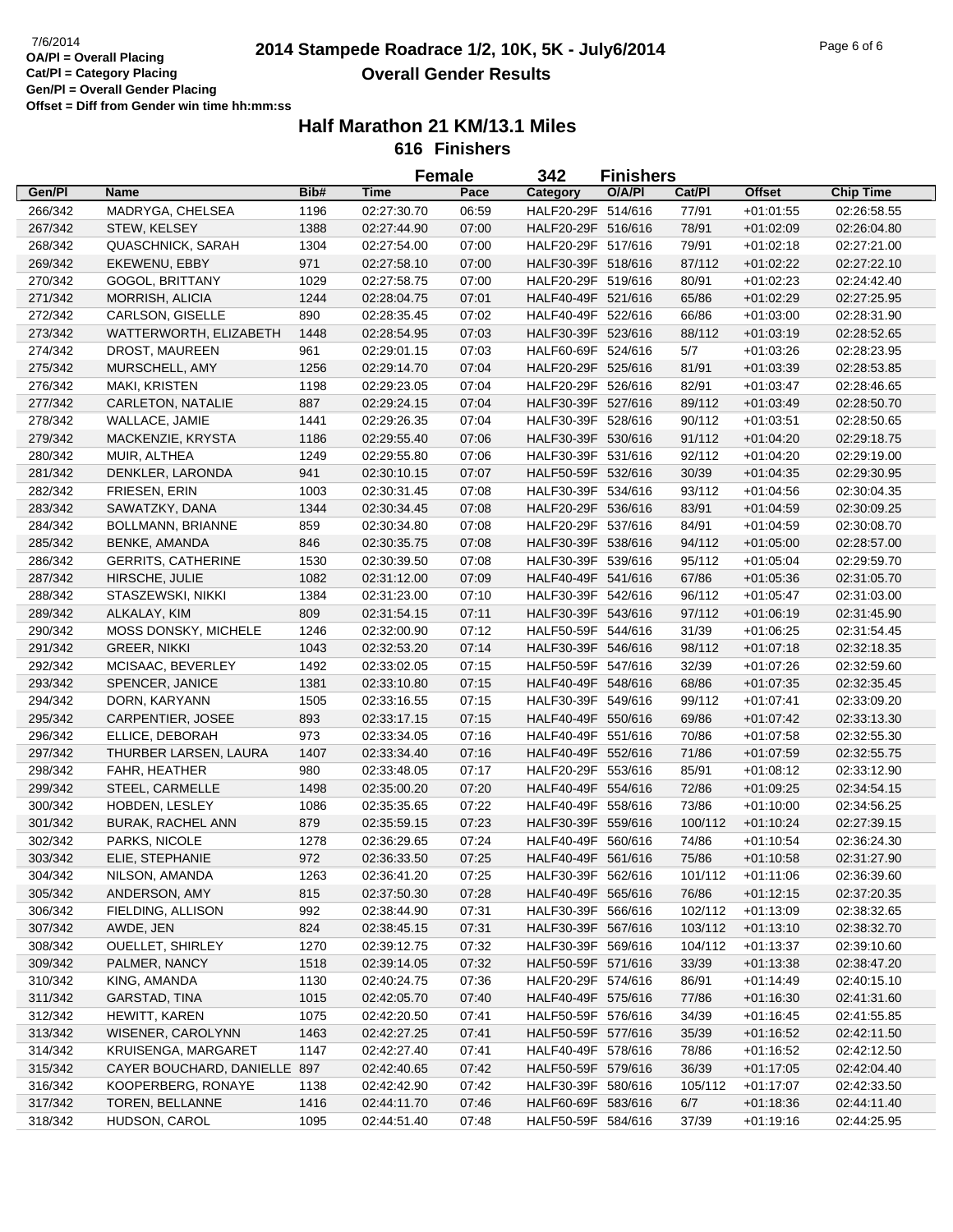# **2014 Stampede Roadrace 1/2, 10K, 5K - July6/2014** 7/6/2014 Page 7 of 7 **Overall Gender Results**

|         |                       |      |             | Female | 342                | <b>Finishers</b> |         |               |                  |
|---------|-----------------------|------|-------------|--------|--------------------|------------------|---------|---------------|------------------|
| Gen/PI  | <b>Name</b>           | Bib# | <b>Time</b> | Pace   | <b>Category</b>    | O/A/PI           | Cat/PI  | <b>Offset</b> | <b>Chip Time</b> |
| 319/342 | ALLAN, MEREDITH       | 810  | 02:46:24.80 | 07:53  | HALF20-29F 586/616 |                  | 87/91   | $+01:20:49$   | 02:45:51.05      |
| 320/342 | <b>ROSS, REBECCA</b>  | 1329 | 02:47:07.45 | 07:55  | HALF20-29F 587/616 |                  | 88/91   | $+01:21:32$   | 02:47:04.60      |
| 321/342 | LAU. CAM              | 1155 | 02:47:35.05 | 07:56  | HALF40-49F 588/616 |                  | 79/86   | $+01:21:59$   | 02:47:25.20      |
| 322/342 | SYLLIBOY, JENNIFER    | 1398 | 02:48:00.15 | 07:57  | HALF30-39F 589/616 |                  | 106/112 | $+01:22:25$   | 02:47:53.40      |
| 323/342 | TONKIN, DANIELLE      | 1414 | 02:48:15.20 | 07:58  | HALF20-29F 590/616 |                  | 89/91   | $+01:22:40$   | 02:48:12.30      |
| 324/342 | REMOLACIO, MANILYN    | 1551 | 02:48:29.35 | 07:59  | HALF20-29F 591/616 |                  | 90/91   | $+01:22:54$   | 02:48:21.55      |
| 325/342 | HENDERSON, CANDACE    | 1069 | 02:48:41.80 | 07:59  | HALF30-39F 592/616 |                  | 107/112 | $+01:23:06$   | 02:48:28.85      |
| 326/342 | PEDERSON, SARAH       | 1283 | 02:58:13.05 | 08:26  | HALF30-39F 594/616 |                  | 108/112 | $+01:32:37$   | 02:57:42.80      |
| 327/342 | ALLEN, MARCIA         | 813  | 02:58:41.60 | 08:28  | HALF40-49F 597/616 |                  | 80/86   | $+01:33:06$   | 02:58:06.15      |
| 328/342 | REDMAN, AMY           | 1313 | 03:00:34.20 | 08:33  | HALF30-39F 598/616 |                  | 109/112 | $+01.34.59$   | 02:59:58.65      |
| 329/342 | <b>BENSON, BONNIE</b> | 850  | 03:01:10.00 | 08:35  | HALF50-59F 599/616 |                  | 38/39   | $+01.35.34$   | 03:01:08.15      |
| 330/342 | FAYYAZ, SARAH         | 1542 | 03:01:49.40 | 08:37  | HALF40-49F 600/616 |                  | 81/86   | $+01:36:14$   | 03:01:21.25      |
| 331/342 | FORTIER, ABBY         | 995  | 03:03:29.00 | 08:41  | HALF19&UF 601/616  |                  | 7/7     | $+01:37:53$   | 03:02:44.55      |
| 332/342 | MACLEAN, ALICE        | 1189 | 03:10:11.05 | 09:00  | HALF60-69F 603/616 |                  | 7/7     | $+01.44.35$   | 03:09:59.00      |
| 333/342 | WEBB, BRIANNE         | 1450 | 03:13:51.70 | 09:11  | HALF30-39F 605/616 |                  | 110/112 | $+01.48:16$   | 03:13:49.55      |
| 334/342 | BRODY, CARRIE         | 868  | 03:14:27.35 | 09:12  | HALF40-49F 606/616 |                  | 82/86   | $+01.48.52$   | 03:14:26.40      |
| 335/342 | SEYLER, LINDA         | 1357 | 03:14:27.65 | 09:12  | HALF50-59F 607/616 |                  | 39/39   | $+01.48.52$   | 03:14:27.60      |
| 336/342 | KANSKI, AUDRA         | 1117 | 03:15:34.55 | 09:16  | HALF30-39F 608/616 |                  | 111/112 | $+01.49.59$   | 03:15:23.55      |
| 337/342 | GIURGUIS, GINA        | 1027 | 03:16:09.60 | 09:17  | HALF20-29F 609/616 |                  | 91/91   | $+01:50:34$   | 03:16:01.75      |
| 338/342 | CLARK, LENA           | 1526 | 03:26:36.15 | 09:47  | HALF40-49F 611/616 |                  | 83/86   | $+02:01:01$   | 03:26:30.60      |
| 339/342 | ROMANOW, MICHELLE     | 1537 | 03:28:17.45 | 09:52  | HALF40-49F 612/616 |                  | 84/86   | $+02:02:42$   | 03:28:11.65      |
| 340/342 | <b>GONDER, MARCI</b>  | 1032 | 03:31:54.50 | 10:02  | HALF40-49F 613/616 |                  | 85/86   | $+02:06:19$   | 03:31:50.65      |
| 341/342 | <b>KREBS, BARB</b>    | 1145 | 03:31:54.80 | 10:02  | HALF40-49F 614/616 |                  | 86/86   | $+02:06:19$   | 03:31:51.60      |
| 342/342 | MCKIRDY, GILLIAN      | 1222 | 03:43:59.55 | 10:36  | HALF30-39F 615/616 |                  | 112/112 | $+02:18:24$   | 03:43:41.85      |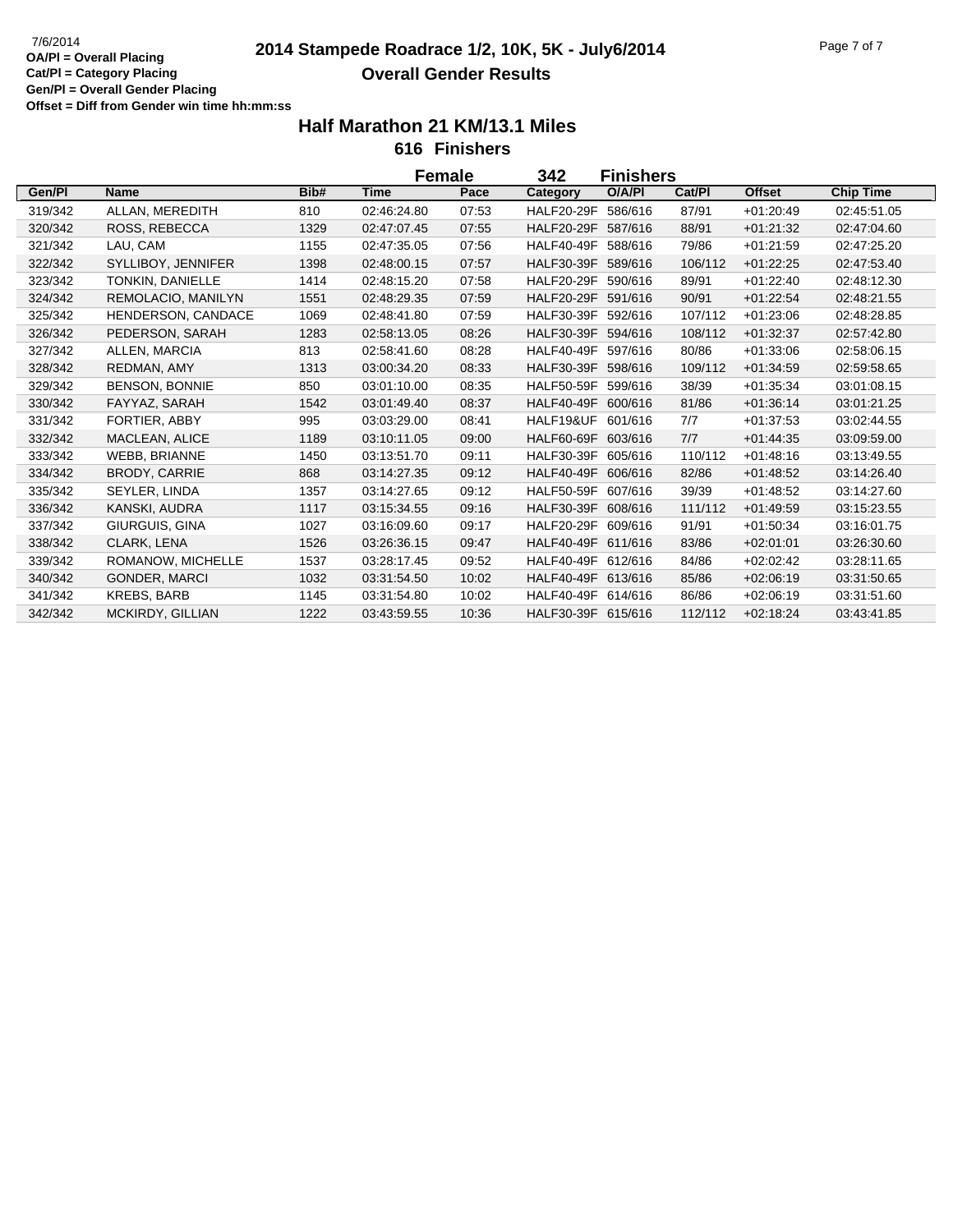### **2014 Stampede Roadrace 1/2, 10K, 5K - July6/2014** 7/6/2014 Page 8 of 8 **Overall Gender Results**

|        |                         |      | <b>Male</b> |       | 274               | <b>Finishers</b> |        |               |                  |
|--------|-------------------------|------|-------------|-------|-------------------|------------------|--------|---------------|------------------|
| Gen/Pl | Name                    | Bib# | <b>Time</b> | Pace  | Category          | O/A/PI           | Cat/Pl | <b>Offset</b> | <b>Chip Time</b> |
| 1/274  | ROSS, DARYL             | 1328 | 01:22:03.80 | 03:53 | HALF19&UM 1/616   |                  | 1/4    | $+00:00:00$   | 01:22:02.10      |
| 2/274  | RADOMSKY, DAVID         | 1305 | 01:23:52.10 | 03:58 | HALF30-39M 2/616  |                  | 1/94   | $+00:01:48$   | 01:23:48.10      |
| 3/274  | <b>BALL, TANNER</b>     | 832  | 01:24:53.85 | 04:01 | HALF30-39M 3/616  |                  | 2/94   | $+00:02:50$   | 01:24:51.05      |
| 4/274  | ZAFAR, HASHAAM          | 1522 | 01:25:12.70 | 04:02 | HALF19&UM 4/616   |                  | 2/4    | $+00:03:08$   | 01:25:11.65      |
| 5/274  | FERREIRA, PABLO         | 990  | 01:26:36.90 | 04:06 | HALF50-59M 6/616  |                  | 1/68   | $+00:04:33$   | 01:26:36.00      |
| 6/274  | ONG, SIMON              | 1269 | 01:26:40.20 | 04:06 | HALF20-29M 7/616  |                  | 1/34   | $+00:04:36$   | 01:26:40.15      |
| 7/274  | CIEPLAK, ZIBI           | 1541 | 01:27:31.30 | 04:08 | HALF50-59M 8/616  |                  | 2/68   | $+00:05:27$   | 01:27:28.35      |
| 8/274  | GRAY, NEIL              | 1486 | 01:28:30.70 | 04:11 | HALF40-49M 10/616 |                  | 1/62   | $+00:06:26$   | 01:28:28.70      |
| 9/274  | WELDON, OWEN            | 1452 | 01:28:48.80 | 04:12 | HALF30-39M 11/616 |                  | 3/94   | $+00.06:45$   | 01:28:46.00      |
| 10/274 | SHARP, NEIL             | 1361 | 01:28:53.35 | 04:12 | HALF60-69M 12/616 |                  | 1/12   | $+00:06:49$   | 01:28:52.95      |
| 11/274 | ANDREWS, CRAIG          | 1548 | 01:29:25.30 | 04:14 | HALF20-29M 13/616 |                  | 2/34   | $+00:07:21$   | 01:29:24.20      |
| 12/274 | STORCK, ARIC            | 1521 | 01:29:35.45 | 04:14 | HALF30-39M 14/616 |                  | 4/94   | $+00:07:31$   | 01:29:34.05      |
| 13/274 | CUMMINGS, JON           | 927  | 01:30:22.40 | 04:17 | HALF30-39M 16/616 |                  | 5/94   | $+00:08:18$   | 01:30:20.40      |
| 14/274 | KWOK, EAGLE             | 1554 | 01:30:41.95 | 04:17 | HALF40-49M 17/616 |                  | 2/62   | $+00:08:38$   | 01:30:41.80      |
| 15/274 | ROBERTSON, KENNETH      | 1322 | 01:30:49.80 | 04:18 | HALF30-39M 18/616 |                  | 6/94   | $+00:08:46$   | 01:30:46.95      |
| 16/274 | <b>HOGAN, MARK</b>      | 1087 | 01:30:56.60 | 04:18 | HALF30-39M 19/616 |                  | 7/94   | $+00:08:52$   | 01:30:54.75      |
| 17/274 | JEFFREY, IAN            | 1108 | 01:30:58.65 | 04:18 | HALF30-39M 20/616 |                  | 8/94   | $+00:08:54$   | 01:30:56.30      |
|        |                         | 1293 | 01:31:34.65 | 04:20 | HALF20-29M 22/616 |                  | 3/34   | $+00:09:30$   |                  |
| 18/274 | PEXMAN, JOHN            |      |             |       |                   |                  |        |               | 01:31:30.00      |
| 19/274 | SALDANA, ALEX           | 1538 | 01:34:02.00 | 04:27 | HALF40-49M 27/616 |                  | 3/62   | $+00.11.58$   | 01:33:56.35      |
| 20/274 | DYMENT, GEOFF           | 967  | 01:34:34.15 | 04:28 | HALF40-49M 28/616 |                  | 4/62   | $+00:12:30$   | 01:30:10.00      |
| 21/274 | <b>KENNA, DREW</b>      | 1123 | 01:34:57.30 | 04:30 | HALF19&UM 29/616  |                  | 3/4    | $+00:12:53$   | 01:34:51.55      |
| 22/274 | MOHALLY, JOHN           | 1513 | 01:35:16.15 | 04:30 | HALF30-39M 30/616 |                  | 9/94   | $+00:13:12$   | 01:35:12.10      |
| 23/274 | MURPHY, MIKE            | 1253 | 01:35:54.30 | 04:32 | HALF30-39M 31/616 |                  | 10/94  | $+00:13:50$   | 01:35:49.80      |
| 24/274 | DREWERY, CRAIG          | 1528 | 01:36:21.15 | 04:34 | HALF30-39M 32/616 |                  | 11/94  | $+00:14:17$   | 01:36:17.50      |
| 25/274 | MELVILLE, DUNCAN        | 1228 | 01:36:25.85 | 04:34 | HALF20-29M 33/616 |                  | 4/34   | $+00:14:22$   | 01:35:54.10      |
| 26/274 | MACKINNON, REN          | 1188 | 01:37:15.60 | 04:36 | HALF20-29M 37/616 |                  | 5/34   | $+00:15:11$   | 01:37:07.80      |
| 27/274 | FERGUSON, BRUCE         | 987  | 01:37:16.40 | 04:36 | HALF40-49M 38/616 |                  | 5/62   | $+00:15:12$   | 01:37:11.60      |
| 28/274 | <b>CULLINGHAM, MIKE</b> | 926  | 01:37:49.25 | 04:38 | HALF30-39M 40/616 |                  | 12/94  | $+00:15:45$   | 01:37:45.55      |
| 29/274 | PARR, CHAD              | 1535 | 01:37:56.95 | 04:38 | HALF30-39M 41/616 |                  | 13/94  | $+00:15:53$   | 01:37:53.80      |
| 30/274 | WILSON, PAUL            | 1462 | 01:38:31.40 | 04:40 | HALF30-39M 45/616 |                  | 14/94  | $+00:16:27$   | 01:38:28.00      |
| 31/274 | KOHRS, RUSSELL          | 1136 | 01:39:14.60 | 04:42 | HALF19&UM 47/616  |                  | 4/4    | $+00:17:10$   | 01:39:05.45      |
| 32/274 | <b>CONSTABLE, BRUCE</b> | 914  | 01:39:42.00 | 04:43 | HALF50-59M 49/616 |                  | 3/68   | $+00:17:38$   | 01:39:33.10      |
| 33/274 | IZETT, DAVID            | 1103 | 01:39:53.60 | 04:44 | HALF30-39M 51/616 |                  | 15/94  | $+00:17:49$   | 01:39:49.20      |
| 34/274 | <b>BAYLIS, THOMAS</b>   | 841  | 01:40:09.25 | 04:44 | HALF30-39M 52/616 |                  | 16/94  | $+00:18:05$   | 01:40:04.00      |
| 35/274 | BORGLI, JOAR KARLING    | 863  | 01:40:13.70 | 04:45 | HALF20-29M 53/616 |                  | 6/34   | $+00:18:09$   | 01:40:10.05      |
| 36/274 | <b>GARRIES, RUSSELL</b> | 1014 | 01:40:23.45 | 04:45 | HALF40-49M 54/616 |                  | 6/62   | $+00:18:19$   | 01:40:12.20      |
| 37/274 | ALBINATI, KEITH         | 808  | 01:40:35.70 | 04:46 | HALF50-59M 55/616 |                  | 4/68   | $+00:18:31$   | 01:40:30.35      |
| 38/274 | BUSTAMANTE, GIOVANNI    | 1569 | 01:40:51.10 | 04:46 | HALF40-49M 56/616 |                  | 7/62   | $+00:18:47$   | 01:40:44.55      |
| 39/274 | DUNN, CHRIS             | 966  | 01:40:56.50 | 04:47 | HALF30-39M 57/616 |                  | 17/94  | $+00:18:52$   | 01:40:46.55      |
| 40/274 | BOURQUE, RENE           | 864  | 01:41:05.40 | 04:47 | HALF40-49M 58/616 |                  | 8/62   | $+00:19:01$   | 01:40:58.40      |
| 41/274 | PETKAU, JUSTIN          | 1289 | 01:41:21.50 | 04:48 | HALF30-39M 60/616 |                  | 18/94  | $+00:19:17$   | 01:41:19.25      |
| 42/274 | REMPEL, DARREN          | 1585 | 01:41:22.55 | 04:48 | HALF30-39M 61/616 |                  | 19/94  | $+00:19:18$   | 01:41:17.55      |
| 43/274 | LADOUCEUR, COREY        | 1150 | 01:41:34.90 | 04:48 | HALF20-29M 62/616 |                  | 7/34   | $+00:19:31$   | 01:41:33.50      |
| 44/274 | FREEMAN, COLIN          | 1000 | 01:41:37.45 | 04:49 | HALF30-39M 63/616 |                  | 20/94  | $+00:19:33$   | 01:41:32.70      |
| 45/274 | SHEIL, NEVIN            | 1363 | 01:41:49.40 | 04:49 | HALF40-49M 64/616 |                  | 9/62   | $+00:19:45$   | 01:41:38.80      |
| 46/274 | RIDLING, MIKE           | 1495 | 01:42:14.90 | 04:50 | HALF30-39M 65/616 |                  | 21/94  | $+00:20:11$   | 01:42:06.65      |
| 47/274 | GUMINSKI, JANEK         | 1046 | 01:42:17.90 | 04:50 | HALF40-49M 66/616 |                  | 10/62  | $+00:20:14$   | 01:42:10.95      |
| 48/274 | WILLIAMSON, WALTER JOHN | 1461 | 01:42:21.45 | 04:51 | HALF40-49M 67/616 |                  | 11/62  | $+00:20:17$   | 01:42:17.45      |
| 49/274 | WYLLIE, DOUG            | 1469 | 01:42:24.60 | 04:51 | HALF50-59M 68/616 |                  | 5/68   | $+00:20:20$   | 01:42:13.15      |
| 50/274 | <b>BENKE, MIKE</b>      | 847  | 01:42:27.45 | 04:51 | HALF30-39M 69/616 |                  | 22/94  | $+00:20:23$   | 01:41:24.35      |
| 51/274 | <b>GOLDRING, NICK</b>   | 1031 | 01:42:28.45 | 04:51 | HALF40-49M 70/616 |                  | 12/62  | $+00:20:24$   | 01:41:53.90      |
| 52/274 | WALKER, DON             | 1440 | 01:42:28.50 | 04:51 | HALF30-39M 71/616 |                  | 23/94  | $+00:20:24$   | 01:41:58.90      |
| 53/274 | ARMENEAU, MICHAEL       | 1523 | 01:42:41.10 | 04:52 | HALF30-39M 72/616 |                  | 24/94  | $+00:20:37$   | 01:42:34.50      |
|        |                         |      |             |       |                   |                  |        |               |                  |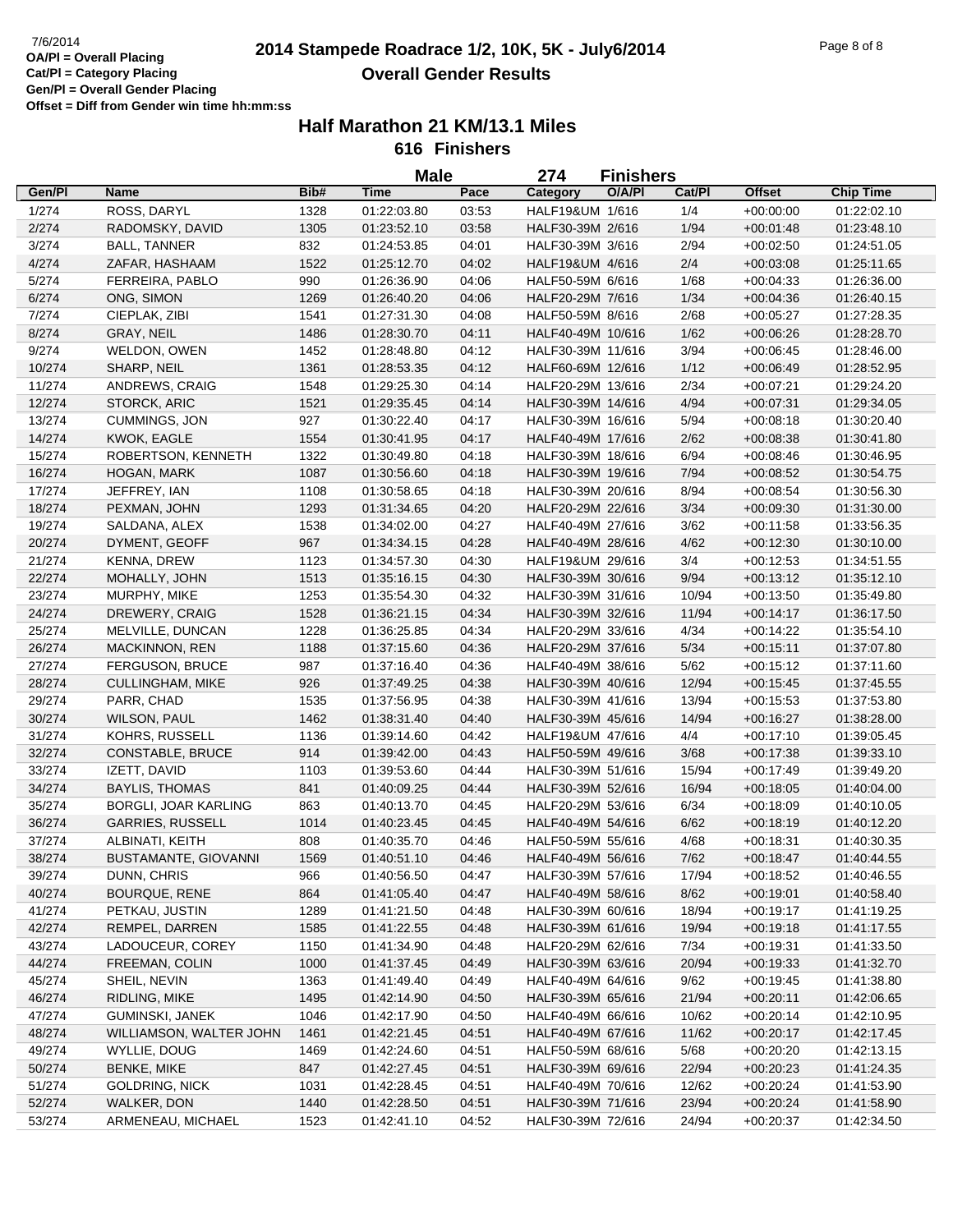### **2014 Stampede Roadrace 1/2, 10K, 5K - July6/2014** 7/6/2014 Page 9 of 9 **Overall Gender Results**

|                    |                          |      | <b>Male</b> |       | 274                | <b>Finishers</b> |        |               |                  |
|--------------------|--------------------------|------|-------------|-------|--------------------|------------------|--------|---------------|------------------|
| Gen/Pl             | <b>Name</b>              | Bib# | <b>Time</b> | Pace  | Category           | O/A/PI           | Cat/Pl | <b>Offset</b> | <b>Chip Time</b> |
| 54/274             | NISCAK, DAVID            | 1264 | 01:42:41.15 | 04:52 | HALF30-39M 73/616  |                  | 25/94  | $+00:20:37$   | 01:42:33.65      |
| 55/274             | DIEP, TONY               | 951  | 01:42:43.75 | 04:52 | HALF20-29M 74/616  |                  | 8/34   | $+00:20:39$   | 01:42:02.20      |
| 56/274             | STUART, ROB              | 1540 | 01:42:57.20 | 04:52 | HALF30-39M 75/616  |                  | 26/94  | $+00:20:53$   | 01:42:53.65      |
| 57/274             | GANGULY, NILANJAN        | 1012 | 01:43:00.90 | 04:52 | HALF40-49M 76/616  |                  | 13/62  | $+00:20:57$   | 01:42:43.70      |
| 58/274             | ROBICHAUD, LEIGHAM       | 1496 | 01:43:13.90 | 04:53 | HALF30-39M 77/616  |                  | 27/94  | $+00:21:10$   | 01:43:13.75      |
| 59/274             | RUSSOUW, NICO            | 1334 | 01:43:25.20 | 04:54 | HALF30-39M 79/616  |                  | 28/94  | $+00:21:21$   | 01:43:20.00      |
| 60/274             | TRAN, WILLIAM            | 1418 | 01:43:27.80 | 04:54 | HALF20-29M 80/616  |                  | 9/34   | $+00:21:24$   | 01:43:20.60      |
| 61/274             | OVEREND, BILL            | 1271 | 01:44:04.25 | 04:55 | HALF50-59M 84/616  |                  | 6/68   | $+00:22:00$   | 01:43:39.70      |
| 62/274             | SMITH, STEVE             | 1378 | 01:44:14.05 | 04:56 | HALF50-59M 85/616  |                  | 7/68   | $+00:22:10$   | 01:43:31.45      |
| 63/274             | FUNK, RON                | 1007 | 01:44:36.70 | 04:57 | HALF40-49M 89/616  |                  | 14/62  | $+00:22:32$   | 01:44:25.05      |
| 64/274             | PEPLINSKI, STEVE         | 1580 | 01:44:39.35 | 04:57 | HALF40-49M 91/616  |                  | 15/62  | $+00:22:35$   | 01:44:31.00      |
| 65/274             | PATERSON, SHANE          | 1281 | 01:44:51.60 | 04:58 | HALF30-39M 93/616  |                  | 29/94  | $+00:22:47$   | 01:44:41.05      |
| 66/274             | CRANSTONE, DAVID         | 921  | 01:44:54.50 | 04:58 | HALF50-59M 94/616  |                  | 8/68   | $+00:22:50$   | 01:44:44.05      |
|                    |                          |      |             |       |                    |                  |        |               |                  |
| 67/274             | <b>BENSLER, TIM</b>      | 849  | 01:45:01.30 | 04:58 | HALF40-49M 96/616  |                  | 16/62  | $+00:22:57$   | 01:44:55.70      |
| 68/274             | <b>BAKER, STUART</b>     | 830  | 01:45:10.50 | 04:59 | HALF50-59M 97/616  |                  | 9/68   | $+00:23:06$   | 01:45:04.60      |
| 69/274             | RENNER, KURT             | 1315 | 01:45:11.35 | 04:59 | HALF50-59M 98/616  |                  | 10/68  | $+00:23:07$   | 01:44:37.30      |
| 70/274             | POTVIN, CHARLES          | 1299 | 01:45:13.90 | 04:59 | HALF30-39M 99/616  |                  | 30/94  | $+00:23:10$   | 01:45:10.20      |
| 71/274             | <b>BANTLE, GARY</b>      | 835  | 01:45:33.45 | 05:00 | HALF40-49M 101/616 |                  | 17/62  | $+00:23:29$   | 01:45:25.30      |
| 72/274             | MARTIN, JORDAN           | 1204 | 01:45:33.60 | 05:00 | HALF20-29M 102/616 |                  | 10/34  | $+00:23:29$   | 01:45:16.65      |
| 73/274             | MISFELDT, DAVID          | 1235 | 01:46:03.75 | 05:01 | HALF50-59M 104/616 |                  | 11/68  | $+00:23:59$   | 01:45:56.45      |
| 74/274             | PLATT, RON               | 1586 | 01:46:09.00 | 05:01 | HALF50-59M 105/616 |                  | 12/68  | $+00:24:05$   | 01:45:53.25      |
| 75/274             | KORCHINSKI, EVAN         | 1572 | 01:46:34.40 | 05:03 | HALF40-49M 107/616 |                  | 18/62  | $+00:24:30$   | 01:46:16.15      |
| 76/274             | <b>BUDGELL, TREVOR</b>   | 878  | 01:46:34.95 | 05:03 | HALF40-49M 108/616 |                  | 19/62  | $+00:24:31$   | 01:46:25.50      |
| 77/274             | ALBERTS, MITCHELL        | 807  | 01:46:35.55 | 05:03 | HALF20-29M 109/616 |                  | 11/34  | $+00:24:31$   | 01:46:11.50      |
| 78/274             | MCNAUGHT, PATRICK        | 1227 | 01:47:48.35 | 05:06 | HALF20-29M 115/616 |                  | 12/34  | $+00:25:44$   | 01:47:39.00      |
| 79/274             | <b>CHRISTENSEN, GREG</b> | 904  | 01:48:00.30 | 05:07 | HALF40-49M 118/616 |                  | 20/62  | $+00:25:56$   | 01:47:37.50      |
| 80/274             | CHOWDHURY, TAREQ         | 903  | 01:48:14.70 | 05:07 | HALF40-49M 119/616 |                  | 21/62  | $+00:26:10$   | 01:48:06.30      |
| 81/274             | MCINNES, JOHN            | 1218 | 01:48:19.70 | 05:08 | HALF50-59M 120/616 |                  | 13/68  | $+00:26:15$   | 01:48:10.35      |
| 82/274             | MCINNIS, GERARD          | 1219 | 01:48:28.75 | 05:08 | HALF50-59M 121/616 |                  | 14/68  | $+00:26:24$   | 01:46:29.80      |
| 83/274             | HOOVER, REG              | 1088 | 01:48:29.05 | 05:08 | HALF60-69M 122/616 |                  | 2/12   | $+00:26:25$   | 01:48:18.85      |
| 84/274             | NEALE, CURTIS            | 1259 | 01:48:34.90 | 05:08 | HALF50-59M 123/616 |                  | 15/68  | $+00:26:31$   | 01:48:16.85      |
| 85/274             | JOHNSTON, PAUL           | 1112 | 01:48:51.20 | 05:09 | HALF50-59M 126/616 |                  | 16/68  | $+00:26:47$   | 01:48:43.90      |
| 86/274             | VANGILST, JIM            | 1426 | 01:48:58.65 | 05:09 | HALF60-69M 127/616 |                  | 3/12   | $+00:26:54$   | 01:48:47.20      |
| 87/274             | KELLY, KEVIN             | 1121 | 01:49:07.30 | 05:10 | HALF40-49M 128/616 |                  | 22/62  | $+00:27:03$   | 01:48:54.40      |
| 88/274             | <b>VULIC, MARKO</b>      | 1437 | 01:49:19.40 | 05:10 | HALF40-49M 130/616 |                  | 23/62  | $+00:27:15$   | 01:49:09.70      |
| 89/274             | LAM, RUSSELL             | 1546 | 01:49:22.60 | 05:11 | HALF20-29M 131/616 |                  | 13/34  | $+00:27:18$   | 01:49:16.45      |
| 90/274             | SAXENA, SANKALP          | 1345 | 01:49:36.80 | 05:11 | HALF30-39M 135/616 |                  | 31/94  | $+00:27:33$   | 01:49:24.15      |
| 91/274             | MACKENZIE, ANDREW        | 1578 | 01:49:42.60 | 05:11 | HALF20-29M 138/616 |                  | 14/34  | $+00:27:38$   | 01:49:31.45      |
| 92/274             | HRYNUIK, DALE            | 1094 | 01:49:51.00 | 05:12 | HALF50-59M 139/616 |                  | 17/68  | $+00:27:47$   | 01:49:42.40      |
| 93/274             | O CONNELL, KEITH         | 1517 | 01:49:55.15 | 05:12 | HALF30-39M 140/616 |                  | 32/94  | $+00:27:51$   | 01:49:42.20      |
| 94/274             | NICHOLS, JOHN            | 982  | 01:50:06.85 | 05:13 | HALF30-39M 141/616 |                  | 33/94  | $+00:28:03$   | 01:49:49.50      |
| 95/274             | MULLIGAN, LIAM           | 1251 | 01:50:14.80 | 05:13 | HALF20-29M 142/616 |                  | 15/34  | $+00:28:11$   | 01:49:54.45      |
| 96/274             | RAKHRA, RANDY            | 1306 | 01:50:16.90 | 05:13 | HALF30-39M 143/616 |                  | 34/94  | $+00:28:13$   | 01:49:56.85      |
| 97/274             | SHARIF, OMEED            | 1360 | 01:50:31.65 | 05:14 | HALF30-39M 144/616 |                  | 35/94  | $+00:28:27$   | 01:50:18.35      |
| 98/274             | OWEL, THEO               | 1272 | 01:50:46.05 | 05:14 | HALF50-59M 146/616 |                  | 18/68  | $+00:28:42$   | 01:50:38.10      |
| 99/274             | JANSEN, RICHARD          | 1571 | 01:50:56.10 | 05:15 | HALF40-49M 147/616 |                  | 24/62  | $+00:28:52$   | 01:50:38.55      |
|                    | DECKER, MICHAEL          |      |             |       |                    |                  |        |               |                  |
| 100/274<br>101/274 |                          | 940  | 01:51:14.70 | 05:16 | HALF30-39M 150/616 |                  | 36/94  | $+00:29:10$   | 01:50:57.25      |
|                    | HOWG, KYLE               | 1091 | 01:51:27.80 | 05:16 | HALF40-49M 154/616 |                  | 25/62  | $+00:29:24$   | 01:51:20.35      |
| 102/274            | <b>GARBOWSKI, HENRY</b>  | 1013 | 01:51:47.90 | 05:17 | HALF60-69M 157/616 |                  | 4/12   | $+00:29:44$   | 01:51:39.40      |
| 103/274            | MACEDO, RICHARD          | 1184 | 01:51:55.10 | 05:18 | HALF30-39M 160/616 |                  | 37/94  | $+00:29:51$   | 01:51:43.70      |
| 104/274            | ROBB, SHANE              | 1320 | 01:52:02.95 | 05:18 | HALF40-49M 161/616 |                  | 26/62  | $+00:29:59$   | 01:51:49.75      |
| 105/274            | MOONEY, SEAN             | 1514 | 01:52:08.95 | 05:18 | HALF40-49M 162/616 |                  | 27/62  | $+00:30:05$   | 01:51:55.00      |
| 106/274            | JONES, BERNIE            | 1113 | 01:52:30.60 | 05:19 | HALF50-59M 164/616 |                  | 19/68  | $+00:30:26$   | 01:52:16.45      |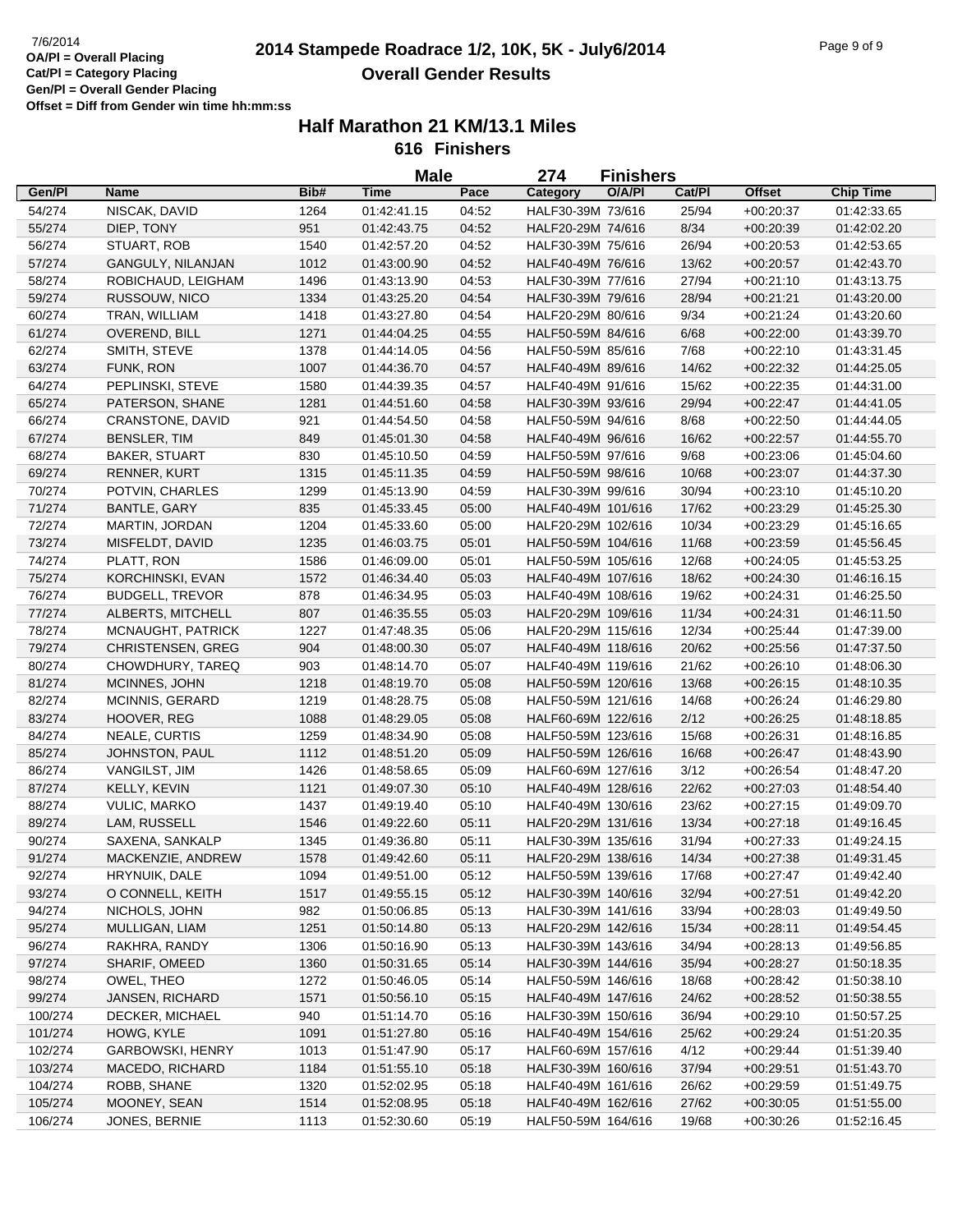## **2014 Stampede Roadrace 1/2, 10K, 5K - July6/2014** 7/6/2014 Page 10 of 10 **Overall Gender Results**

|         |                         |      | <b>Male</b> |       | 274                | <b>Finishers</b> |        |               |                  |  |
|---------|-------------------------|------|-------------|-------|--------------------|------------------|--------|---------------|------------------|--|
| Gen/Pl  | Name                    | Bib# | Time        | Pace  | Category           | O/A/PI           | Cat/Pl | <b>Offset</b> | <b>Chip Time</b> |  |
| 107/274 | HUFF, GORDON            | 1096 | 01:52:49.05 | 05:20 | HALF60-69M 165/616 |                  | 5/12   | $+00.30.45$   | 01:52:34.50      |  |
| 108/274 | <b>BARKER, DYLAN</b>    | 836  | 01:52:50.35 | 05:20 | HALF30-39M 166/616 |                  | 38/94  | $+00:30:46$   | 01:49:38.85      |  |
| 109/274 | O'GRADY, PAUL           | 1266 | 01:53:02.75 | 05:21 | HALF30-39M 167/616 |                  | 39/94  | $+00:30:58$   | 01:52:43.50      |  |
| 110/274 | POPOFF, JONAH           | 1536 | 01:53:05.20 | 05:21 | HALF40-49M 169/616 |                  | 28/62  | $+00:31:01$   | 01:52:56.50      |  |
| 111/274 | KING, MARTIN            | 1132 | 01:53:15.20 | 05:22 | HALF40-49M 171/616 |                  | 29/62  | $+00:31:11$   | 01:52:57.60      |  |
| 112/274 | <b>WILLIAMSON, RYAN</b> | 1460 | 01:53:44.10 | 05:23 | HALF30-39M 174/616 |                  | 40/94  | $+00:31:40$   | 01:53:31.50      |  |
| 113/274 | SMITH, PETE             | 1377 | 01:53:47.10 | 05:23 | HALF20-29M 176/616 |                  | 16/34  | $+00:31:43$   | 01:53:35.15      |  |
| 114/274 | SINGH, AMANJOT          | 1552 | 01:53:49.65 | 05:23 | HALF20-29M 177/616 |                  | 17/34  | $+00:31:45$   | 01:53:34.50      |  |
| 115/274 | GILLRIE, HAL            | 1024 | 01:53:49.65 | 05:23 | HALF50-59M 178/616 |                  | 20/68  | $+00:31:45$   | 01:53:35.90      |  |
| 116/274 | HILL, IAN               | 1509 | 01:53:57.90 | 05:24 | HALF50-59M 180/616 |                  | 21/68  | $+00:31:54$   | 01:53:38.85      |  |
| 117/274 | DRUMMOND, KERR          | 962  | 01:54:02.40 | 05:24 | HALF20-29M 181/616 |                  | 18/34  | $+00:31:58$   | 01:53:53.25      |  |
| 118/274 | CHYZ, BRADLEY           | 907  | 01:54:08.50 | 05:24 | HALF20-29M 183/616 |                  | 19/34  | $+00:32:04$   | 01:53:59.35      |  |
| 119/274 | DRIEDGER, KEVIN         | 959  | 01:54:11.25 | 05:24 | HALF40-49M 184/616 |                  | 30/62  | $+00:32:07$   | 01:53:33.80      |  |
| 120/274 | <b>SCHEU, CONNOR</b>    | 1346 | 01:54:14.00 | 05:24 | HALF20-29M 185/616 |                  | 20/34  | $+00:32:10$   | 01:54:01.85      |  |
| 121/274 | HAZLETT, STEVEN         | 1065 | 01:54:21.30 | 05:25 | HALF20-29M 186/616 |                  | 21/34  | $+00:32:17$   | 01:54:04.25      |  |
| 122/274 | YARDLEY, JASON          | 1470 | 01:54:39.00 | 05:26 | HALF30-39M 188/616 |                  | 41/94  | $+00:32:35$   | 01:54:32.55      |  |
| 123/274 | SCHLAUCH, KEVIN         | 1347 | 01:54:45.05 | 05:26 | HALF30-39M 189/616 |                  | 42/94  | $+00:32:41$   | 01:54:30.65      |  |
| 124/274 | FERREIRA, ROLANDO       | 991  | 01:54:50.80 | 05:26 | HALF50-59M 190/616 |                  | 22/68  | $+00:32:47$   | 01:54:43.95      |  |
| 125/274 | SHAW, BENJAMIN          | 1362 | 01:54:55.50 | 05:26 | HALF40-49M 191/616 |                  | 31/62  | $+00:32:51$   | 01:54:17.10      |  |
| 126/274 | VANDERMEULEN, KEN       | 1425 | 01:54:57.10 | 05:26 | HALF40-49M 192/616 |                  | 32/62  | $+00:32:53$   | 01:54:55.60      |  |
| 127/274 | <b>GORELIK, ALEX</b>    | 1034 | 01:55:08.80 | 05:27 | HALF30-39M 193/616 |                  | 43/94  | $+00:33:05$   | 01:54:52.80      |  |
| 128/274 | STEENKAMP, JAN H.       | 1385 | 01:55:19.60 | 05:27 | HALF50-59M 194/616 |                  | 23/68  | $+00:33:15$   | 01:55:07.75      |  |
| 129/274 | MCKAY, BLAINE           | 1533 | 01:55:23.00 | 05:28 | HALF30-39M 195/616 |                  | 44/94  | $+00:33:19$   | 01:55:23.00      |  |
| 130/274 | SILVERMAN, ED           | 1366 | 01:55:26.90 | 05:28 | HALF50-59M 197/616 |                  | 24/68  | $+00:33:23$   | 01:55:18.35      |  |
| 131/274 | BARKER, ALEX            | 1503 | 01:55:50.55 | 05:29 | HALF20-29M 200/616 |                  | 22/34  | $+00:33:46$   | 01:55:38.05      |  |
| 132/274 | VARGA, LAJOS            | 1427 | 01:56:09.55 | 05:30 | HALF30-39M 201/616 |                  | 45/94  | $+00:34:05$   | 01:55:56.10      |  |
| 133/274 | KOZAL, MARCIN           | 1143 | 01:56:13.30 | 05:30 | HALF30-39M 202/616 |                  | 46/94  | $+00:34:09$   | 01:55:45.55      |  |
| 134/274 | AKRIGG, ROD             | 806  | 01:56:16.35 | 05:30 | HALF30-39M 203/616 |                  | 47/94  | $+00:34:12$   | 01:56:05.55      |  |
| 135/274 | FRASER, JESSE G.        | 998  | 01:56:25.50 | 05:31 | HALF30-39M 205/616 |                  | 48/94  | $+00:34:21$   | 01:54:50.70      |  |
| 136/274 | DESTA, WES              | 947  | 01:56:43.80 | 05:31 | HALF30-39M 207/616 |                  | 49/94  | $+00:34:40$   | 01:56:34.60      |  |
| 137/274 | MILBURY, DAWSON         | 1234 | 01:56:58.00 | 05:32 | HALF50-59M 212/616 |                  | 25/68  | $+00:34:54$   | 01:56:36.65      |  |
| 138/274 | MCLIESH, DALE           | 1225 | 01:57:05.60 | 05:32 | HALF30-39M 213/616 |                  | 50/94  | $+00:35:01$   | 01:56:42.25      |  |
| 139/274 | MATEO PEREZ, DANIEL     | 1209 | 01:57:20.10 | 05:33 | HALF20-29M 216/616 |                  | 23/34  | $+00:35:16$   | 01:57:12.00      |  |
| 140/274 | BICZOK, DELANEY         | 856  | 01:57:23.10 | 05:33 | HALF30-39M 217/616 |                  | 51/94  | $+00:35:19$   | 01:56:59.05      |  |
| 141/274 | AGOAWIKE, LEONARD       | 804  | 01:57:25.25 | 05:33 | HALF40-49M 218/616 |                  | 33/62  | $+00:35:21$   | 01:56:48.70      |  |
| 142/274 | HENDERSON, SCOTT        | 1071 | 01:57:37.15 | 05:34 | HALF40-49M 220/616 |                  | 34/62  | $+00:35:33$   | 01:57:30.15      |  |
| 143/274 | MEYERS, RYAN            | 1232 | 01:57:38.90 | 05:34 | HALF30-39M 222/616 |                  | 52/94  | $+00:35:35$   | 01:57:16.45      |  |
| 144/274 | <b>BANKS, PETER</b>     | 834  | 01:57:45.05 | 05:34 | HALF30-39M 223/616 |                  | 53/94  | $+00.35.41$   | 01:57:27.70      |  |
| 145/274 | BARRETT, KEVIN          | 837  | 01:57:50.00 | 05:35 | HALF40-49M 225/616 |                  | 35/62  | $+00:35:46$   | 01:57:40.25      |  |
| 146/274 | SHIMONOV, JOSEPH        | 1364 | 01:58:03.40 | 05:35 | HALF30-39M 226/616 |                  | 54/94  | $+00:35:59$   | 01:57:46.70      |  |
| 147/274 | HANNAH, KEITH           | 1058 | 01:58:05.20 | 05:35 | HALF50-59M 227/616 |                  | 26/68  | $+00:36:01$   | 01:57:45.05      |  |
| 148/274 | JONES, DAVE             | 1114 | 01:58:11.25 | 05:36 | HALF30-39M 229/616 |                  | 55/94  | $+00:36:07$   | 01:58:02.15      |  |
| 149/274 | GIOVANOLI, MARCO        | 1025 | 01:58:44.10 | 05:37 | HALF50-59M 232/616 |                  | 27/68  | $+00:36:40$   | 01:58:21.95      |  |
| 150/274 | LAURIN, WILLIAM         | 1157 | 01:58:48.10 | 05:37 | HALF50-59M 233/616 |                  | 28/68  | $+00:36:44$   | 01:55:11.70      |  |
| 151/274 | LALONDE, BRIAN          | 1151 | 01:58:49.05 | 05:37 | HALF50-59M 235/616 |                  | 29/68  | $+00:36:45$   | 01:58:25.50      |  |
| 152/274 | SOMERS, LIAM            | 1380 | 01:58:56.70 | 05:38 | HALF50-59M 239/616 |                  | 30/68  | $+00:36:52$   | 01:58:34.55      |  |
| 153/274 | RALPH, MARTIN           | 1307 | 01:58:58.75 | 05:38 | HALF30-39M 240/616 |                  | 56/94  | $+00:36:54$   | 01:58:40.80      |  |
| 154/274 | GALLANT, NICOLAS        | 1009 | 01:58:59.70 | 05:38 | HALF20-29M 241/616 |                  | 24/34  | $+00:36:55$   | 01:58:40.15      |  |
| 155/274 | LIDDELL, DON            | 1170 | 01:59:00.35 | 05:38 | HALF50-59M 243/616 |                  | 31/68  | $+00:36:56$   | 01:58:41.10      |  |
| 156/274 | <b>GALBRAITH, GARY</b>  | 1555 | 01:59:04.65 | 05:38 | HALF60-69M 245/616 |                  | 6/12   | $+00:37:00$   | 01:58:46.20      |  |
| 157/274 | KORNELSON, BRADLY       | 1140 | 01:59:25.35 | 05:39 | HALF20-29M 247/616 |                  | 25/34  | $+00:37:21$   | 01:59:22.05      |  |
| 158/274 | LAMBERT, SEAN           | 1152 | 01:59:42.10 | 05:40 | HALF40-49M 252/616 |                  | 36/62  | $+00:37:38$   | 01:59:10.30      |  |
| 159/274 | <b>BYROM, MICHAEL</b>   | 884  | 01:59:43.20 | 05:40 | HALF30-39M 253/616 |                  | 57/94  | $+00:37:39$   | 01:59:22.75      |  |
|         |                         |      |             |       |                    |                  |        |               |                  |  |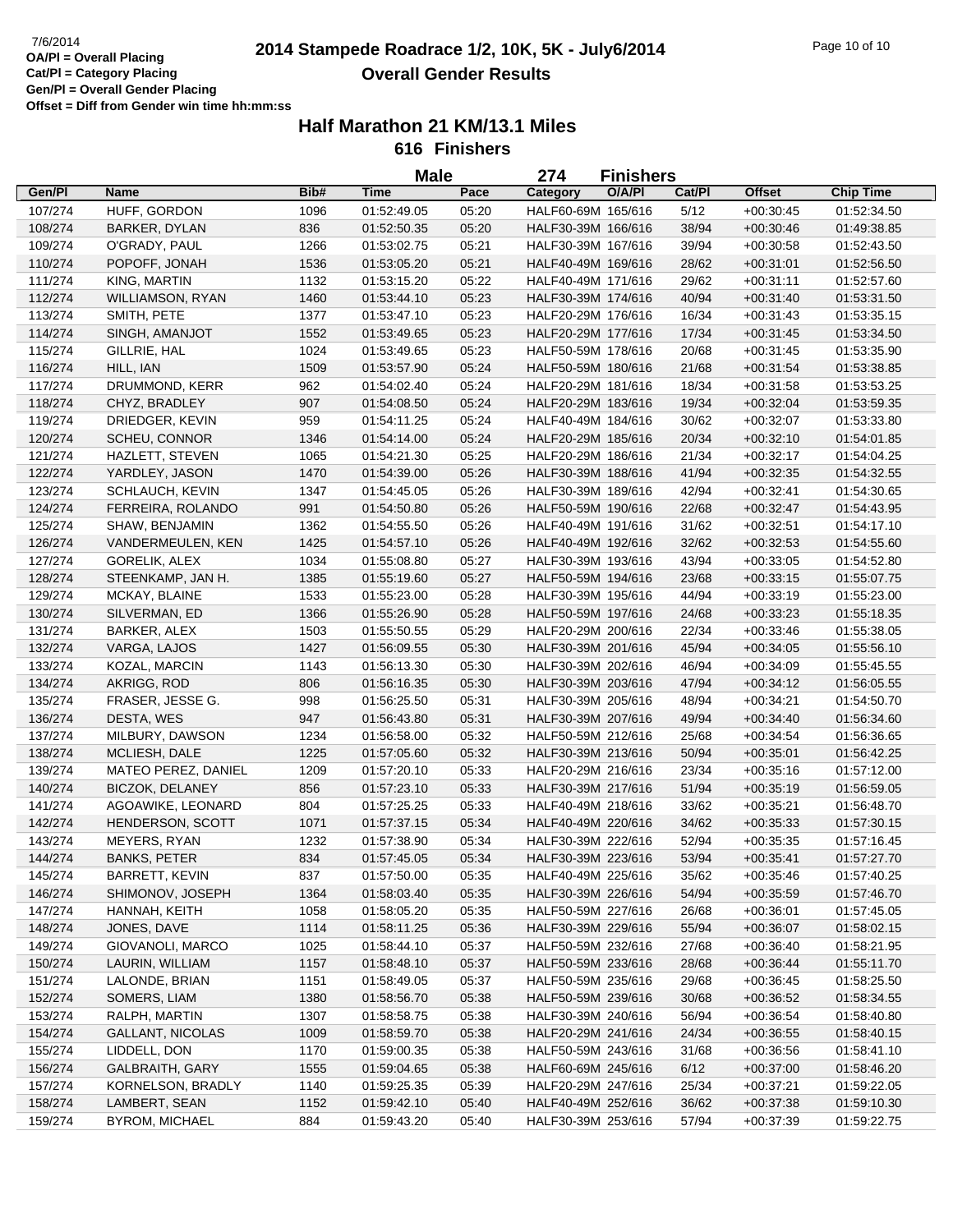## **2014 Stampede Roadrace 1/2, 10K, 5K - July6/2014** 7/6/2014 Page 11 of 11 **Overall Gender Results**

|         |                              |      | <b>Male</b> |       | 274                | <b>Finishers</b> |        |               |                  |
|---------|------------------------------|------|-------------|-------|--------------------|------------------|--------|---------------|------------------|
| Gen/Pl  | <b>Name</b>                  | Bib# | <b>Time</b> | Pace  | Category           | O/A/PI           | Cat/Pl | <b>Offset</b> | <b>Chip Time</b> |
| 160/274 | GOES, JEROEN                 | 1543 | 01:59:47.90 | 05:40 | HALF30-39M 255/616 |                  | 58/94  | $+00:37:44$   | 01:59:31.40      |
| 161/274 | BRIX, BRIAN                  | 867  | 01:59:55.00 | 05:40 | HALF30-39M 256/616 |                  | 59/94  | $+00:37:51$   | 01:59:45.10      |
| 162/274 | ALMENDROS MARTINEZ, ALBERTOI |      | 01:59:55.60 | 05:41 | HALF30-39M 257/616 |                  | 60/94  | $+00:37:51$   | 01:59:45.30      |
| 163/274 | SMIGELSKI, RANDALL           | 1372 | 01:59:57.00 | 05:41 | HALF50-59M 258/616 |                  | 32/68  | $+00:37:53$   | 01:59:39.25      |
| 164/274 | SHANNON, SCOTT               | 1359 | 02:00:22.20 | 05:42 | HALF40-49M 259/616 |                  | 37/62  | $+00:38:18$   | 02:00:01.85      |
| 165/274 | MALTSEV, MICHAEL             | 1199 | 02:00:36.80 | 05:42 | HALF30-39M 260/616 |                  | 61/94  | $+00.38.33$   | 02:00:34.90      |
| 166/274 | KELLY, PAT                   | 1122 | 02:00:39.80 | 05:43 | HALF20-29M 261/616 |                  | 26/34  | $+00:38:36$   | 02:00:21.90      |
| 167/274 | MAYBEE, RYLEY                | 1491 | 02:00:41.95 | 05:43 | HALF20-29M 262/616 |                  | 27/34  | $+00:38:38$   | 02:00:20.15      |
| 168/274 | KOOPERBERG, MICAH            | 1137 | 02:00:51.00 | 05:43 | HALF30-39M 264/616 |                  | 62/94  | $+00.38:47$   | 02:00:34.65      |
| 169/274 | <b>ATKINSON, CHARLES</b>     | 821  | 02:00:56.25 | 05:43 | HALF50-59M 265/616 |                  | 33/68  | $+00.38.52$   | 02:00:46.25      |
| 170/274 | MURRAY, CHRISTOPHER L        | 1254 | 02:01:02.70 | 05:44 | HALF30-39M 267/616 |                  | 63/94  | $+00.38.58$   | 01:59:52.80      |
| 171/274 | SAIP, BARRY                  | 1339 | 02:02:33.70 | 05:48 | HALF40-49M 278/616 |                  | 38/62  | $+00:40:29$   | 02:02:25.25      |
| 172/274 | SCHUETZ, REINHOLD            | 1349 | 02:03:03.40 | 05:49 | HALF50-59M 280/616 |                  | 34/68  | $+00:40:59$   | 02:02:28.75      |
| 173/274 | YOUNGBERG, ROY               | 1474 | 02:03:09.70 | 05:50 | HALF60-69M 283/616 |                  | 7/12   | $+00:41:05$   | 02:02:39.30      |
| 174/274 | <b>MAYSON, PHILIP</b>        | 1214 | 02:03:14.40 | 05:50 | HALF50-59M 284/616 |                  | 35/68  | $+00:41:10$   | 02:02:49.70      |
| 175/274 | UNG, THANG                   | 1564 | 02:03:23.75 | 05:50 | HALF30-39M 285/616 |                  | 64/94  | $+00:41:19$   | 02:03:23.75      |
| 176/274 | LI, FRANK                    | 1167 | 02:03:46.35 | 05:51 | HALF40-49M 291/616 |                  | 39/62  | $+00.41.42$   | 02:03:27.15      |
| 177/274 | INFUSINO, SANTO              | 1100 | 02:03:50.65 | 05:52 | HALF50-59M 293/616 |                  | 36/68  | $+00.41:46$   | 02:03:27.10      |
| 178/274 | MARTENS, JEFF                | 1203 | 02:04:10.90 | 05:53 | HALF40-49M 295/616 |                  | 40/62  | $+00:42:07$   | 02:03:43.80      |
| 179/274 | SWINGLER, JEFF               | 1397 | 02:04:19.20 | 05:53 | HALF30-39M 297/616 |                  | 65/94  | $+00:42:15$   | 02:03:43.10      |
| 180/274 | MORRISH, IAIN                | 1245 | 02:04:28.10 | 05:53 | HALF40-49M 298/616 |                  | 41/62  | $+00.42.24$   | 02:03:49.90      |
| 181/274 | THORNE, TYSON                | 1547 | 02:04:28.70 | 05:53 | HALF30-39M 299/616 |                  | 66/94  | $+00:42:24$   | 02:03:50.60      |
| 182/274 | OMO, AKIN                    | 1567 |             | 05:54 | HALF30-39M 301/616 |                  | 67/94  |               |                  |
|         |                              |      | 02:04:43.80 |       | HALF50-59M 302/616 |                  |        | $+00:42:40$   | 01:20:43.80      |
| 183/274 | GOUDIE, DEREK                | 1036 | 02:04:44.10 | 05:54 |                    |                  | 37/68  | $+00:42:40$   | 02:04:19.40      |
| 184/274 | <b>SCOTT, STEWART</b>        | 1356 | 02:04:49.25 | 05:54 | HALF50-59M 303/616 |                  | 38/68  | $+00:42:45$   | 02:04:26.95      |
| 185/274 | <b>BAAR, CLIFF</b>           | 826  | 02:04:56.75 | 05:55 | HALF40-49M 304/616 |                  | 42/62  | $+00.42:52$   | 02:04:12.65      |
| 186/274 | BELLMOND, MORGAN             | 845  | 02:04:59.60 | 05:55 | HALF40-49M 305/616 |                  | 43/62  | $+00.42:55$   | 02:04:28.85      |
| 187/274 | CASSIDY, JOEL                | 895  | 02:05:06.70 | 05:55 | HALF30-39M 306/616 |                  | 68/94  | $+00:43:02$   | 02:04:50.95      |
| 188/274 | POON, BARRY                  | 1298 | 02:05:36.60 | 05:57 | HALF50-59M 309/616 |                  | 39/68  | $+00:43:32$   | 02:05:14.45      |
| 189/274 | <b>GRAHAM, TIMOTHY</b>       | 1037 | 02:05:41.25 | 05:57 | HALF30-39M 310/616 |                  | 69/94  | $+00:43:37$   | 02:05:18.40      |
| 190/274 | WEI, CHENG                   | 1451 | 02:05:48.60 | 05:57 | HALF30-39M 313/616 |                  | 70/94  | $+00:43:44$   | 02:05:22.20      |
| 191/274 | PROVENCAL, ANDREW            | 1301 | 02:05:51.35 | 05:57 | HALF20-29M 315/616 |                  | 28/34  | $+00:43:47$   | 02:05:27.05      |
| 192/274 | MERKOWSKY, MARK              | 1231 | 02:06:19.50 | 05:59 | HALF50-59M 319/616 |                  | 40/68  | $+00:44:15$   | 02:06:08.65      |
| 193/274 | KOHRS, BERNARD               | 1135 | 02:06:23.65 | 05:59 | HALF50-59M 320/616 |                  | 41/68  | $+00.44:19$   | 02:05:52.40      |
| 194/274 | MCKENNA, PHILIP              | 1221 | 02:06:32.45 | 05:59 | HALF40-49M 321/616 |                  | 44/62  | $+00:44:28$   | 02:06:19.10      |
| 195/274 | MCDONALD, RANDY              | 1215 | 02:07:26.10 | 06:02 | HALF40-49M 327/616 |                  | 45/62  | $+00:45:22$   | 02:06:57.25      |
| 196/274 | SADLER, JONATHAN             | 1337 | 02:08:39.80 | 06:05 | HALF60-69M 333/616 |                  | 8/12   | $+00:46:36$   | 02:08:14.20      |
| 197/274 | MUNDY, GARY                  | 1252 | 02:08:50.80 | 06:06 | HALF40-49M 337/616 |                  | 46/62  | $+00.46.47$   | 02:08:19.05      |
| 198/274 | ADAMS, STEVE                 | 803  | 02:08:57.85 | 06:06 | HALF30-39M 340/616 |                  | 71/94  | $+00.46.54$   | 02:08:11.40      |
| 199/274 | LOWE, JEAN-PAUL              | 1178 | 02:08:59.60 | 06:06 | HALF30-39M 341/616 |                  | 72/94  | $+00.46:55$   | 02:08:31.15      |
| 200/274 | BRYDLE, GRANT                | 874  | 02:09:15.60 | 06:07 | HALF60-69M 344/616 |                  | 9/12   | $+00.47:11$   | 02:08:32.95      |
| 201/274 | PATEL, NEETASH               | 1280 | 02:09:28.90 | 06:08 | HALF40-49M 348/616 |                  | 47/62  | $+00.47:25$   | 02:09:03.25      |
| 202/274 | MOORE, TREVAR                | 1240 | 02:10:15.75 | 06:10 | HALF40-49M 358/616 |                  | 48/62  | $+00:48:11$   | 02:09:44.90      |
| 203/274 | ELLICE, DREW                 | 974  | 02:10:18.15 | 06:10 | HALF30-39M 359/616 |                  | 73/94  | $+00:48:14$   | 02:10:06.25      |
| 204/274 | MCGIVERN, LEN                | 1216 | 02:10:53.60 | 06:12 | HALF50-59M 362/616 |                  | 42/68  | $+00.48:49$   | 02:10:29.20      |
| 205/274 | DOHLEN, CORY                 | 952  | 02:11:10.25 | 06:13 | HALF20-29M 367/616 |                  | 29/34  | $+00.49:06$   | 02:10:44.20      |
| 206/274 | HOY, DAVID                   | 1092 | 02:11:18.70 | 06:13 | HALF30-39M 368/616 |                  | 74/94  | $+00.49:14$   | 02:09:13.15      |
| 207/274 | MOISAN, CHRISTOPHER          | 1236 | 02:11:22.65 | 06:13 | HALF30-39M 369/616 |                  | 75/94  | $+00.49:18$   | 02:11:15.25      |
| 208/274 | GIESBRECHT, GREG             | 1020 | 02:11:28.65 | 06:13 | HALF50-59M 374/616 |                  | 43/68  | $+00.49:24$   | 02:11:00.60      |
| 209/274 | DYSON, ANDREW                | 968  | 02:11:31.55 | 06:14 | HALF30-39M 376/616 |                  | 76/94  | $+00:49:27$   | 02:10:47.25      |
| 210/274 | <b>MANNING, ROSS</b>         | 1550 | 02:11:41.45 | 06:14 | HALF50-59M 377/616 |                  | 44/68  | $+00:49:37$   | 02:11:13.45      |
| 211/274 | TONKIN, CHRISTOPHER          | 1413 | 02:11:42.65 | 06:14 | HALF30-39M 378/616 |                  | 77/94  | $+00.49.38$   | 02:11:06.60      |
| 212/274 | <b>ERICKSON, GRANT</b>       | 976  | 02:12:29.45 | 06:16 | HALF40-49M 381/616 |                  | 49/62  | $+00:50:25$   | 02:11:52.50      |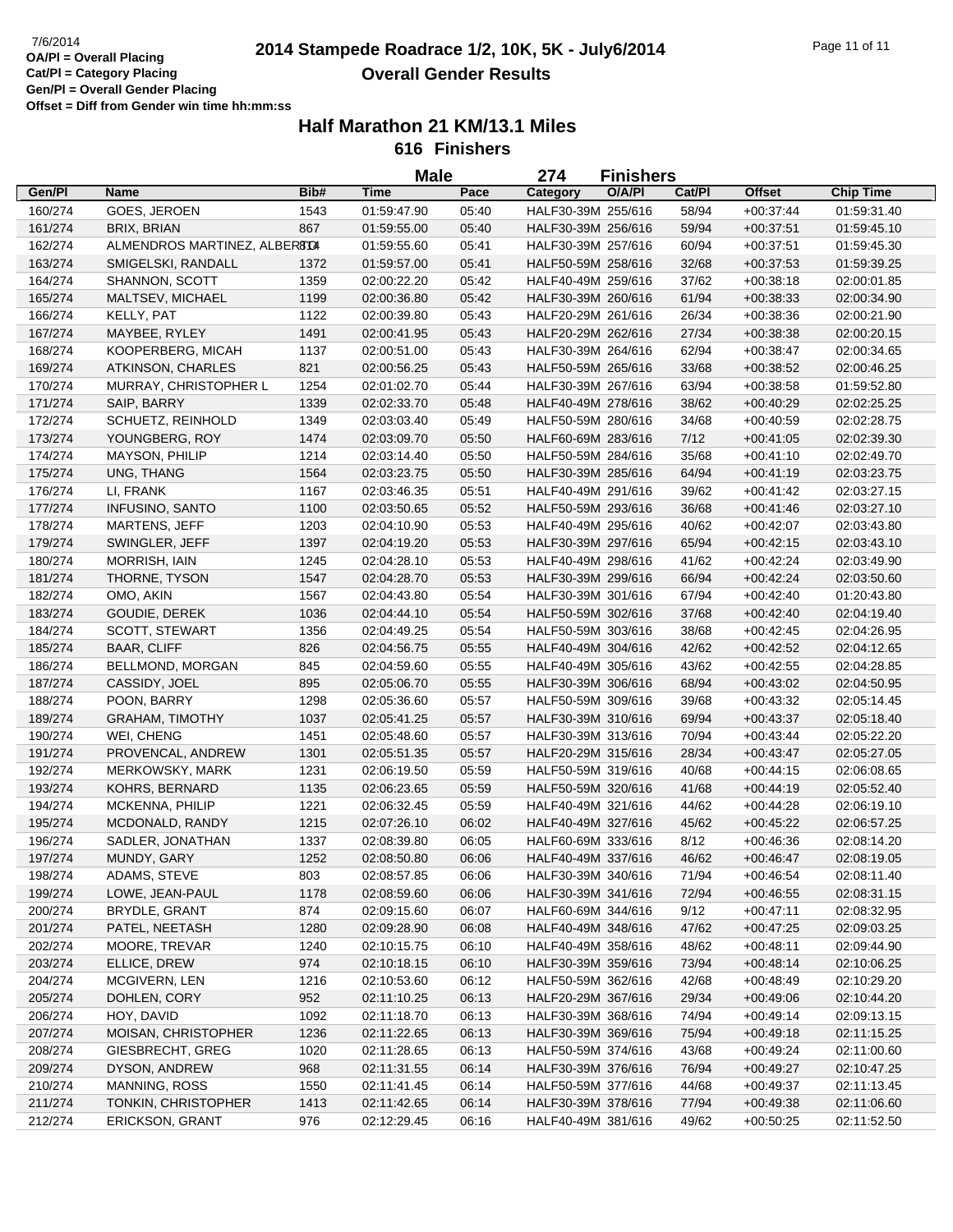## **2014 Stampede Roadrace 1/2, 10K, 5K - July6/2014** 7/6/2014 Page 12 of 12 **Overall Gender Results**

|         |                               |      | <b>Male</b> |       | 274                | <b>Finishers</b> |        |               |                  |
|---------|-------------------------------|------|-------------|-------|--------------------|------------------|--------|---------------|------------------|
| Gen/Pl  | Name                          | Bib# | <b>Time</b> | Pace  | <b>Category</b>    | O/A/PI           | Cat/PI | <b>Offset</b> | <b>Chip Time</b> |
| 213/274 | DAROWSKI, LUKASZ              | 937  | 02:12:43.85 | 06:17 | HALF30-39M 383/616 |                  | 78/94  | $+00.50.40$   | 02:12:13.90      |
| 214/274 | SAETRE, MARTIN                | 1338 | 02:12:53.90 | 06:17 | HALF30-39M 385/616 |                  | 79/94  | $+00:50:50$   | 02:12:19.95      |
| 215/274 | PEDERSON, DAVID               | 1282 | 02:12:59.50 | 06:18 | HALF30-39M 386/616 |                  | 80/94  | $+00:50:55$   | 02:09:49.10      |
| 216/274 | KELLY, DOUG                   | 1489 | 02:13:04.20 | 06:18 | HALF40-49M 387/616 |                  | 50/62  | $+00:51:00$   | 02:13:04.20      |
| 217/274 | CORBEIL, PHIL                 | 1481 | 02:13:10.65 | 06:18 | HALF50-59M 389/616 |                  | 45/68  | $+00:51:06$   | 02:12:31.45      |
| 218/274 | DUECK, WARREN                 | 1506 | 02:13:10.70 | 06:18 | HALF50-59M 390/616 |                  | 46/68  | $+00:51:06$   | 02:12:38.80      |
| 219/274 | VERY, JEFF                    | 1434 | 02:13:24.00 | 06:19 | HALF50-59M 394/616 |                  | 47/68  | $+00:51:20$   | 02:11:19.90      |
| 220/274 | HENDERSON, JIM                | 1070 | 02:13:36.55 | 06:19 | HALF60-69M 399/616 |                  | 10/12  | $+00.51:32$   | 02:13:20.80      |
| 221/274 | MIESZKALSKI, TED              | 1233 | 02:13:55.60 | 06:20 | HALF50-59M 406/616 |                  | 48/68  | $+00:51:51$   | 02:13:29.25      |
| 222/274 | <b>ATICI, MEHMET</b>          | 820  | 02:14:04.60 | 06:21 | HALF30-39M 409/616 |                  | 81/94  | $+00:52:00$   | 02:13:38.00      |
| 223/274 | JARRAH, JUAN                  | 1106 | 02:14:23.05 | 06:22 | HALF30-39M 412/616 |                  | 82/94  | $+00:52:19$   | 02:14:08.25      |
| 224/274 | TREVOR, LES                   | 1419 | 02:14:43.60 | 06:23 | HALF50-59M 416/616 |                  | 49/68  | $+00:52:39$   | 02:14:28.40      |
| 225/274 | WALSHE, SEAN                  | 1443 | 02:15:24.20 | 06:25 | HALF40-49M 419/616 |                  | 51/62  | $+00:53:20$   | 02:15:03.60      |
| 226/274 | <b>CROCKER, MARK</b>          | 923  | 02:15:40.25 | 06:25 | HALF50-59M 422/616 |                  | 50/68  | $+00:53:36$   | 02:15:18.00      |
| 227/274 | LONG, MICHAEL                 | 1511 | 02:15:43.45 | 06:25 | HALF40-49M 424/616 |                  | 52/62  | $+00:53:39$   | 02:15:10.50      |
| 228/274 | ALLAN, SCOTT                  | 811  | 02:15:50.40 | 06:26 | HALF40-49M 425/616 |                  | 53/62  | $+00.53:46$   | 02:15:18.30      |
| 229/274 | <b>BUSHELL, BRENT</b>         | 880  | 02:15:53.20 | 06:26 | HALF50-59M 426/616 |                  | 51/68  | $+00:53:49$   | 02:15:25.15      |
| 230/274 | PURCHASE, ANDREW              | 1302 | 02:16:48.55 | 06:29 | HALF30-39M 432/616 |                  | 83/94  | $+00.54:44$   | 02:16:07.10      |
| 231/274 | HEFFERNAN, NIALL              | 1068 | 02:17:09.40 | 06:30 | HALF20-29M 434/616 |                  | 30/34  | $+00:55:05$   | 02:16:50.15      |
| 232/274 | <b>BAILEY, SCOTT</b>          | 1524 | 02:18:26.00 | 06:33 | HALF30-39M 442/616 |                  | 84/94  | $+00:56:22$   | 02:18:03.20      |
| 233/274 | <b>LEAMY, PATRICK</b>         | 1163 | 02:18:58.70 | 06:35 | HALF40-49M 447/616 |                  | 54/62  | $+00:56:54$   | 02:18:33.15      |
| 234/274 | LEE, DENNIS                   | 1164 | 02:19:09.30 | 06:35 | HALF60-69M 448/616 |                  | 11/12  | $+00:57:05$   | 02:18:36.70      |
| 235/274 | DRAPER, IAN                   | 958  | 02:19:14.95 | 06:35 | HALF40-49M 450/616 |                  | 55/62  | $+00:57:11$   | 02:18:43.50      |
| 236/274 | LINDSAY, MICHAEL              | 1172 | 02:19:39.40 | 06:37 | HALF30-39M 453/616 |                  | 85/94  | $+00:57:35$   | 02:19:17.60      |
| 237/274 | WOODS, PHIL                   | 1466 | 02:20:23.20 | 06:39 | HALF20-29M 455/616 |                  | 31/34  | $+00:58:19$   | 02:20:11.35      |
| 238/274 | CHIKARA, HONOUR               | 1573 | 02:20:50.25 | 06:40 | HALF40-49M 459/616 |                  | 56/62  | $+00:58:46$   | 02:20:32.70      |
| 239/274 | FORTIN, JEFF                  | 997  | 02:21:43.30 | 06:43 | HALF50-59M 464/616 |                  | 52/68  | $+00:59:39$   | 02:21:05.25      |
| 240/274 | <b>KENNY, JAMES</b>           | 1124 | 02:21:52.00 | 06:43 | HALF50-59M 466/616 |                  | 53/68  | $+00:59:48$   | 02:21:14.75      |
| 241/274 | EATON, SHANE                  | 1562 | 02:22:33.85 | 06:45 | HALF20-29M 469/616 |                  | 32/34  | $+01:00:30$   | 02:22:07.30      |
| 242/274 | AUSTIN, JOEL                  | 823  | 02:24:26.00 | 06:50 | HALF30-39M 484/616 |                  | 86/94  | $+01:02:22$   | 02:23:20.00      |
| 243/274 | MENDEZ MANZANILLA, JORGE 1229 |      | 02:24:35.90 | 06:51 | HALF40-49M 486/616 |                  | 57/62  | $+01:02:32$   | 02:24:03.20      |
| 244/274 | <b>GRAJAUSKAS, ALGIS</b>      | 1038 | 02:24:38.55 | 06:51 | HALF50-59M 490/616 |                  | 54/68  | $+01:02:34$   | 02:24:13.50      |
| 245/274 | LEVEQUE, PETER                | 1549 | 02:25:10.30 | 06:52 | HALF50-59M 495/616 |                  | 55/68  | $+01:03:06$   | 02:24:36.55      |
| 246/274 | BENNETT, JOE                  | 848  | 02:25:32.60 | 06:53 | HALF50-59M 496/616 |                  | 56/68  | $+01:03:28$   | 02:25:15.00      |
| 247/274 | HAEKEL, HERB                  | 1051 | 02:26:14.50 | 06:55 | HALF50-59M 500/616 |                  | 57/68  | $+01:04:10$   | 02:26:01.70      |
| 248/274 | <b>FISHER, CHRIS</b>          | 993  | 02:27:04.80 | 06:58 | HALF30-39M 506/616 |                  | 87/94  | $+01:05:01$   | 02:26:51.05      |
| 249/274 | SPROULE, JARED                | 1383 | 02:27:44.65 | 07:00 | HALF30-39M 515/616 |                  | 88/94  | $+01:05:40$   | 02:26:04.55      |
| 250/274 | GOGOL, FRANKLIN               | 1544 | 02:27:59.65 | 07:00 | HALF50-59M 520/616 |                  | 58/68  | $+01:05:55$   | 02:24:44.30      |
| 251/274 | WALLACE, KERRY                | 1442 | 02:29:26.45 | 07:04 | HALF50-59M 529/616 |                  | 59/68  | $+01:07:22$   | 02:28:50.45      |
| 252/274 | MACDONALD, JOSEPH             | 1183 | 02:30:12.60 | 07:07 | HALF50-59M 533/616 |                  | 60/68  | $+01:08:08$   | 02:29:46.05      |
| 253/274 | <b>BOLLMANN, THOMAS</b>       | 860  | 02:30:34.40 | 07:08 | HALF20-29M 535/616 |                  | 33/34  | $+01:08:30$   | 02:30:09.40      |
| 254/274 | KLITZKE, KEVIN                | 1133 | 02:30:47.30 | 07:08 | HALF30-39M 540/616 |                  | 89/94  | $+01:08:43$   | 02:30:11.65      |
| 255/274 | <b>BETTS, BILL</b>            | 854  | 02:32:48.15 | 07:14 | HALF50-59M 545/616 |                  | 61/68  | $+01:10:44$   | 02:32:21.60      |
| 256/274 | VAIDYA, ABHAY                 | 1422 | 02:35:12.60 | 07:21 | HALF30-39M 555/616 |                  | 90/94  | $+01:13:08$   | 02:34:58.30      |
| 257/274 | <b>BENSON, TRENT</b>          | 853  | 02:35:17.20 | 07:21 | HALF50-59M 556/616 |                  | 62/68  | $+01:13:13$   | 02:34:48.05      |
| 258/274 | ORR, ROB                      | 1493 | 02:35:30.15 | 07:22 | HALF40-49M 557/616 |                  | 58/62  | $+01:13:26$   | 02:35:22.95      |
| 259/274 | TO, GARY                      | 1411 | 02:36:41.65 | 07:25 | HALF40-49M 563/616 |                  | 59/62  | $+01:14:37$   | 02:36:29.50      |
| 260/274 | SCOTT, ROBERT                 | 1354 | 02:36:57.35 | 07:26 | HALF40-49M 564/616 |                  | 60/62  | $+01:14:53$   | 02:36:48.60      |
| 261/274 | AWDE, JOEL                    | 825  | 02:38:45.15 | 07:31 | HALF30-39M 568/616 |                  | 91/94  | $+01:16:41$   | 02:38:33.40      |
| 262/274 | PALMER, SCOTT                 | 1519 | 02:39:13.85 | 07:32 | HALF50-59M 570/616 |                  | 63/68  | $+01:17:10$   | 02:38:47.80      |
| 263/274 | <b>BRYSON, MIKE</b>           | 875  | 02:39:20.40 | 07:33 | HALF50-59M 572/616 |                  | 64/68  | $+01:17:16$   | 02:38:49.20      |
| 264/274 | HAMILTON, CHRIS               | 1055 | 02:39:59.75 | 07:34 | HALF30-39M 573/616 |                  | 92/94  | $+01:17:55$   | 02:39:20.00      |
| 265/274 | KAWAISHI, HIROSHI             | 1118 | 02:42:57.95 | 07:43 | HALF40-49M 581/616 |                  | 61/62  | $+01:20:54$   | 02:42:53.20      |
|         |                               |      |             |       |                    |                  |        |               |                  |